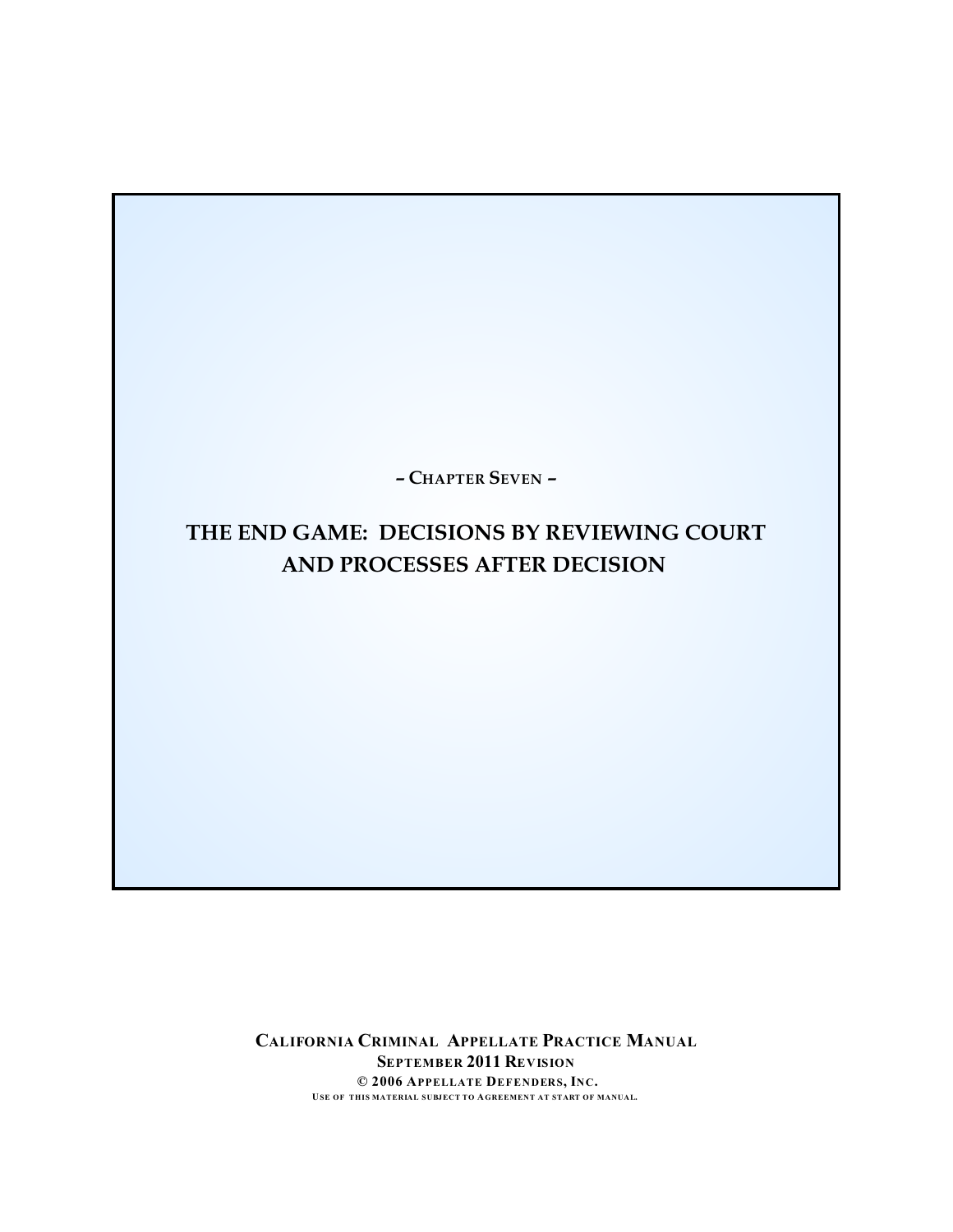#### **– CHAPTER SEVEN –**

### **THE END GAME: DECISIONS BY REVIEWING COURT AND PROCESSES AFTER DECISION**

#### I. **INTRODUCTION** [§7.0]

This chapter discusses decisions by the reviewing courts and proceedings after decision. It addresses the requirements for appellate opinions in California. It gives an overview of the doctrine of stare decisis and the implications, as well as processes, of publication. The chapter also covers what happens after the Court of Appeal files its decision. It examines the rules governing finality of decisions and offers general guidance on seeking rehearing in the Court of Appeal and review in the California Supreme Court. It discusses basic procedures for handling cases in which the California Supreme Court has granted review. Finally, the chapter looks at the process of seeking certiorari in the United States Supreme Court.

#### II. REQUIREMENTS FOR REVIEWING COURT OPINIONS [§7.1]

Decisions by reviewing courts are rendered as opinions and orders. An opinion is the disposition of a cause, such as an appeal or a writ with an order to show cause, on the merits with a written statement of reasons. Orders include such decisions as summary denials of a writ, denials of a petition for review, rulings on motions and applications, dismissals, sanctions, and interlocutory orders. The focus here is primarily on opinions in appeals.

#### A. "In Writing with Reasons Stated" [§7.2]

The California Constitution provides Supreme Court and Court of Appeal decisions that determine causes must be "in writing with reasons stated." (Cal. Const., art. VI,  $\S$  14.) That requirement does not apply to decisions such as writ denials and orders that do not determine causes on the merits. It "is designed to insure that the reviewing court gives careful thought and consideration to the case and that the statement of reasons indicates that appellant's contentions have been reviewed and consciously, as distinguished from inadvertently, rejected." (*People v. Rojas* (1981) 118 Cal.App.3d 278, 288-289.)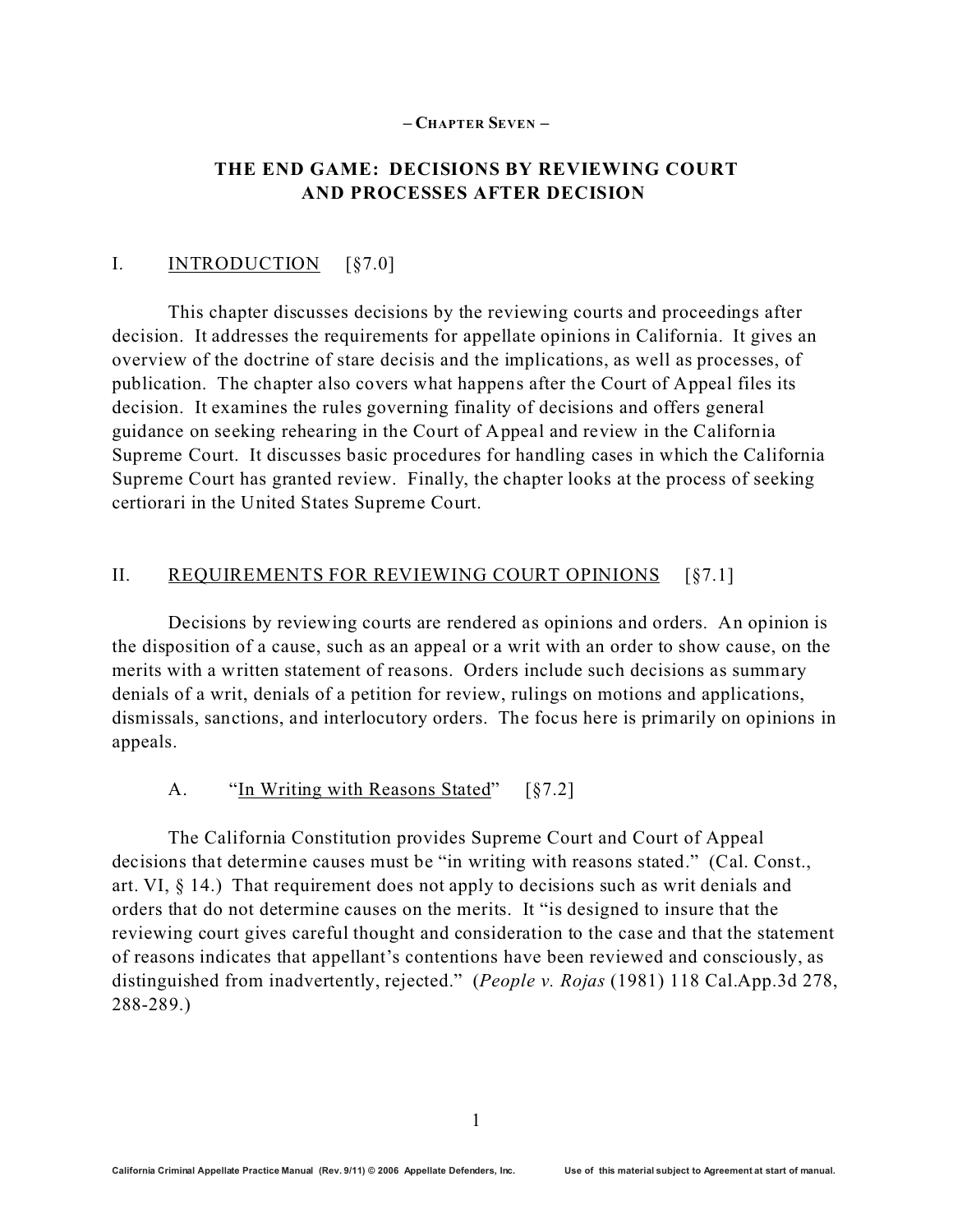*Lewis v. Superior Court* (1999) 19 Cal.4th 1232, 1262, 1264, explains the written opinion requirement:

[A]n opinion sufficiently states "reasons" if it sets forth the "grounds" or "principles" upon which the justices concur in the judgment...  $[\n\mathbb{T}]$ ... The constitutional requirement is satisfied as long as the opinion sets forth those reasons upon which the decision is based; that requirement does not compel the court to discuss all its reasons for rejecting the various arguments of counsel.

In *People v. Kelly* (2006) 40 Cal.4th 106, counsel in the Court of Appeal filed a Wende<sup>1</sup> brief and the defendant filed a pro per brief raising substantive issues. The Court of Appeal dealt with the pro per contentions by saying it had "read and considered defendant's written argument." The Supreme Court held this conclusory statement was inadequate to satisfy the constitutional requirement for opinions. At the least the Court of Appeal must set out the facts, procedural history, the convictions, and the sentence, and must describe the contentions, stating briefly why they are being rejected. (*Id.* at p. 124.) Such a decision serves a number of functions: it provides guidance to the parties and other courts in subsequent litigation; it promotes careful consideration of the case; it conserves judicial resources by making a record of what has been decided and, possibly, persuading the defendant of the futility of further litigation. (*Id.* at pp. 120-121.)

The Court of Appeal is not required to address an issue on the merits if it is frivolous. (*People v. Rojas* (1981) 118 Cal.App.3d 278, 290 ["issues presented were ones which either were not raised in the trial court or lacked even a modicum of support in the record"].)

Section 6 of the Standards of Judicial Administration suggests the use of a "memorandum opinion" when the case is governed by a controlling statute or case and does not present any complications or when the appeal raises factual issues "determined by the substantial evidence rule." As explained in *People v. Garcia* (2002) 97 Cal.App.4th 847, 853:

Memorandum opinions may vary in style, from a stereotyped checklist or "fill in the blanks" form to a tailored summary of the critical facts and the

<sup>1</sup>*People v. Wende* (1979) 25 Cal.3d 436; see also *Anders v. California* (1967) 386 U.S. 738. These cases deal with procedures when counsel is unable to find any issues on appeal.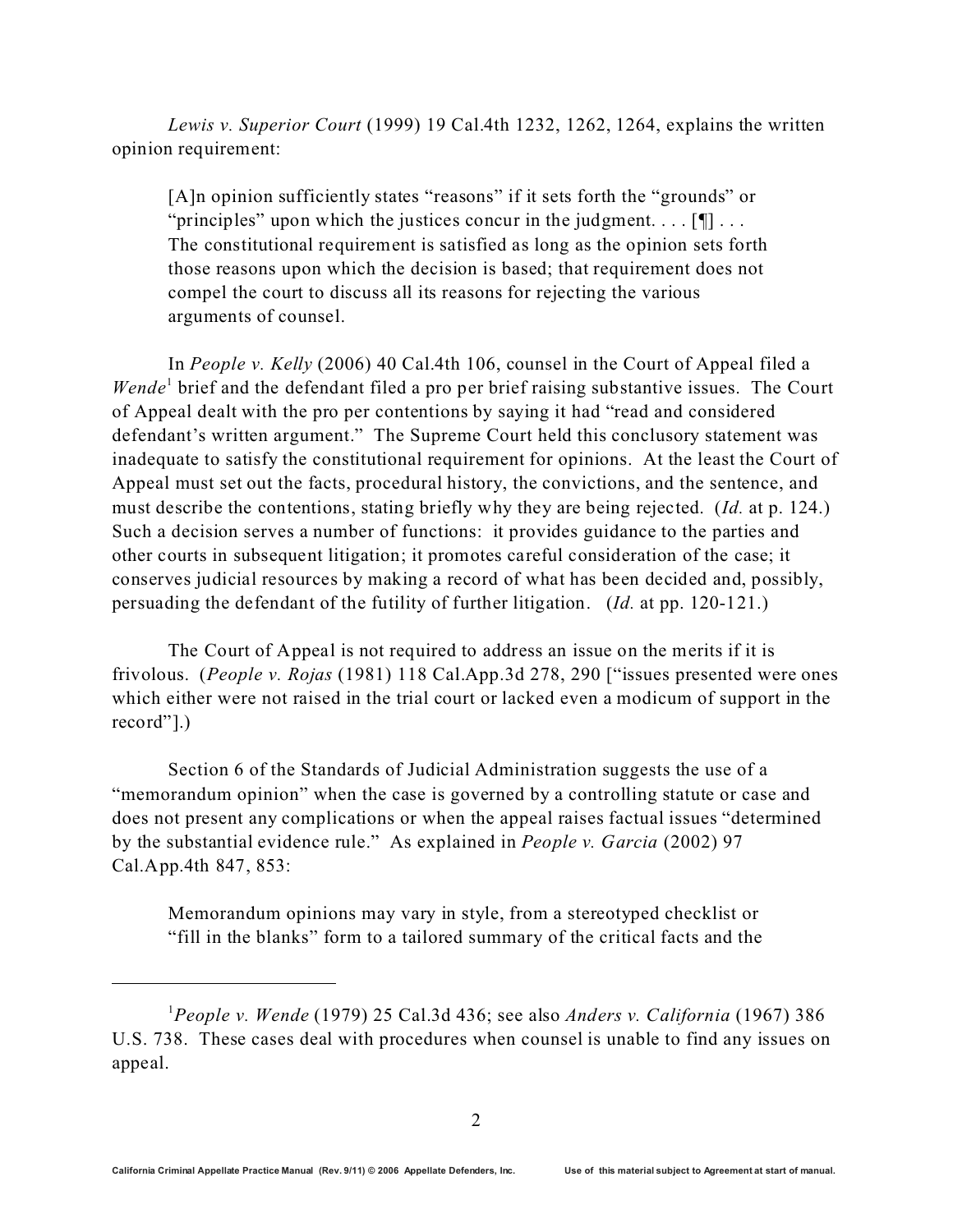applicable law. . . . The briefest formats are appropriate in cases . . . where the result is consistent with an intermediate federal or state appellate decision with which the court agrees, . . . cases decided by applying the authority of a companion case, cases in which the result is mandated by the United States Supreme Court, and cases where the appeal is not maintainable.

The difference between a short opinion and a memorandum opinion is unclear. In the absence of frivolous issues, concessions, or other factors permitting a summary disposition, any opinion presumably must meet constitutional standards. Many of the issues described in section 6 of the Standards would appear to be frivolous.

B. Time Frame [§7.3]

No formal rule sets out a specific deadline for filing an opinion. The "practical" deadline for filing an opinion is 90 days after the case is submitted. This limit follows from the law that a justice must certify no cause is before the justice that has been undecided more than 90 days in order to receive a paycheck. (Gov. Code, § 68210; see Cal. Const., art. VI, § 19.)

The 90-day clock starts on the date of submission. Submission usually occurs when the court has heard oral argument or approved its waiver and the time for filing briefs and papers has passed. (Cal. Rules of Court, rules 8.256(d)(1), 8.366(a), 8.524(h)(1).) Except for such specialized areas as certain juvenile dependency cases (e.g., rule 8.416(h)(2)), the rules do not specify a deadline for hearing oral argument or approving its waiver.

Vacating submission and resubmitting is allowed (Cal. Rules of Court, rules 8.256(e), 8.366(a), 8.524(h)(2)), but is considered an exceptional step, not to be used routinely as a way of dealing with backlog.

### III. STARE DECISIS, PUBLICATION, AND CITABILITY [§7.4]

The doctrine of stare decisis requires or encourages courts to apply the same legal principles as previous courts in a similar situation, in order to promote consistency, equality, and foreseeability. (*Auto Equity Sales, Inc. v*. *Superior Court* (1962) 57 Cal.2d 450, 455; see *Montejo v. Louisiana* (2009) \_\_\_ U.S. \_\_\_ [129 S.Ct. 2079].) Publication determines the stare decisis effect and citability of California state opinions, as explained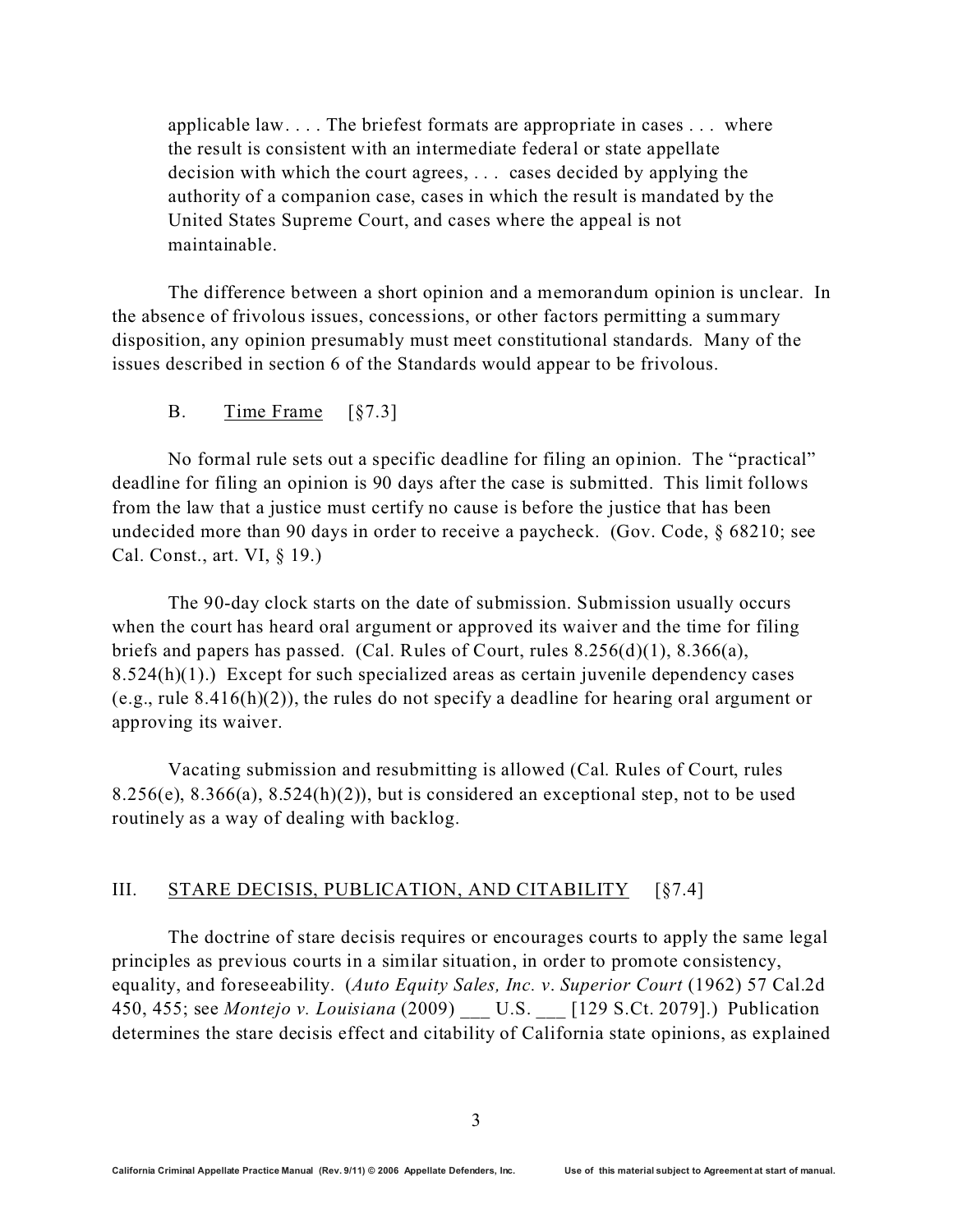below, and so familiarity with its meaning and the processes affecting it is crucial to a grasp of case law authority.

### A. Doctrine of Stare Decisis As It Applies in California [§7.5]

Stare decisis is the effect of a prior court decision on later court decisions in different cases. It can be both *vertical* (the authority of higher courts to bind lower ones) and *horizontal* (the duty of courts to follow the decisions of courts of equal rank). It can also be *intra-jurisdictional* – applying only to courts in the same geographical judicial hierarchy, or *inter-jurisdictional* – binding on courts in other areas as well.

There are some uniformities throughout the country. The decisions of the United States Supreme Court on matters of federal law are binding on all courts in the country. The decisions of the highest court in each state are binding on all lower courts in that state. No state court is bound to follow, as stare decisis, the decisions of a court of another state or of lower federal courts. 2

Beyond these basic principles, however, the various state and federal court systems in the United States have produced a mixture of doctrines.

1. Vertical stare decisis [§7.6]

In California vertical stare decisis is statewide and inter-jurisdictional. A decision of a Court of Appeal is binding on every lower court in the state, not just those in its own appellate district, until another Court of Appeal or the Supreme Court contradicts it. (*Auto Equity Sales, Inc. v*. *Superior Court* (1962) 57 Cal.2d 450, 455 ["all tribunals exercising inferior jurisdiction are required to follow decisions of courts exercising superior jurisdiction"].) If there are conflicting decisions, the trial court must choose between them (*id*. at p. 456) – presumably the one it considers the better reasoned (see *In re Alicia T.* (1990) 222 Cal.App.3d 869, 880). The court need not apply the decision of

<sup>&</sup>lt;sup>2</sup>Under the Supremacy Clause of the United States Constitution, a decision of a federal court of appeals is binding on the state court in the individual case. An example would be a federal habeas corpus order. But that decision is not binding as *precedent* in other state cases. (*Lockhart v. Fretwell* (1993) 506 U.S. 364, 375-376 (conc. opn. of Thomas, J.); *People v. Williams* (1997) 16 Cal.4th 153, 190; People *v. Memro* (1995) 11 Cal.4th 786, 882; *People v. Burnett* (2003) 110 Cal.App.4th 868, 882; *In re Alicia T.* (1990) 222 Cal.App.3d 869, 879.)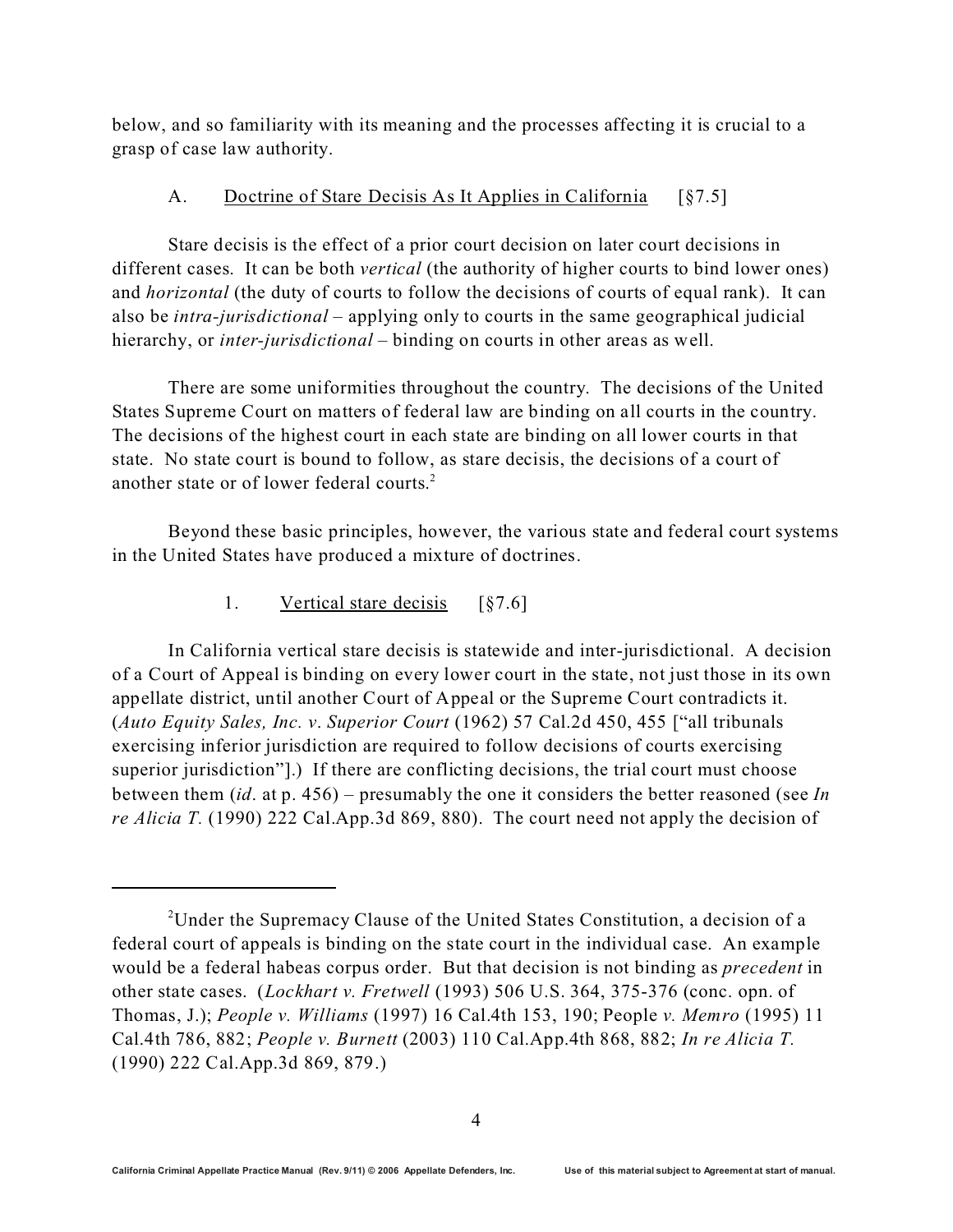the Court of Appeal in its own appellate district, although for pragmatic reasons it usually does so.

In contrast, in the federal system, the decisions of a circuit court of appeals bind only the district courts in its own circuit. (*Jenkins v. United States* (2d Cir. 2004) 386 F.3d 415, 418-419.) Thus a district court in California is not required to follow the decisions of any circuit court other than the Ninth.

### 2. Horizontal stare decisis [§7.7]

California has no horizontal stare decisis. The Supreme Court may overrule itself. (E.g., *People v. Anderson* (1987) 43 Cal.3d 1104, overruling *Carlos v. Superior Court* (1983) 35 Cal.3d 131.) Similarly, a single Court of Appeal cannot bind itself, but may change its mind and overrule a prior decision. (E.g., *In re Angelica V.* (1995) 39 Cal.App.4th 1007, 1012, overruling its decisions in *In re Joyleaf W.* (1984) 150 Cal.App.3d 865, and *In re Brian B*. (1983) 141 Cal.App.3d 397.)<sup>3</sup> One Court of Appeal does not bind another Court of Appeal. (E.g., *Guillory v. Superior Court* (2003) 100 Cal.App.4th 750, 760.) And different panels of the same court may simultaneously disagree with one another. (E.g., *In re Andrew B.* (1995) 40 Cal.App.4th 825 and *In re Kayla G.* (1995) 40 Cal.App.4th 878 [opposing decisions filed on same day by same division of same appellate district].<sup>4</sup>) For the sake of predictability, stability, and consistency, courts should give substantial weight to precedents and consider them for their persuasive value. For the most part, accordingly, they do honor stare decisis, especially in their own district, but they are not *required* to do so.

In the federal court system, the Supreme Court is not bound by horizontal stare decisis; it can overrule its own decisions and on a number of occasions has done so. (E.g., *Montejo v. Louisiana* (2009) \_\_\_ U.S. \_\_\_ [129 S.Ct. 2079].) The circuits are free to disagree with other circuits. (*United States v. Carney* (6th Cir. 2004) 387 F.3d 436, 444; *Hart v. Massanari* (9th Cir. 2001) 266 F.3d 1155, 1170; *Garcia v. Miera* (10th Cir. 1987) 817 F.2d 650, 658; see *Hertz v. Woodman* (1910) 218 U.S. 205, 212.)

<sup>3</sup>The Supreme Court approved *Angelica V.* in *In re Sade C.* (1996) 13 Cal.4th 952, which held that in dependency cases the appellate court need not follow the no-merit procedures of *People v. Wende* (1979) 25 Cal.3d 436 and *Anders v. California* (1967) 386 U.S. 738.

<sup>&</sup>lt;sup>4</sup>The Supreme Court resolved the conflict in *In re Sade C.* (1996) 13 Cal.4th 952, 982, fn. 11, disapproving *Andrew B.*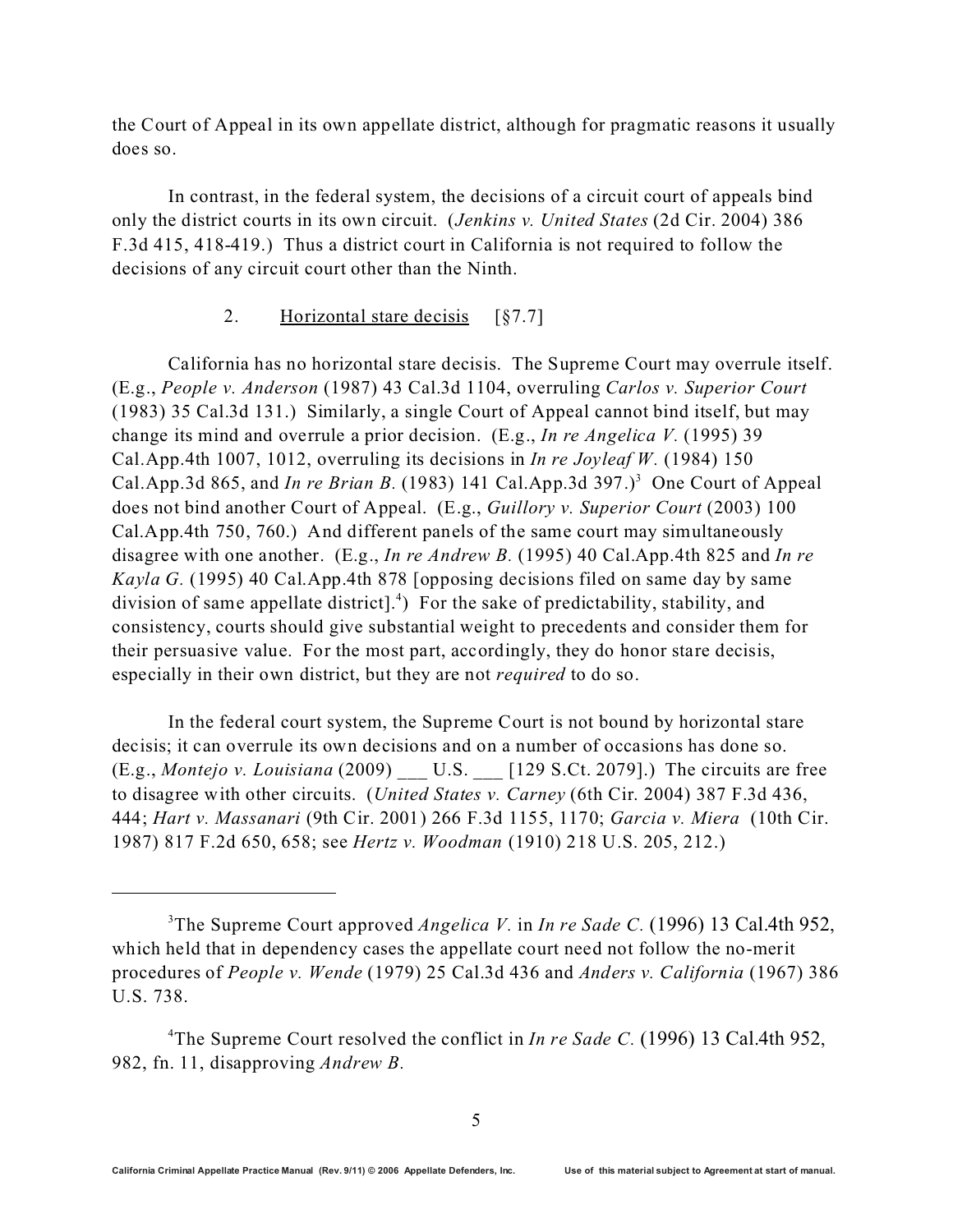Unlike California, however, in a number of federal circuits, including the Ninth, horizontal stare decisis applies *within* the circuit, a doctrine known as "law of the circuit." Under this doctrine a decision is binding on all later three-judge panels of the circuit until a higher authority – the circuit sitting en banc or the United States Supreme Court – overrules it. (*Miller v. Gammie* (9th Cir. 2003) 335 F.3d 889, 899-900; *Hart v. Massanari* (9th Cir. 2001) 266 F.3d 1155, 1171-1173; *Burns v. Gammon* (8th Cir. 1999) 173 F.3d 1089, 1090, fn.2; see generally *Textile Mills Sec. Corp. v. Commissioner* (1941) 314 U.S. 326, 335; *Bonner v. Prichard* (11th Cir. 1981) 661 F.2d 1206, 1209.)

 $[A]$  decision of a division is the decision of the court ... One three-judge panel, therefore, does not have the authority to overrule another three-judge panel of the court.

*(LaShawn A. v. Barry* (D.C. Cir. 1996) 87 F.3d 1389, 1395, internal quotation marks omitted.) The doctrine is a prudential one – a matter of policy, not jurisdiction – and so allows the court to depart from its own precedents in certain unusual circumstances. (*Byrd v. Lewis* (9th Cir. 2009) 566 F.3d 855, 866-867; *Miller v. Gammie*, at p. 900; *LaShawn A. v. Barry*, at p. 1395; *North Carolina Utilities Com. v. Federal Communications Com.* (4th Cir. 1977) 552 F.2d 1036, 1044-1045; see also *Hertz v. Woodman* (1910) 218 U.S. 205, 212.)

3. Law of the case [§7.7A]

A doctrine distinct from but related to stare decisis is law of the case, which binds both reviewing and lower courts to follow the initial decision of the appellate court on a point of law in later phases of the same case. (Stare decisis, in contrast, focuses on the duty to follow a ruling of law in *other* cases.)

[W]here, upon an appeal, the [reviewing] court, in deciding the appeal, states in its opinion a principle or rule of law necessary to the decision, that principle or rule becomes the law of the case and must be adhered to throughout its subsequent progress, both in the lower court and upon subsequent appeal . . ., and this although in its subsequent consideration [the reviewing] court may be clearly of the opinion that the former decision is erroneous in that particular. The principle applies to criminal as well as civil matters . . . , and it applies to [the Supreme Court] even though the previous appeal was before a Court of Appeal (*Searle v. Allstate Life Ins. Co.* (1985) 38 Cal 3d 425, 434).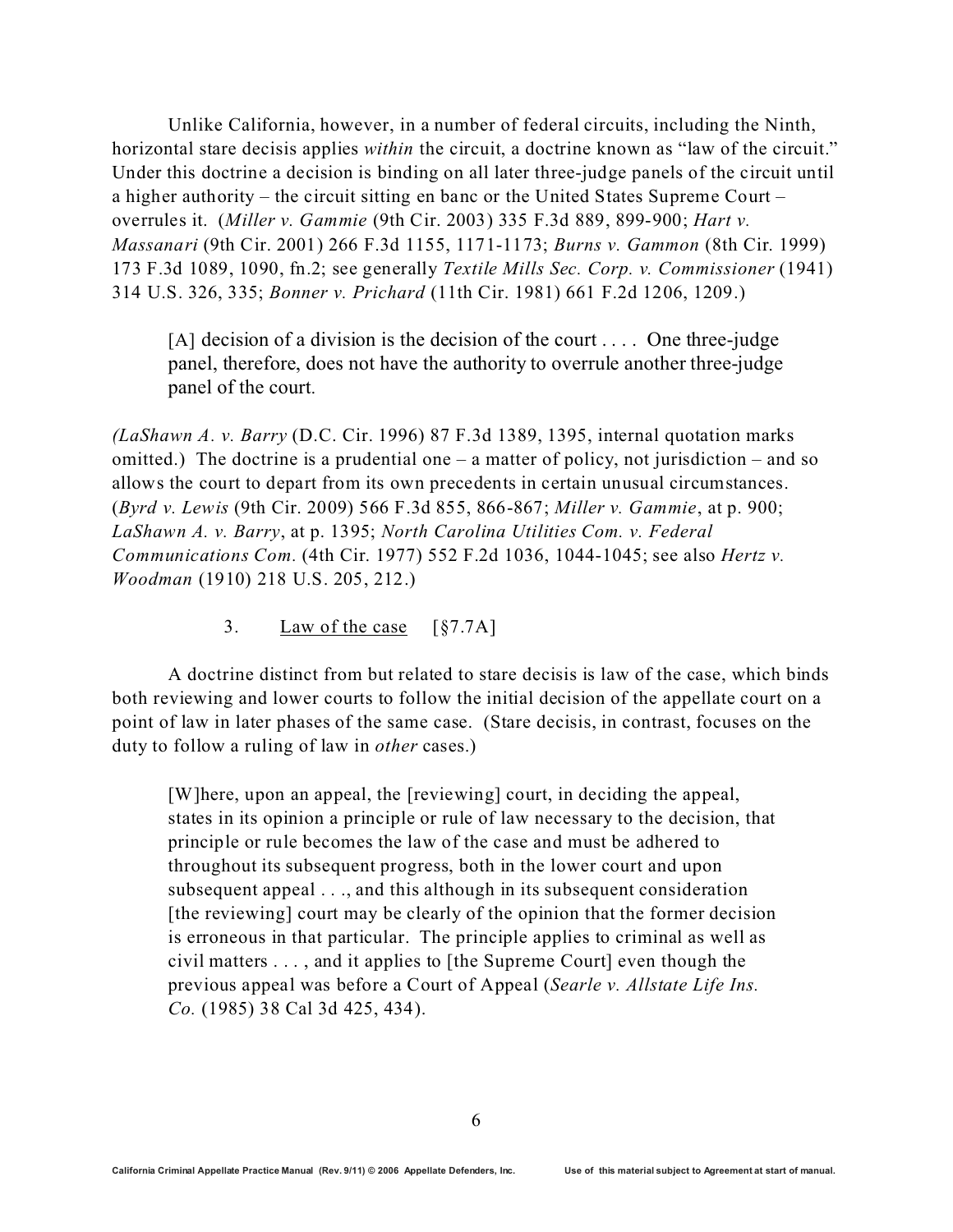(*People v. Stanley* (1995) 10 Cal.4th 764, 786, internal quotation marks omitted [under law of case doctrine, Court of Appeal pretrial writ decision on merits of search and seizure issue will not be revisited by Supreme Court in later automatic appeal]; see also *People v. Shuey* (1975) 13 Cal.3d 835.) For the doctrine to apply, the subsequent proceedings must involve the same facts, issues, and parties. (*In re Rosenkrantz* (2002) 29 Cal.4th 616, 668-670 [no law of case if later proceeding reviews different decision and involves additional party]; cf. *In re Ditsch* (1984) 162 Cal.App.3d 578, 582 [subsequent habeas corpus petition may raise law of case in attacking trial court's revised sentence for failure to follow previous directions of appellate court, even though statute had changed; those directions were "determinative of the rights of the same parties in any subsequent proceeding in the same case"].)

The principal reason for the doctrine is judicial economy, to avoid repeated litigation of the same issues. The doctrine is a prudential one, a rule of procedure, and does not go to the jurisdiction of the court. It is not binding if its application would result in a substantial miscarriage of justice or the controlling law has been altered by an intervening decision.<sup>5</sup> (*People v. Stanley* (1995) 10 Cal.4th 764, 787; *In re Harris* (1993) 5 Cal.4th 813, 843; *In re Saldana* (1997) 57 Cal.App.4th 620, 627-627 [trial court properly granted habeas corpus and resentenced, despite previous appellate decision affirming judgment, when later Supreme Court decision, *People v. Superior Court (Romero)* (1996) 13 Cal.4th 497, established contrary rule of law].)

#### B. How Publication Status Affects Stare Decisis and Citability [§7.8]

In California, as in a number of other jurisdictions, some cases are published and others are not. A case's publication status may affect its citability and its effect as both binding and persuasive precedent.

<sup>&</sup>lt;sup>5</sup>As to the trial court, however, jurisdictional limits apply on remand: a trial court has no jurisdiction after remand from the Court of Appeal to do other than follow the directions of the remand order, even though a later decision of the Supreme Court suggests the Court of Appeal decision on the law was incorrect. (See *People v. Dutra* (2006) 145 Cal.App.4th 1359, and §7.43, *post*, on scope of proceedings after remittitur; see also *In re Ditsch* (1984) 162 Cal.App.3d 578, 582 [habeas corpus petition may raise law of case in attacking trial court's revised sentence for failure to follow previous directions of appellate court, even though law had changed; those directions were "determinative of the rights of the same parties in any subsequent proceeding in the same case"].)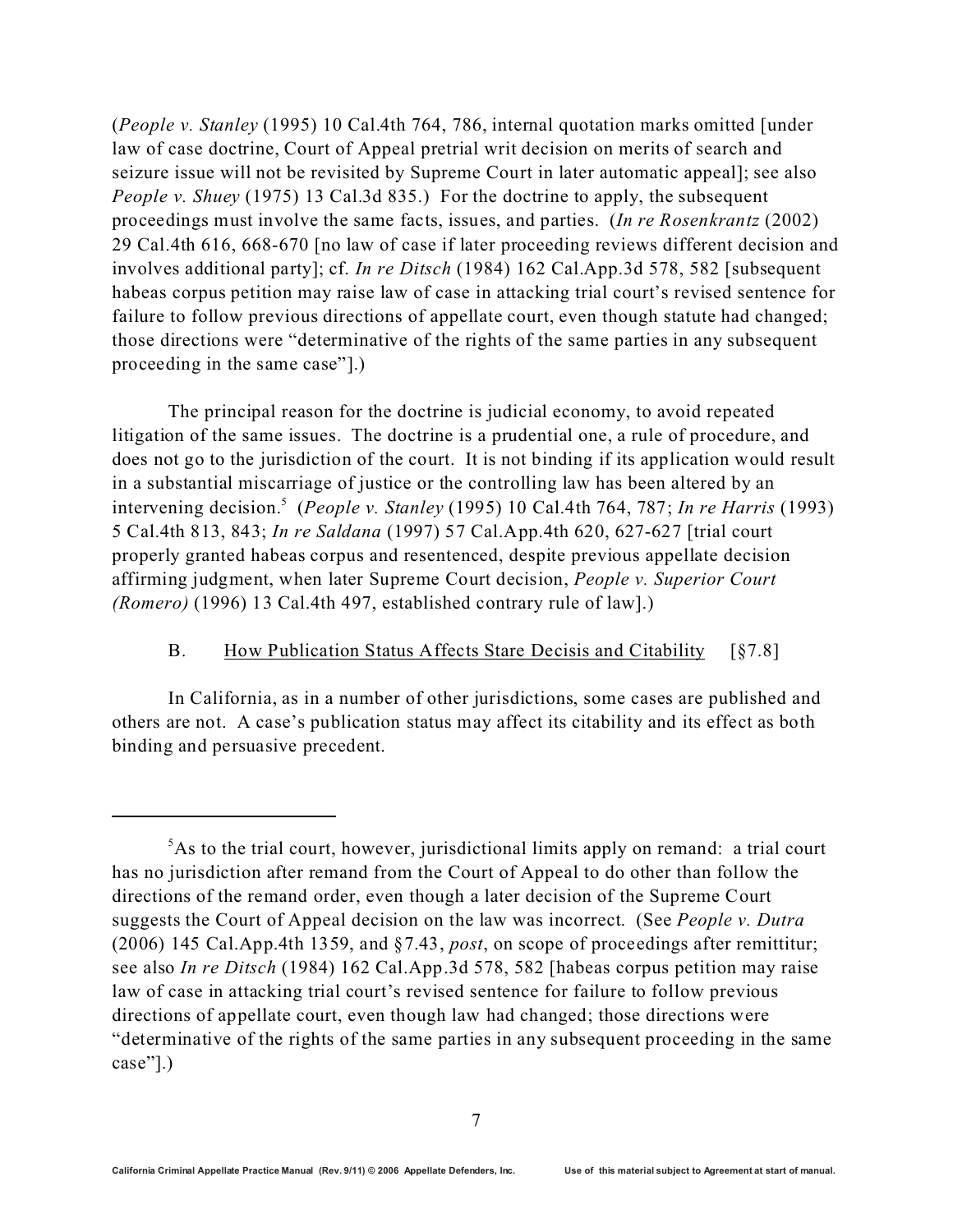### 1. California cases cited to California courts [§7.9]

The California Rules of Court cover only cases cited to California courts. The law of other jurisdictions governs the citability of cases in those courts.

## a. In general: rule  $8.1115(a)$   $\S7.10$ ]

 An opinion of a California court may be cited or relied on as precedent in the courts of the state only if it is published. (Cal. Rules of Court, rule 8.1115(a).) Unpublished opinions<sup>6</sup> are not binding precedent for purposes of stare decisis. The proscription on citation or reliance applies to unpublished orders of the Court of Appeal, as well as opinions. (*In re Sena* (2001) 94 Cal.App.4th 836, 838-839.)

It may be a violation of professional ethics, subjecting an attorney to discipline, knowingly to cite as authority a decision that is not citable. (See Bus. & Prof. Code, § 6068, subd.(d); Rules Prof. Conduct, rule 5-200 (B), (C), & (D).)

## b. Exceptions: rule  $8.1115(b)$  and similar situations [ $§7.11$ ]

Under California Rules of Court, rule 8.1115(b), unpublished cases may be cited when the opinion is relevant under the law of the case, res judicata, or collateral estoppel doctrine. Another exception is for cases relevant to a different criminal proceeding or a disciplinary proceeding affecting the same defendant or respondent.

In addition to the exceptions specifically enumerated in the rule, counsel have occasionally discussed unpublished cases<sup>7</sup> – without protest from the court – when the use of the cases is consistent with the rationale underlying the general no-citation rule. A petition for review, for example, may point to unpublished cases to show conflicts among the courts on a particular issue, the frequency with which an issue arises, or the importance of an issue to litigants and society as a whole. A brief or petition may refer to the unpublished Court of Appeal opinion in a case pending before the California or United States Supreme Court in order to describe an issue in the pending case. These and

<sup>&</sup>lt;sup>6</sup>Unpublished opinions include those never certified for publication and those depublished by court order or a grant of review or rehearing.

<sup>7</sup>Unpublished opinions include those never certified for publication and those depublished by court order or a grant of review or rehearing.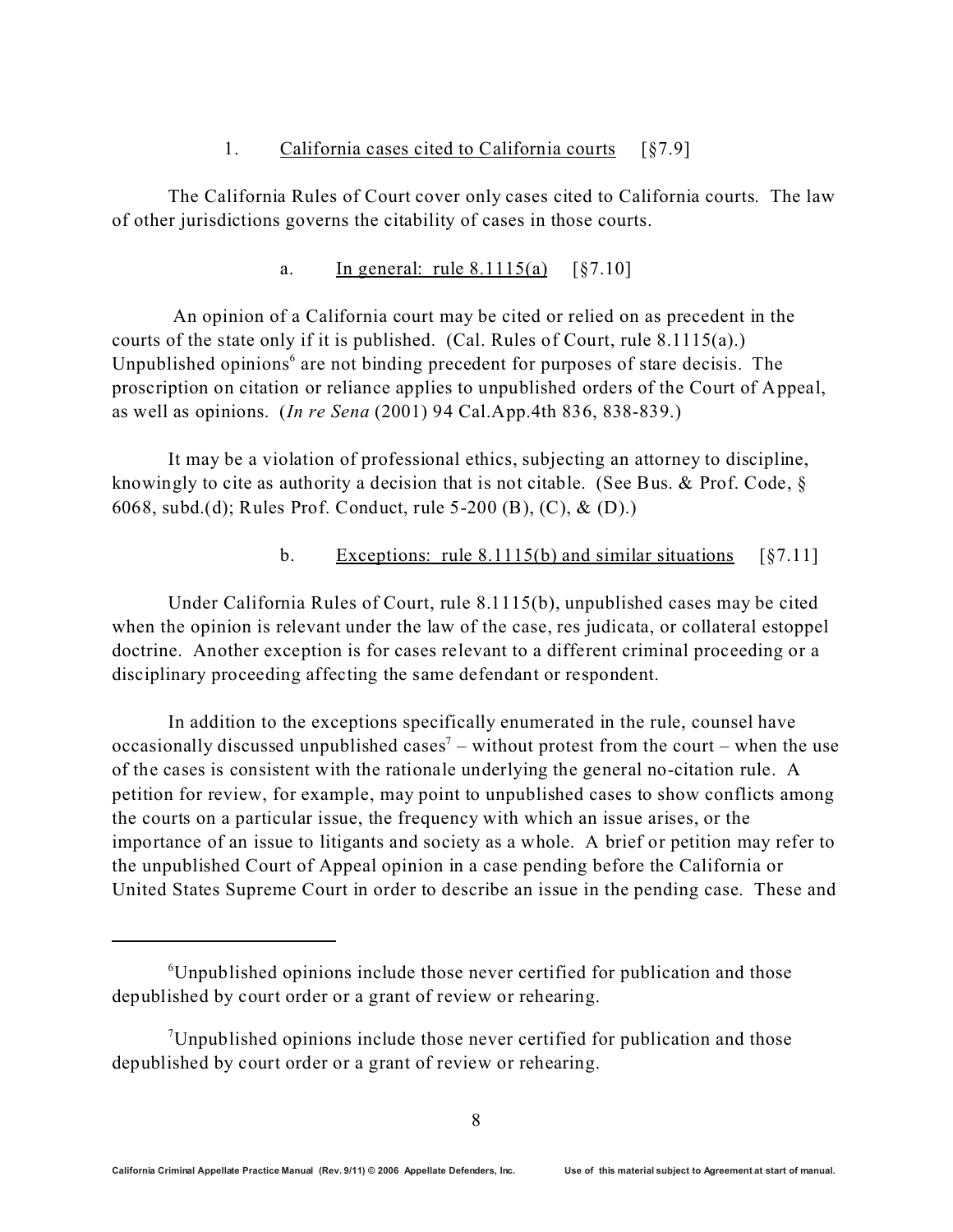similar uses are consistent with the general no-citation rule because they are referring to the unpublished cases, not as *authority* or *precedent* to persuade the court on the merits of an issue, but as *evidence* of some external fact.

When referring to unpublished cases for these purposes, counsel should avert possible criticism or misunderstanding by explicitly discussing California Rules of Court, rule 8.1115(a) and explaining why the references do not violate the rule. Counsel must also be scrupulous in confining the references to permitted purposes.

If a unpublished opinion is cited in a document, a copy of the opinion must be attached to the document. (Cal. Rules of Court, rule 8.1115(c).)

#### c. Depublished cases [§7.12]

An opinion of the Court of Appeal that was certified for publication becomes instantly uncitable upon an order for depublication, the grant of a rehearing, or the grant of review by the Supreme Court, unless the Supreme Court orders the Court of Appeal opinion to remain published. (Cal. Rules of Court, rule  $8.1105(e)$ .) The fact that the superseded opinion continues to be printed in the advance sheets to permit tracking pending review does not make the opinion citable. (*Barber v*. *Superior Court* (1991) 234 Cal.App.3d 1076, 1082.)

Appellate counsel should always check the status of recent cases to see if they are still published and therefore citable. If the case becomes depublished, it is counsel's obligation to inform the court and opposing counsel. Providing this information demonstrates knowledge, skill, candor, and ethics. Even if a case has become uncitable, counsel can argue the rationale of the case without citing it.

#### d. Cases not yet final [§7.13]

Clearing up previous confusion as to whether an opinion certified for publication could be cited immediately or had to await finality, California Rules of Court, rule 8.1115(d), specifically provides "a published California opinion may be cited or relied on as soon as it is certified for publication or ordered published." In fact, it may be ineffective assistance of counsel *not* to cite a helpful case even if it was decided just yesterday. When a recent case has been cited in a brief, appellate counsel of course should regularly check the status of the case to see if it is still published and thus citable.

The *stare decisis* effect of a case not yet final is a different matter from citability. The law is inconclusive as to whether a not-final, published appellate decision is binding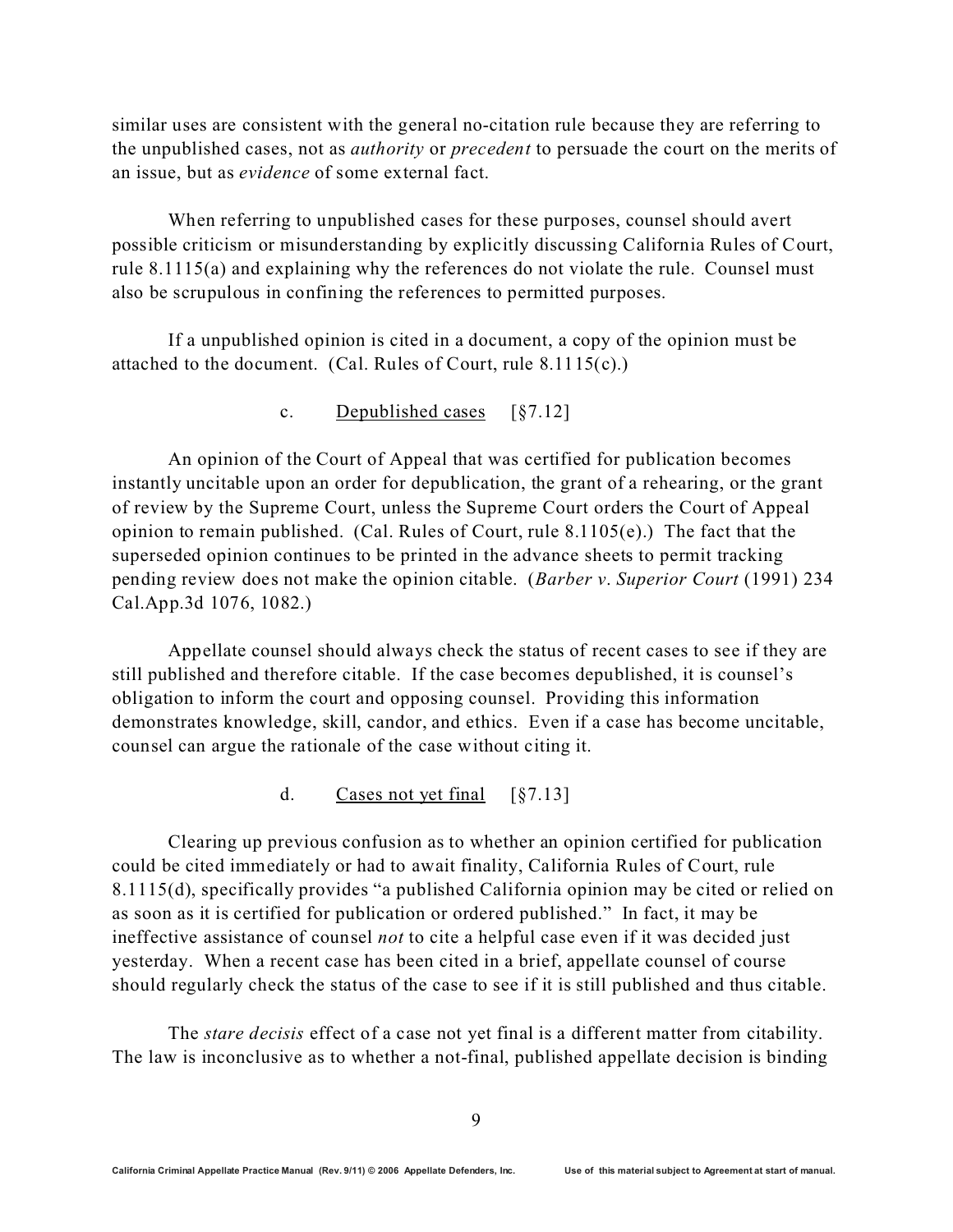on lower courts under *Auto Equity Sales, Inc.* (1962) 57 Cal.2d 450. (E.g., *Barber v. Superior Court* (1991) 234 Cal.App.3d 1076 ["our [earlier] decision never became final and is without any precedential value or binding force"; however, review had been granted before alleged reliance on opinion]; *Rogers v. Detrich* (1976) 58 Cal.App.3d 90, 103 ["final decision" is binding]; see Eisenberg et al., Cal. Practice Guide: Civil Appeals and Writs (The Rutter Group 1999) § 14:191 ["Once a published supreme court or appellate court decision becomes final, it is binding on lower courts under the doctrine of 'stare decisis'"]; cf. *Jonathon M. v. Superior Court* (2006) 141 Cal.App.4th 1093, 1098 [trial court's action in declining to follow Court of Appeal decision on ground it was not yet final "was brave but foolish . . . also legally wrong"; but prior opinion was directed toward that specific trial judge<sup>8</sup>]; Cal. Rules of Court, rule 8.1115(d), superseding in part *People v. Superior Court (Clark)* (1994) 22 Cal.App.4th 1541, 1547-1548 [published case could not be relied on before it was final].)

> 2. Non-California opinions and proceedings cited to California courts [§7.14]

California Rules of Court, rule 8.1115 expressly refers to opinions of the California Court of Appeal or an appellate department of the superior court and applies only to proceedings in California courts. A unpublished opinion from another court, such as a federal court or the court of another state, may be cited and relied on in a California proceeding. If a cited opinion is available only in a computer data base, a copy must be attached to the document in which it is cited. (Rule  $8.1115(c)$ .)

> 3. Unpublished California opinions cited to non-California courts [§7.15]

A unpublished California opinion may be cited in proceedings in another jurisdiction if the law of that jurisdiction permits.

<sup>&</sup>lt;sup>8</sup>The Court of Appeal noted: "Except in extraordinary circumstances, a trial judge should follow an opinion of the Court of Appeal that speaks to *conditions or practices in the judge's courtroom*, even though the opinion is not final, until the opinion is depublished or review is granted." (*Jonathon M. v. Superior Court*, *supra*, 141 Cal.App.4th at p. 1098, emphasis added.)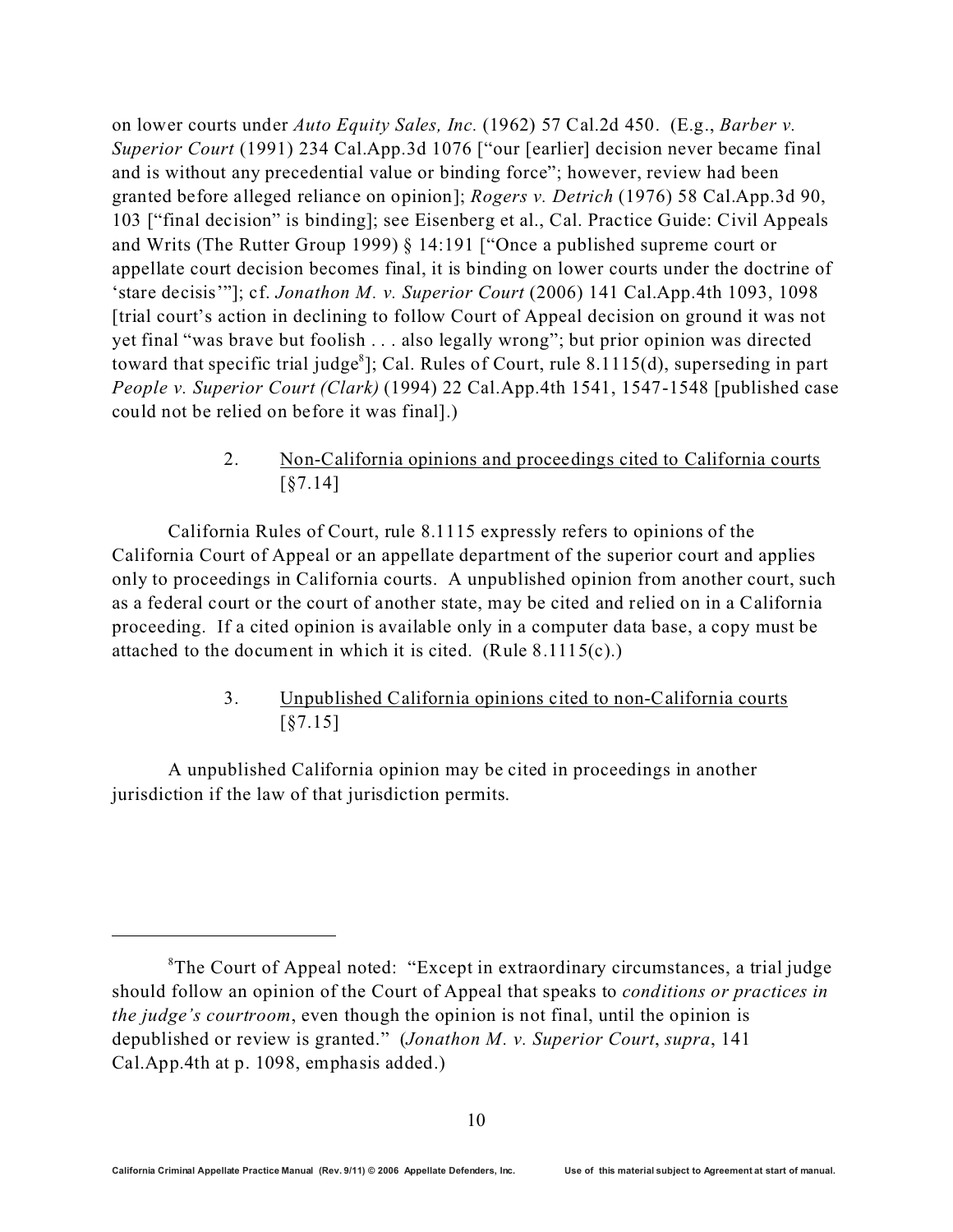## 4. Federal courts and other jurisdictions with selective publication [§7.16]

In a jurisdiction with selective publication, citation to or reliance on unpublished cases in the courts of the jurisdiction may be restricted.

For example, with some exceptions unpublished opinions of the Ninth Circuit decided before January 1, 2007, cannot be cited to the courts of the circuit, and those opinions are not precedent. (U.S. Cir. Ct. Rules (9th Cir.), rule  $36-3(a) \& (b).$ <sup>9</sup> However, by order of April 12, 2006, the United States Supreme Court directed that all unpublished decisions of the federal courts issued on or after January 1, 2007, may be cited to federal courts.<sup>10</sup>

## C. What Gets Published and How [§7.17]

The California Constitution gives the Supreme Court authority to determine which decisions will be published. (Cal. Const., art. VI, § 14; Gov. Code, § 68902.) All opinions of the California Supreme Court are published in full. (Cal. Rules of Court, rule 8.1105(a).)

Opinions of the Court of Appeal and appellate division of the superior court are published if the rendering panel or the Supreme Court so orders.

### 1. Standards for publication of Court of Appeal opinions [§7.18]

 $10$ <sup>10</sup>Federal Rules of Appellate Procedure, rule 32.1, "Citing Judicial Dispositions":

- (i) designated as "unpublished," "not for publication,"
- "non-precedential," "not precedent," or the like; and

<sup>9</sup> <http://www.ca9.uscourts.gov/datastore/uploads/rules/frap.pdf>

<sup>(</sup>a) Citation Permitted. A court may not prohibit or restrict the citation of federal judicial opinions, orders, judgments, or other written dispositions that have been:

 <sup>(</sup>ii) issued on or after January 1, 2007.

<sup>(</sup>b) Copies Required. If a party cites a federal judicial opinion, order, judgm ent, or other written disposition that is not available in a publicly accessible electronic database, the party must file and serve a copy of that opinion, order, judgment, or disposition with the brief or other paper in which it is cited.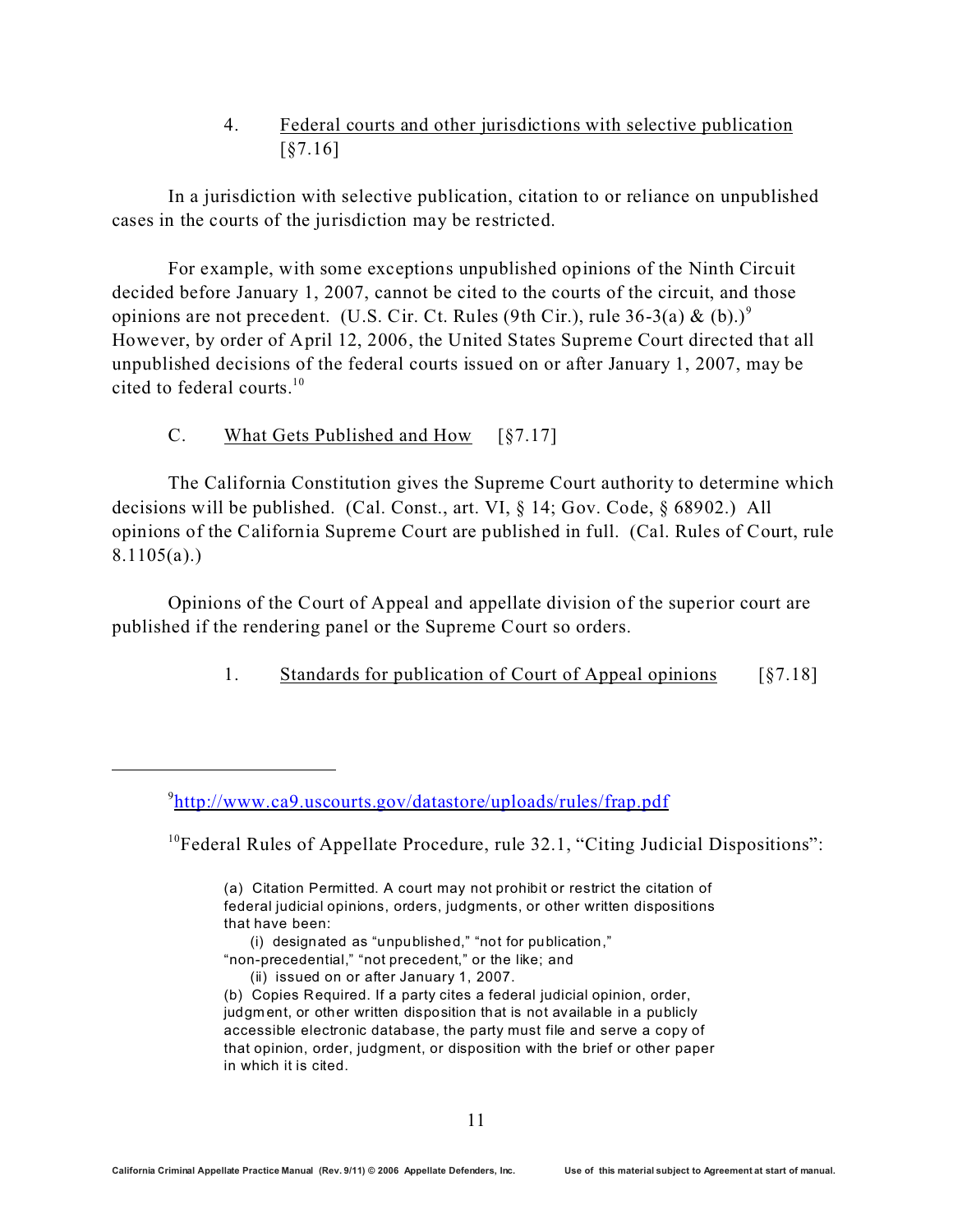An opinion of the Court of Appeal is published if a majority of the rendering panel certifies it for publication. (Cal. Rules of Court, rule 8.1105(b).) The court considers whether the opinion meets the standards of rule 8.1105(c).

Rule 8.1105(c) and (d), California Rules of Court, creates a presumption in favor of publication if the opinion meets certain listed criteria. The rule also identifies factors that should not be considered in deciding whether to certify an opinion for publication, such as court workload or embarrassment to attorneys, litigants, judges or others. The provisions in rule 8.1105 include:

#### **(c) Standards for certification**

An opinion of a Court of Appeal or a superior court appellate division – whether it affirms or reverses a trial court order or judgment – should be certified for publication in the Official Reports if the opinion:

(1) Establishes a new rule of law;

 (2) Applies an existing rule of law to a set of facts significantly different from those stated in published opinions;

 (3) Modifies, explains, or criticizes with reasons given, an existing rule of law;

 (4) Advances a new interpretation, clarification, criticism, or construction of a provision of a constitution, statute, ordinance, or court rule;

(5) Addresses or creates an apparent conflict in the law;

(6) Involves a legal issue of continuing public interest;

(7) Makes a significant contribution to legal literature by reviewing

either the development of a common law rule or the legislative or judicial history of a provision of a constitution, statute, or other written law;

 (8) Invokes a previously overlooked rule of law, or reaffirms a principle of law not applied in a recently reported decision; or

 (9) Is accompanied by a separate opinion concurring or dissenting on a legal issue, and publication of the majority and separate opinions would make a significant contribution to the development of the law.

#### **(d) Factors not to be considered**

Factors such as the workload of the court, or the potential embarrassment of a litigant, lawyer, judge, or other person should not affect the determination of whether to publish an opinion.

Partial publication of those sections of opinions meeting these criteria may also be ordered. (Cal. Rules of Court, rule 8.1110.)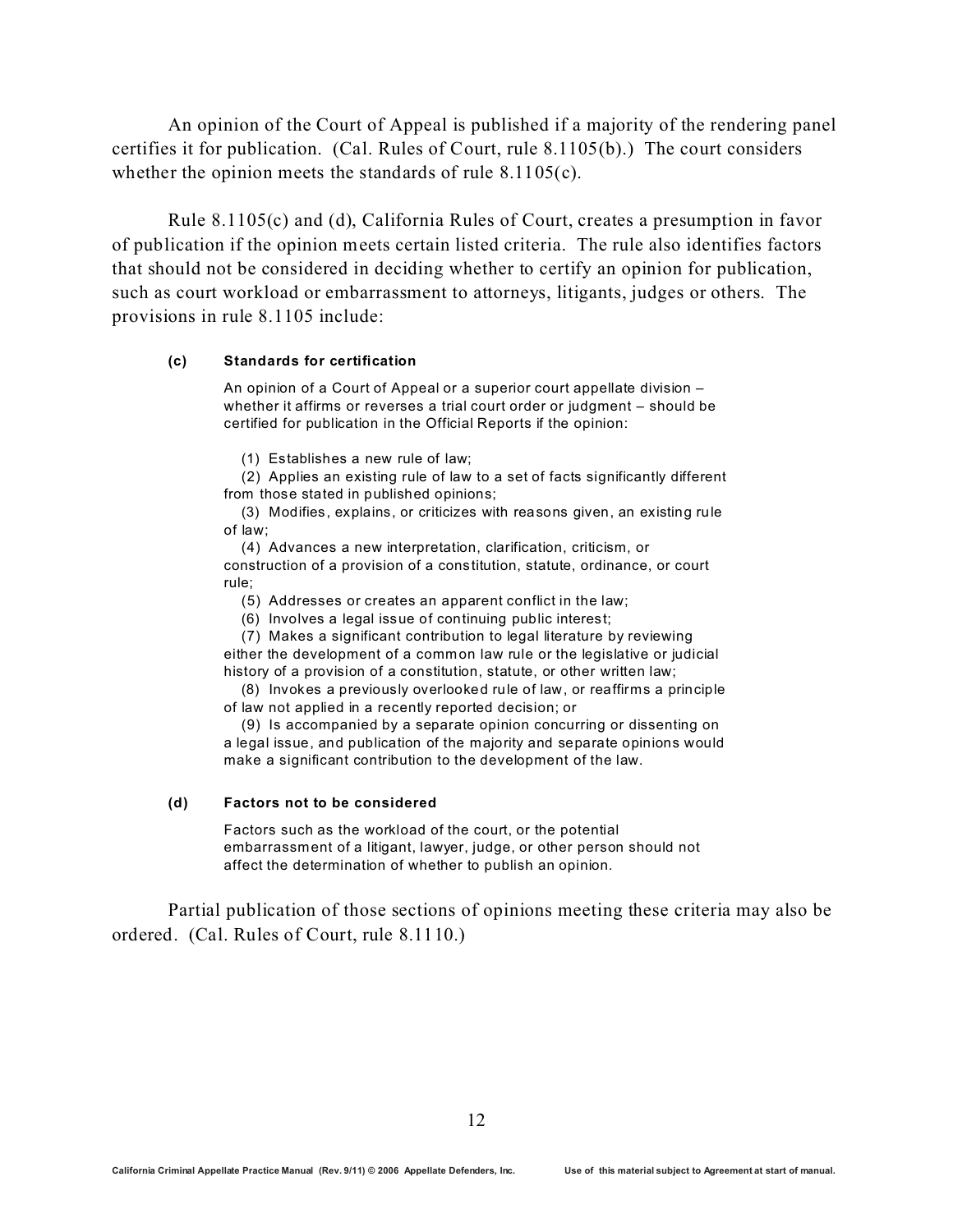### 2. Publication of opinions not originally ordered published [§7.19]

An originally unpublished opinion may later be ordered published by court order, on a court's own motion or on request of a party or other interested person. The order for publication makes it citable precedent. (Cal. Rules of Court, rule 8.1115(d).)

a. Court order [§7.20]

The Court of Appeal rendering the decision may order publication until the case becomes final as to that court. (Cal. Rules of Court, rule 8.1105(b); see rule 8.366(b) and §7.29 et seq., *post*, on finality.)

The Supreme Court at any time may order publication of a Court of Appeal opinion that was not certified for publication by the Court of Appeal. (Cal. Rules of Court, rule 8.1105(e)(2).) An order for publication does not mean the Supreme Court is expressing an opinion about the correctness of the result or law. (Rule  $8.1120(d)$ ; see *People v. Saunders* (1993) 5 Cal.4th 580, 592, fn. 8.)

### b. Request for publication [§7.21]

Under California Rules of Court, rule 8.1120(a), any party or other interested person may request by letter<sup>11</sup> that the Court of Appeal certify the opinion for publication.<sup>12</sup> The request for publication must be made within 20 days after the opinion is filed. (Rule 8.1120(a)(3).) It must state the person's interest and the reason why the opinion meets a standard for publication. (Rule  $8.1120(a)(2)$ .) To be persuasive, it should cite policy reasons, as well. The request must be accompanied by a proof of

 $11$ It is conventional to address a letter to the court to the head clerk, asking him or her to forward it to the court, rather than writing to the justices personally.

 $12$ Unpublished opinions are available online at: <http://www.courts.ca.gov/opinions-nonpub.htm>

Searchable opinions are available on the court website at <http://www.courts.ca.gov/opinions-slip.htm>

Commercial computerized legal research resources also include unpublished opinions.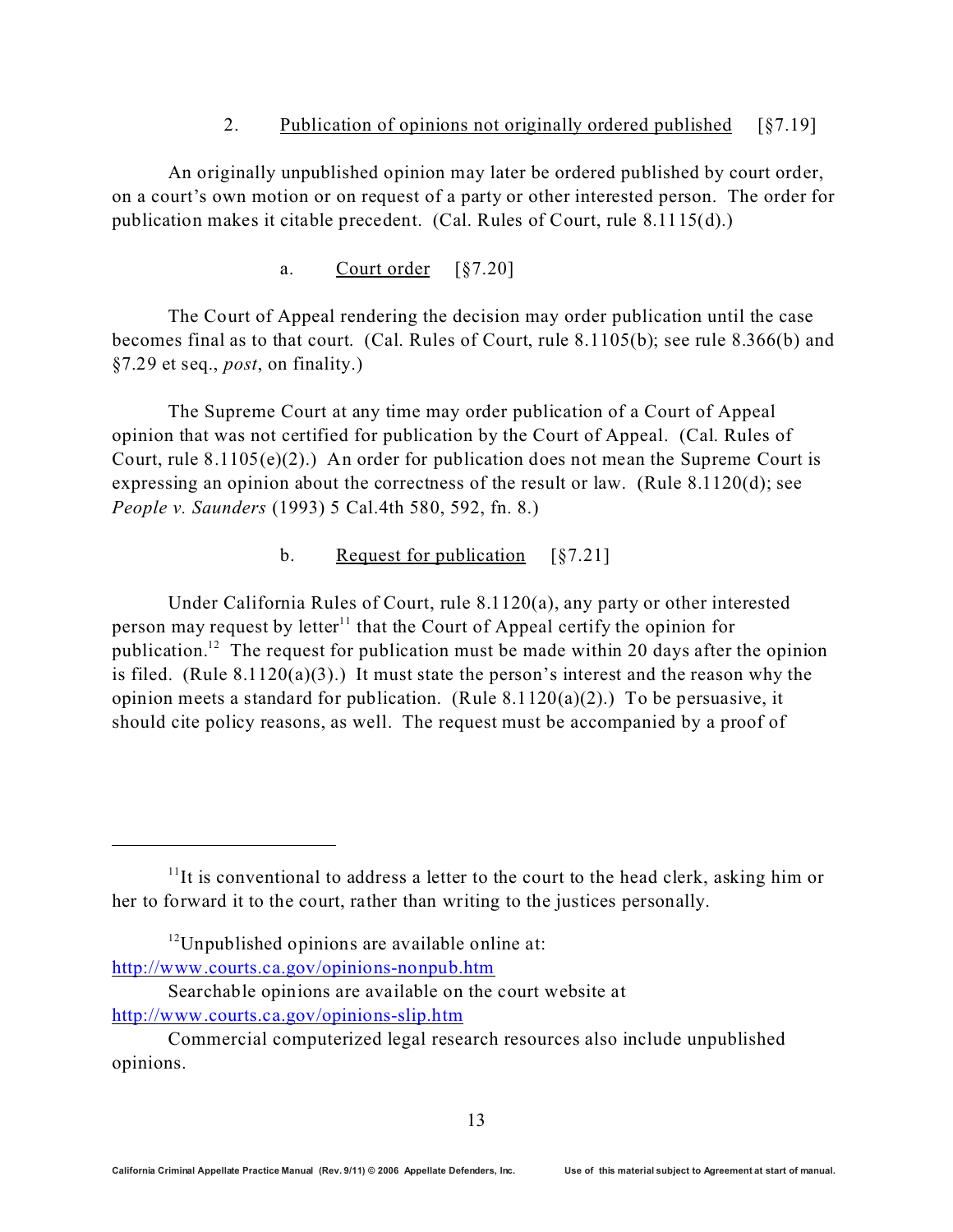service on each party in the Court of Appeal proceeding. (Rule 8.1120(a)(4).) An original and one copy must be filed in the Court of Appeal.<sup>13</sup> (Rule 8.44(b)(6).)

The Court of Appeal has jurisdiction to act on such a request until the judgment becomes final as to that court – normally, 30 days after the date the opinion was filed. (See Cal. Rules of Court, rules 8.264, 8.366(b) and §7.29 et seq., *post*, on finality.) If the court denies the request or has lost jurisdiction to act on it, it must forward the request, with its recommendation and reasons, to the Supreme Court, which will order or deny publication. (Cal. Rules of Court, rule 1120(b).)

- D. What Gets Depublished and How [§7.22]
	- 1. California Supreme Court opinions [§7.23]

A Supreme Court opinion is superseded and is not published if the Supreme Court grants rehearing. (See Cal. Rules of Court, rule 8.1105(e)(1).)

An opinion of the California Supreme Court remains published even when the United States Supreme Court grants certiorari. The California Supreme Court opinion is binding on lower California courts pending the United States Supreme Court decision. (*People v. Jaramillo* (1993) 20 Cal.App.4th 196, 197-198.) If the United States Supreme Court reverses, the California Supreme Court decision remains published and is binding precedent on any point not in conflict with the United States Supreme Court's decision.

2. Court of Appeal opinions [§7.24]

A Court of Appeal opinion originally published may lose its publication status and become uncitable in several ways.

a. Rehearing or review [§7.25]

A grant of rehearing prevents publication of the original opinion. (Cal. Rules of Court, rule  $8.1105(e)(1)$ .) The new opinion on rehearing will supersede the original opinion and will be published only if so certified.

<sup>&</sup>lt;sup>13</sup>Some courts may ask for additional copies of the request. It is a good idea to call the clerk's office about local practice.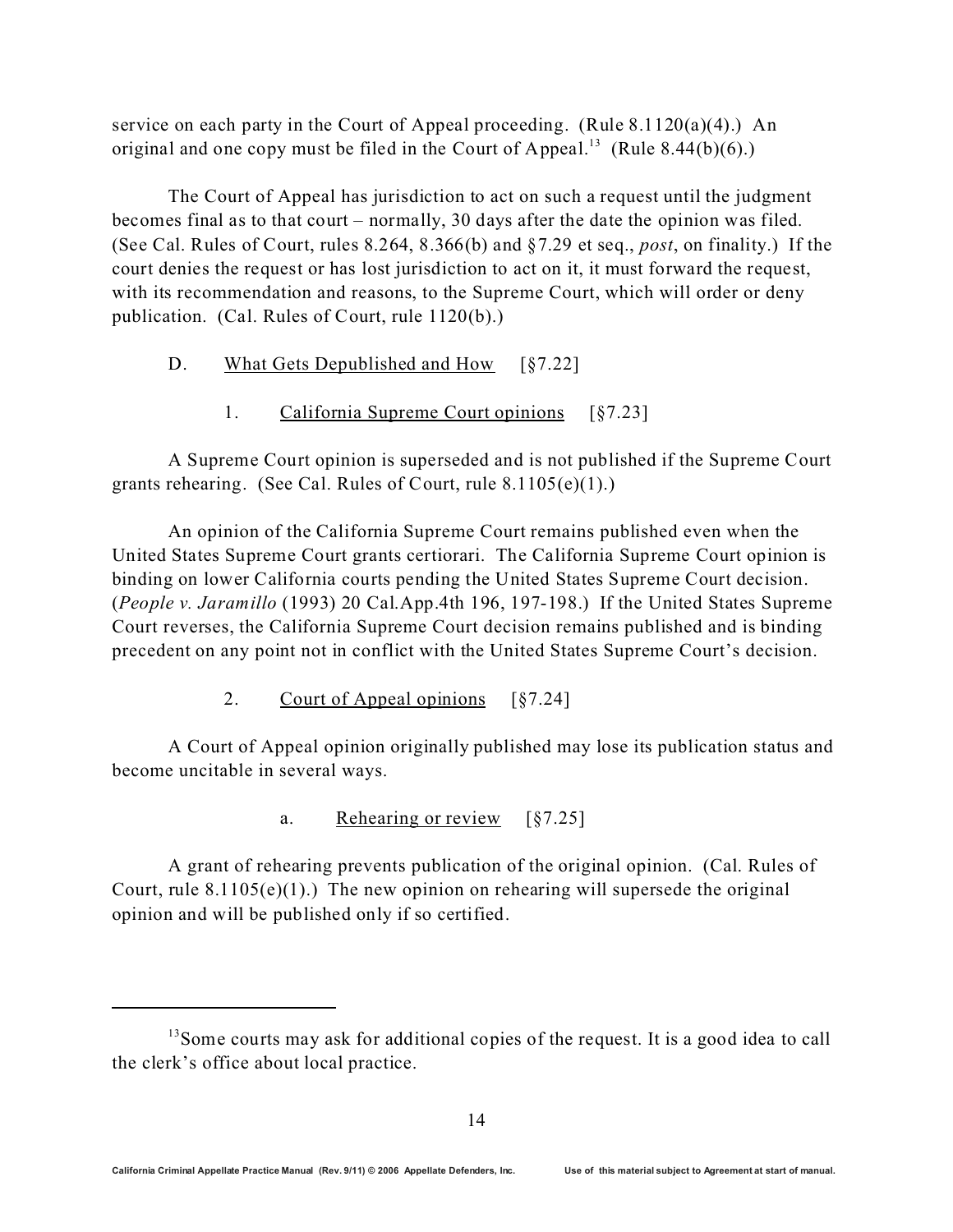A grant of review by the Supreme Court supersedes the lower court opinion, and the opinion, if previously certified for publication, is decertified by the grant of review. (Cal. Rules of Court, rule 8.1105(e)(1).) The Supreme Court may order a lower court opinion to be published in whole or in part at any time after granting review (rule  $8.1105(e)(2)$ , but it rarely does so.

#### b. Order of Supreme Court [§7.26]

The Supreme Court may order depublication of a Court of Appeal or superior court appellate division opinion that was originally certified for publication. (Cal. Rules of Court, rule  $8.1105(e)(2)$ .) It may do so on denial of review, at the request of a party or other interested person (see §7.27., *post*), or on the court's own motion. Depublication is not an expression by the Supreme Court about the correctness of the result or the law in the opinion. (Rule 8.1125(d); *People v. Saunders* (1993) 5 Cal.4th 580, 592, fn. 8.) There is no time limit to the Supreme Court's power to depublish; a case can be depublished years after it is otherwise final, although such late action is rarely taken.

#### c. Request for depublication [§7.27]

Any person, whether or not a party, may request the Supreme Court to order depublication of a published opinion. (Cal. Rules of Court, rule 8.1125(a)(1).) The request must not be part of a petition for review. Instead, it must be by a letter  $14$  to the Supreme Court within 30 days after the case becomes final as to the Court of Appeal. (Rule 8.1125(a)(2) & (4); see rules 8.264, 8.366(b) and §7.29 et seq., *post*, on finality.) The request must not exceed 10 pages and must state the nature of the person's interest and the reasons the opinion should not be published. (Rule 8.1125(a)(2) & (3).) It must be accompanied by proof of service on the rendering court and on each party. (Rule 8.1125(a)(5).) Rule 8.44(a)(6) requires an original and one copy to be filed in the Supreme Court, but in practice the court wants additional copies. It is a good idea to check with the Supreme Court clerk's office about current requirements.

The Court of Appeal or any person may, within 10 days after the Supreme Court receives a depublication request, file a response either joining the request or giving reasons in opposition. A response submitted by anyone other than the rendering court must state the nature of the person's interest. A response must be accompanied by proof

 $14$ It is conventional to address a letter to the court to the head clerk, asking him or her to forward it to the court, rather than writing to the justices personally.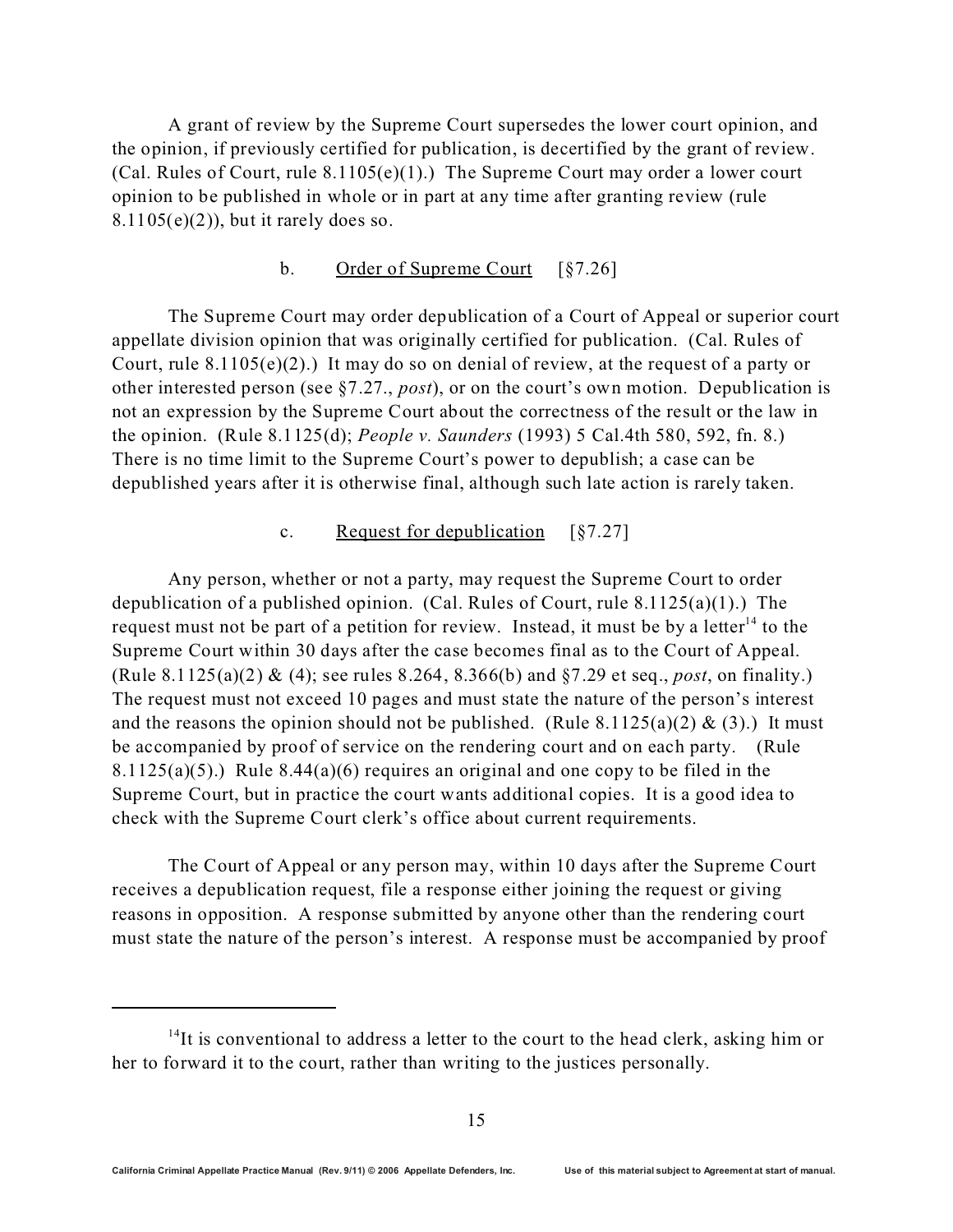of service on the Court of Appeal, each party, and each person requesting depublication. (Cal. Rules of Court, rule 8.1125(b).)

### IV. DISPOSITION AND POST-DECISION PROCESSES IN COURT OF APPEAL [§7.28]

A. Disposition [§7.28A]

Penal Code section 1260 sets forth the authority of the reviewing court in ordering a disposition on appeal:

The court may reverse, affirm, or modify a judgment or order appealed from, or reduce the degree of the offense or attempted offense or the punishment imposed, and may set aside, affirm, or modify any or all of the proceedings subsequent to, or dependent upon, such judgment or order, and may, if proper, order a new trial and may, if proper, remand the cause to the trial court for such further proceedings as may be just under the circumstances.

The power to modify the judgment includes reducing the conviction to a lesser included offense if the evidence is insufficient as to the greater offense but sufficient as to the latter. (E.g., *People v. Ruiz* (1975) 14 Cal.3d 163, 165 [modifying conviction for possession of heroin for sale to simple possession of heroin]; *People v. Noah* (1971) 5 Cal.3d 469, 477 [modifying conviction for assault by a prisoner serving less than a life sentence to assault by means of force likely to produce great bodily injury].) It does not include reducing the conviction to more than one lesser included offense. (*People v. Navarro* (2007) 40 Cal.4th 668.)

A reversal in a defendant's appeal is deemed to be an order for a new trial unless the appellate court directs otherwise. (Pen. Code, § 1262.)

The grounds for decision must be based on issues the parties briefed or had an opportunity to brief. (Gov. Code, § 68081; *People v. Alice* (2007) 41 Cal.4th 668, 677- 679; *In re Manuel G.* (1997) 16 Cal.4th 805, 812; *Adoption of Alexander S.* (1988) 44 Cal.3d 857, 864; *California Casualty Ins. Co. v. Appellate Department* (1996) 46 Cal.App.4th 1145, 1149.)

The filing of the opinion does not conclude the case legally: it is over only when no further appellate processes are available. The opinion may or may not conclude the case from a practical point of view: either party may decide to continue the litigation, or they both may decide further proceedings would be futile.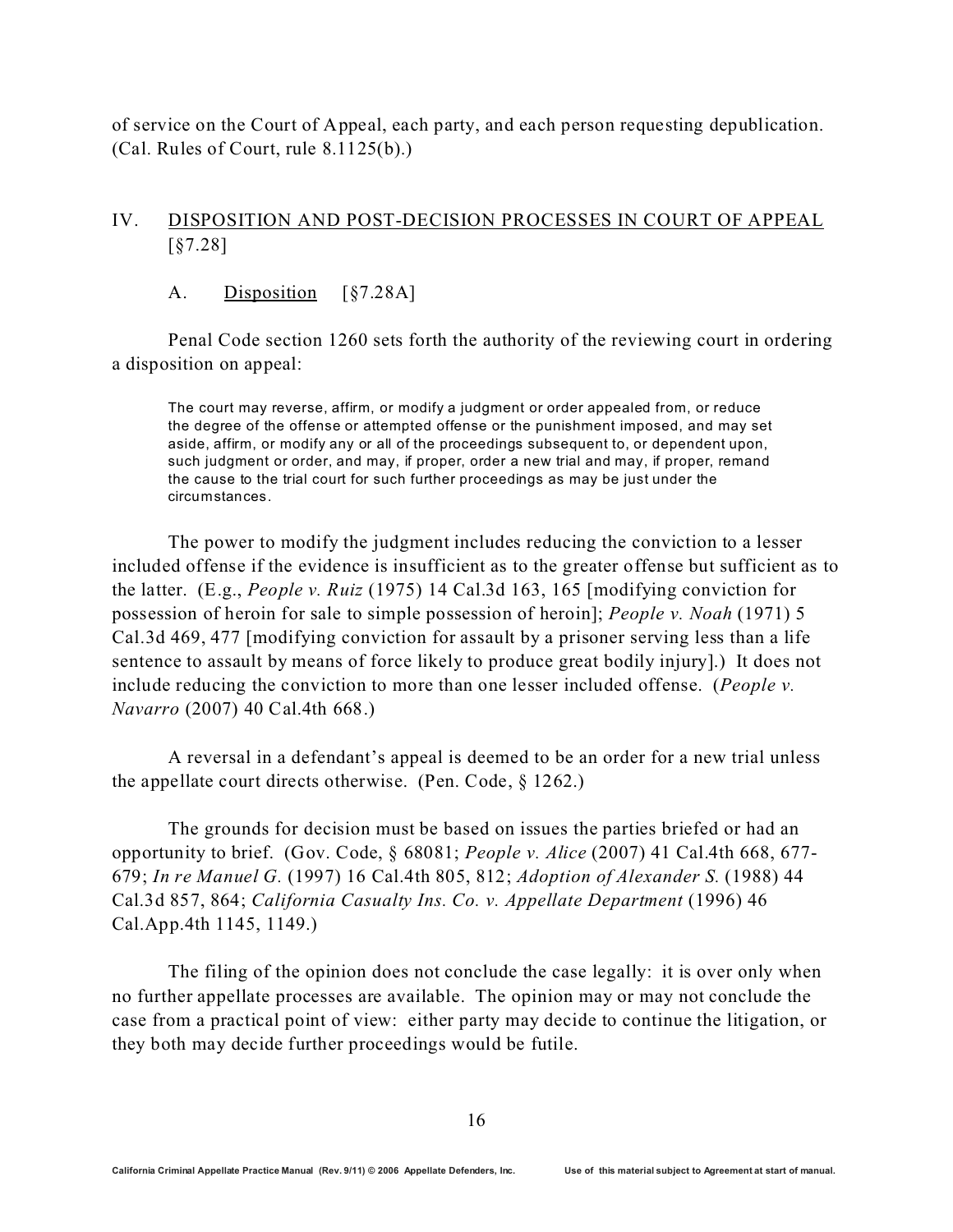#### B. Finality of Decision [§7.29]

This section discusses finality as it applies to decisions by the Court of Appeal as the rendering court. "Rendering court finality" means that the court making the decision has lost jurisdiction to modify or rehear it. "Finality" has different meanings in different contexts.<sup>15</sup> (See *In re Pine* (1977) 66 Cal.App.3d 593, 596.)

#### 1. Time of finality [§7.30]

Most Court of Appeal decisions become final as to the Court of Appeal 30 days after filing. At that point, the Court of Appeal loses jurisdiction to modify the opinion, grant rehearing, or order publication. (Cal. Rules of Court, rules  $8.264(b)(1)$  & (c), 8.268(a), 8.366(b)(1), 8.387(b)(1), 8.470, 8.490(b)(2), 8.1105(b).) Grants of a writ, denials of a writ after issuance of an alternative writ or order to show cause, involuntary dismissals of an appeal, and interlocutory orders, as well as appellate opinions on the merits, are among these decisions.

Certain decisions are final immediately. The denial of a writ petition without the issuance of an alternative writ or order to show cause is usually final immediately (Cal. Rules of Court, rules  $8.387(b)(2)(A)$ ,  $8.490(b)(1)$ , except that the denial of a petition for writ of habeas corpus becomes final in 30 days if it is filed on the same day as the opinion in a related appeal (rule  $8.387(b)(2)(B)$ .)

The same definition of direct review is used for determining the retroactive applicability of many changes in the law. (See *Teague v. Lane* (1989) 489 U.S. 288*,* 295- 296; *People v. Nasalga* (1996) 12 Cal.4th 784, 789, fn. 5; *In re Spencer* (1965) 63 Cal.2d 400, 405-406; *In re Pine* (1977) 66 Cal.App.3d 593, 594-595; see ADI article, Measures Appellate Counsel Can Take in Responding to Changes in the Law Potentially Beneficial to Their Clients, append. on "General Principles of Retroactivity," at <http://www.adi-sandiego.com/PDFs/Favorable%20changes%2011-08.pdf> .)

<sup>&</sup>lt;sup>15</sup>For example, a judgment becomes final for California appellate review purposes when the time has passed for either the Court of Appeal or the California Supreme Court to review it under that court's appellate jurisdiction.

For purposes of starting the federal habeas corpus statute of limitations, the direct review process becomes final when no further appellate review is possible, including a petition for certiorari to the United States Supreme Court. (28 U.S.C. § 2244(d); see §9.5 of chapter 9, "The Courthouse Across the Street: Federal Habeas Corpus.")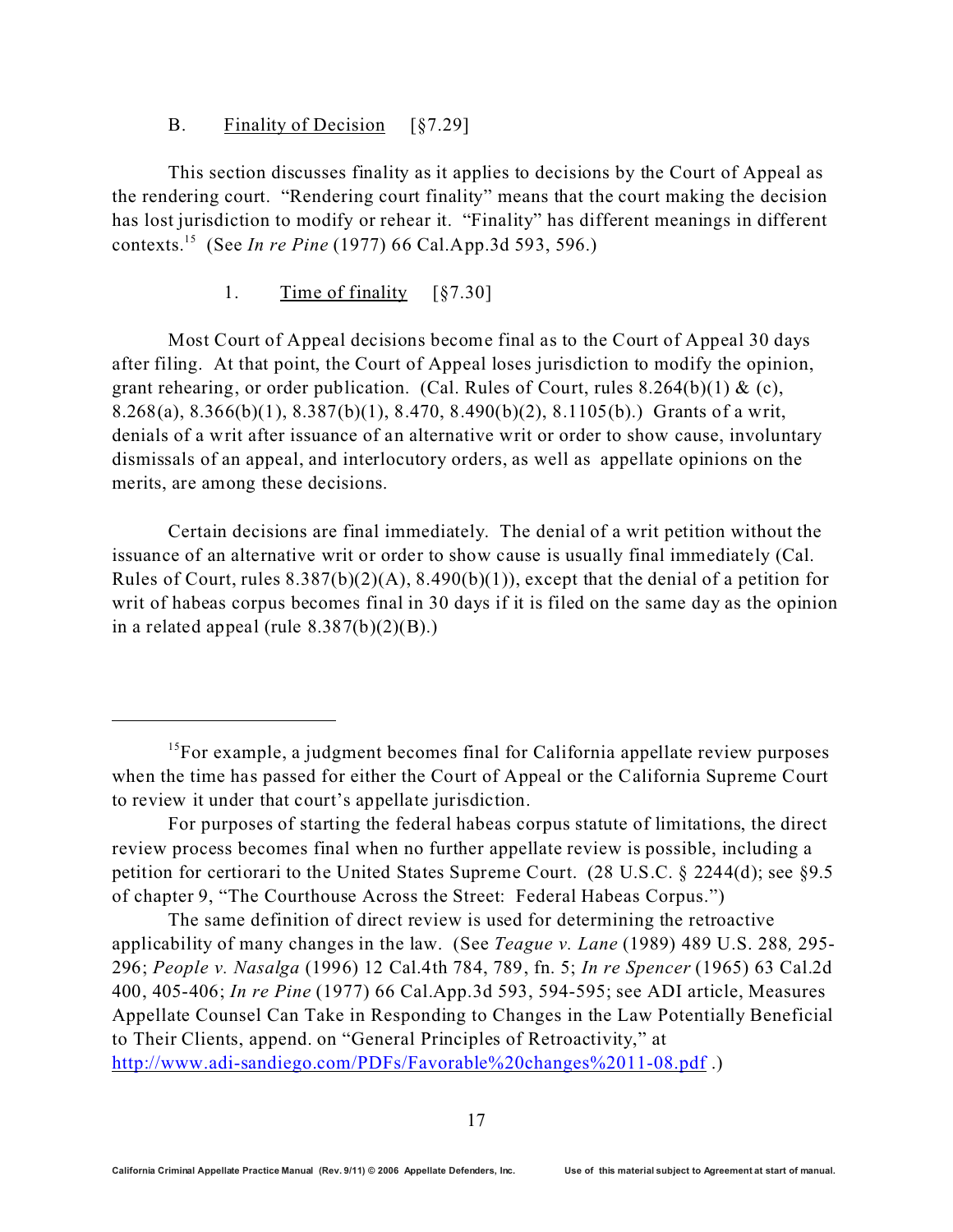### 2. Change in judgment or publication status [§7.31]

When the court modifies the opinion after filing, the time for finality starts to run from the filing of the modification order if the modification changes the judgment. If the modification does not change the judgment, the original finality date applies. (Cal. Rules of Court, rules 8.264(c)(2), 8.366(b)(4), 8.387(d)(2), 8.490(b)(5).) The modification order must specify whether it changes the judgment.

If the court orders publication (whole or partial) after the opinion is filed, the finality period runs from the date of the order for publication. (Cal. Rules of Court, rules 8.264(b)(3), 8.366(b)(3), 8.387(b)(3)(B), 8.490(b)(4).)

3. Modification of finality date [§7.32]

The Court of Appeal may order early or immediate finality on its own motion when granting a peremptory writ petition or denying a writ petition after issuance of an alternative writ or order to show cause, "[i]f necessary to prevent mootness or frustration of the relief granted or to otherwise promote the interests of justice." (Cal. Rules of Court, rules 8.387(b)(3)(A), 8.490(b)(3).)

The Court of Appeal has no direct power to extend rendering court finality. The court may accomplish that result indirectly by granting a rehearing. (See §7.33 et seq., *post*.)

C. Rehearing [§7.33]

The Court of Appeal may grant rehearing on a petition or on its own motion. (Cal. Rules of Court, rule 8.268(a), 8.366(a), 8.387(e).) A petition for rehearing is generally a brief argument contending the Court of Appeal should reconsider its decision because of errors or omissions in its analysis of the facts, the issues, or the law.

1. Grounds for rehearing [§7.34]

The grounds for granting rehearing are not defined by statutes or rules; however, some guiding principles emerge from case precedent and established practice. The petition is most often needed to call the court's attention to significant and material errors, such as a misstatement of fact, an error of law, an omission in the facts or law, or failure to consider an argument raised in the brief. Reliance in the opinion on a theory not briefed by the parties is another ground. (Gov. Code, § 68081; see *People v. Alice* (2007) 41 Cal.4th 668, 677-679; *In re Manuel G.* (1997) 16 Cal.4th 805, 812; *Adoption of*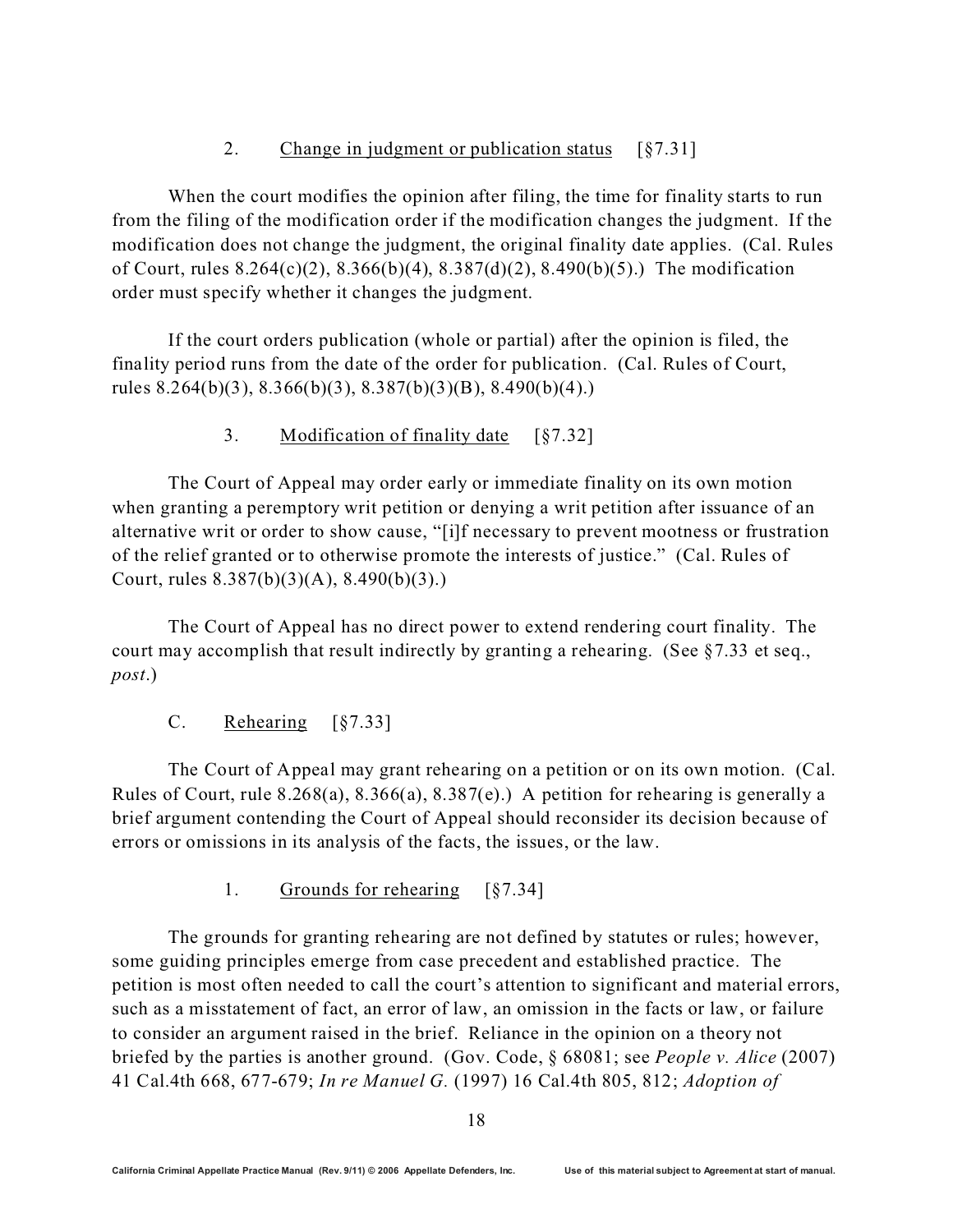*Alexander S.* (1988) 44 Cal.3d 857, 864; *California Casualty Ins. Co. v. Appellate Department* (1996) 46 Cal.App.4th 1145, 1149.) A petition for rehearing can be used when a strongly supportive case has just been decided, but that accident of timing is pretty rare. Occasionally a petition for rehearing might be tried to offer a new and especially compelling way of viewing a contention already raised, but the likelihood of persuading the court to go the other way at this point is remote.

A petition for rehearing generally is not appropriate merely to reargue the points made in briefs and rejected, if it appears the court properly understood the points and supporting authorities and simply disagreed with the conclusion being urged.

Generally, the petition should not address points that were not included in the briefs on appeal. (*Blackman v. MacCoy* (1959) 169 Cal.App.2d 873, 881-882; but cf. *In re Marilyn H.* (1993) 5 Cal.4th 295, 301, fn. 5.) An exception is jurisdictional issues, which may be raised at any time. (*Sime v. Malouf* (1950) 95 Cal.App.2d 82, 115-117.) Further exceptions might be made for issues based on new developments in the law or other good cause. (*Mounts v. Uyeda* (1991) 227 Cal.App.3d 111, 120-121.)

Naturally, it is imperative to file a petition for rehearing if correcting the problem in the opinion could materially affect the outcome of the case. Even if the correction would not affect the outcome, it is important the opinion accurately reflect the facts and issues "for the record," in the event any aspect of the appeal ever becomes material in a later proceeding. (See, e.g., *People v. Woodell* (1998) 17 Cal.4th 448 [appellate opinion in prior case considered as evidence of underlying fact stated in opinion].)

> 2. Rule  $8.500(c)$ : petition for rehearing required in order to raise errors or omissions in Court of Appeal opinion as grounds for petition for review  $\lceil \frac{6}{57.35} \rceil$

Although a petition for rehearing is not generally a prerequisite for a petition for review, it is required if review is sought on the ground the Court of Appeal opinion contained errors or omissions of issues or facts. Rule 8.500(c) of the California Rules of Court provides:

> (1) As a policy m atter, on petition for review the Supreme Court normally will not consider an issue that the petitioner failed to timely raise in the Court of Appeal.

> (2) A party may petition for review without petitioning for rehearing in the Court of Appeal, but as a policy matter the Supreme Court normally will accept the Court of Appeal opinion's statement of the issues and facts unless the party has called the Court of Appeal's attention to any alleged omission or misstatement of an issue or fact in a petition for rehearing.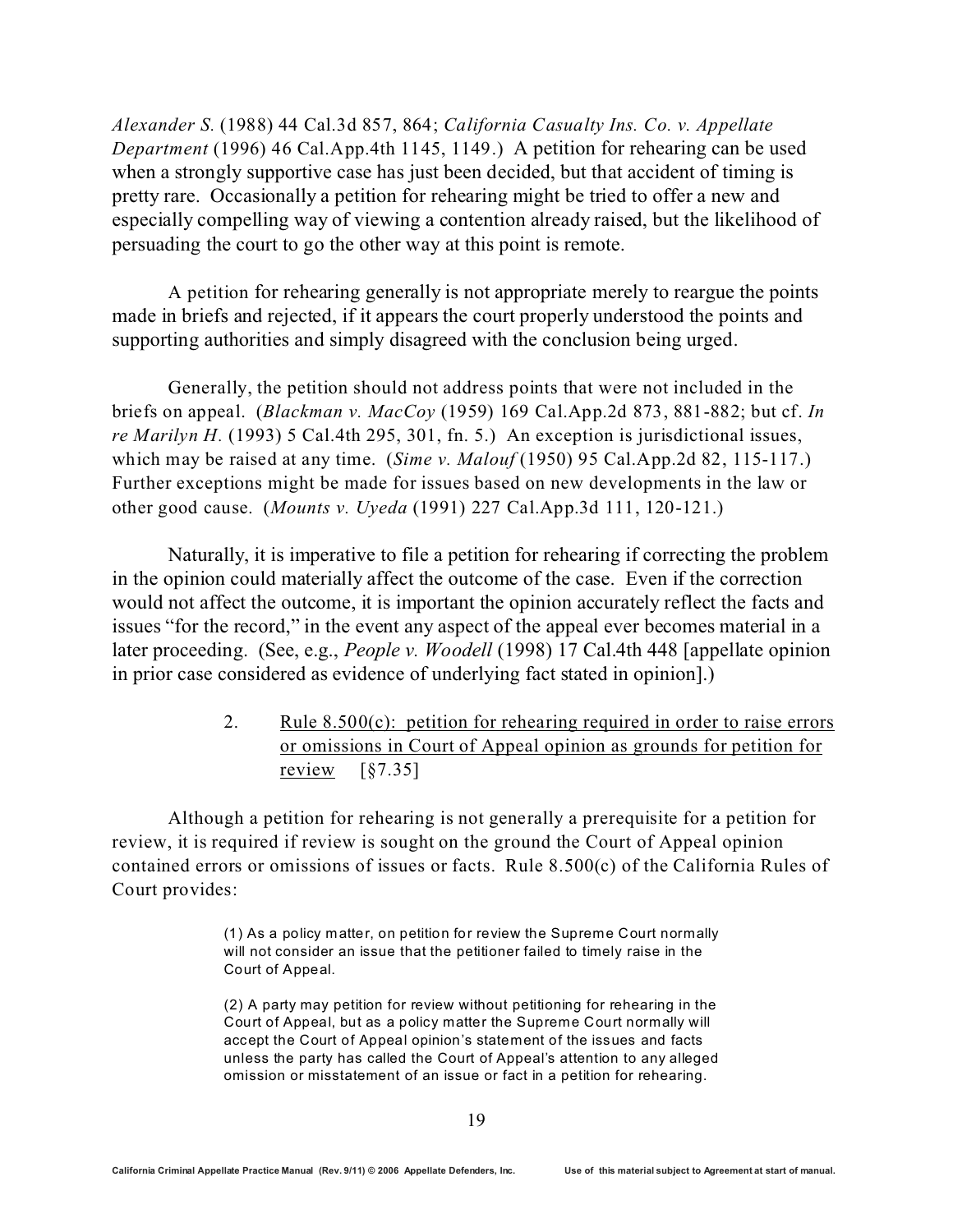The purpose of rule  $8.500(c)$  is to make Supreme Court review unnecessary just to correct obvious oversights of fact or law by the Court of Appeal, which it would have corrected if the errors had been pointed out in a petition for rehearing.<sup>16</sup> If the attorney does not intend to file a petition for review but the client wants to continue in pro per, the attorney should preserve it for the client by seeking to cure the error or omission; such a correction is a legitimate ground for rehearing, and as a practical matter, few clients would be able to prepare a petition for rehearing within jurisdictional time limits.<sup>17</sup>

#### 3. Formal requirements for petition for rehearing [§7.36]

Information about filing and service requirements is summarized in chart form in chapter 1, "The ABC's of Panel Membership: Basic Information for Appointed Counsel," §1.154, appendix C.

### a. Time limits [§7.37]

The date of the appellate opinion's filing is the controlling date in calculating time limitations. A petition for rehearing must be served and filed within 15 days after the filing of the decision. (Cal. Rules of Court, rule  $8.268(b)(1)$ ; see also rule  $8.25$ .) The presiding justice may grant leave to file a late petition for good cause if the opinion is not yet final. (Rule 8.268(b)(4).)

An order for publication made after the opinion is filed restarts the 15-day period, unless the party has already filed a petition. (Rule  $8.268(b)(1)(B)$ .) A modification to the opinion changing the judgment also restarts the period.<sup>18</sup> (Rule 8.268(b)(1)(C).)

<sup>17</sup>Some courts take the position that clients represented by counsel have no standing to file in pro per and refuse to accept a petition for rehearing submitted by the client. A procedural way around that problem, if the client wants to file in pro per, would be for counsel to ask to be relieved right after the decision not to proceed further is made.

 $18$ The Court of Appeal order modifying the opinion must state whether the judgment is being changed. (Rule 8.264(c)(2).)

<sup>&</sup>lt;sup>16</sup>If a case is in Division Two of the Fourth Appellate District, which provides tentative opinions, counsel may call attention to an error or omission after receiving the tentative. (See §6.10 et seq. of chapter 6, "Effective Use of the Spoken Word on Appeal: Oral Argument.") If the court does not correct the problem in the final opinion, counsel should still file a petition for rehearing if a petition for review is contemplated.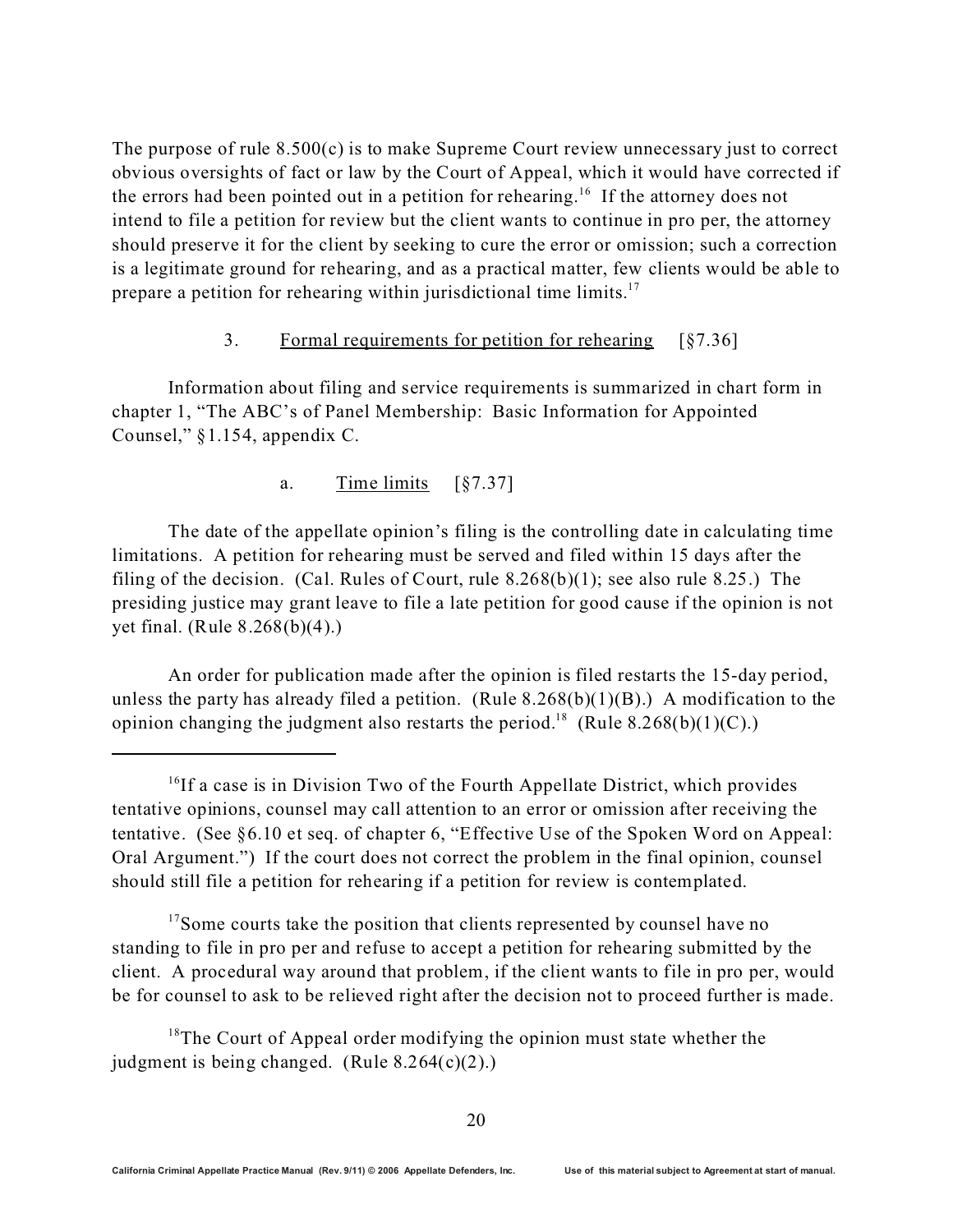### b. Format [§7.38]

Petitions for rehearing must conform to the provisions of California Rules of Court, rules 8.204 and 8.360, prescribing the general rules for the form of appellate briefs. (Rule 8.268(b)(3), 8.366(a).) The cover is orange. (Rule 8.40(b)(1).)

c. Filing and service [§7.39]

In criminal cases an original and four copies of a petition for rehearing must be filed in the Court of Appeal. (Cal. Rules of Court, rule 8.44(b)(3).) One copy must be served on each party represented by separate counsel and on the Attorney General. (Rules  $8.268$ ,  $8.25(a)(1)$ .) By practice the district attorney and the superior court should also be served. A copy should be sent to the appellant unless he or she has requested otherwise in writing. By policy, panel attorneys must also serve ADI or the applicable appellate project.

4. Substantive content and tone [§7.40]

Because the petition for rehearing contests the appellate opinion itself, the task of persuasion is a formidable one. The petition faces the obstacles of both institutional inertia (the court does not want to have to redo its work on the case) and, sometimes, personal psychological investment on the part of the justices (pride of authorship or resistance to acknowledging they were wrong).

Counsel should strive to be compelling and concise and to explain exactly what the problem is and why it affects the client. At the same time, counsel must be sensitive to the court's possible reactions and maintain an attitude of great respect. The tone should remain objective and avoid any intimation of personal criticism. Counsel should emphasize the importance of a correct decision and the injury to the client, not the court's "foolishness" in making the error; it helps to use language critiquing the "opinion," rather than the "court."

 A contemptuous or irate attitude is beneficial neither to the client's interests nor to counsel's stature before the court.<sup>19</sup> Ideally counsel wants, not to target the court as an

<sup>19</sup>In *In re Koven* (2005) 134 Cal.App.4th 262, 264, 276-277, the court held in contempt an appellate counsel who, in a petition for rehearing, accused the court of "deliberate judicial dishonesty" and other misconduct.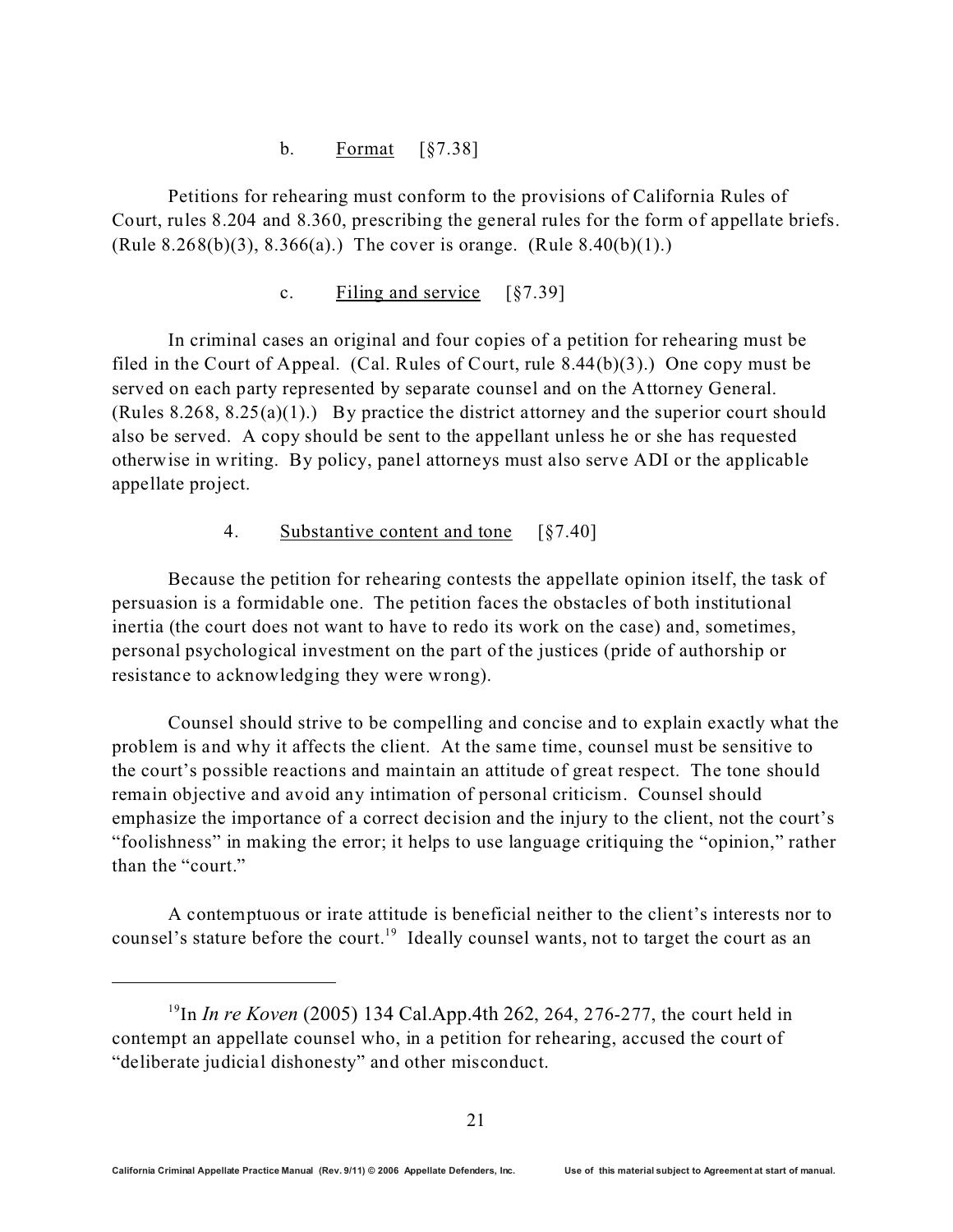enemy or portray it unflatteringly, but to enlist the court as an ally, showing counsel's confidence in and respect for the court's desire to do justice and reach the right result, and its willingness to recognize and correct its own mistakes.

5. Answer [§7.41]

Under California Rules of Court, rule 8.268(b)(2), a party may not file an answer to a petition for rehearing in the Court of Appeal unless the court so requests; the rule indicates a petition for rehearing normally will not be granted unless the court has requested an answer. The answer should defend and reinforce the opinion of the court, conform to rule 8.204, and have a blue cover. (Rules  $8.268(b)(3)$ ,  $8.40(b)(1)$ .)

6. Disposition [§7.42]

A rehearing may be granted on a petition, or on the court's own motion, before the decision becomes final. Under California Rules of Court, rule 8.264(b), a decision of the Court of Appeal normally becomes final 30 days after filing, and thereafter the court loses jurisdiction over the cause.<sup>20</sup> If the court fails to act on a petition while it has jurisdiction, then the petition is deemed denied. (Rules 8.268(c).) An order for publication restarts the 30-day period. (Rule 8.264(b)(3).)

The court may deny the petition for rehearing, yet still modify the original opinion. If the order for modification does not change the judgment, the date of finality and the time to petition for review in the Supreme Court are not extended. However, if the order changes the judgment, then the clock begins to run anew from the date of the modification, for purposes of finality and petitioning for rehearing and review. (Cal. Rules of Court, rules  $8.264(c)(2)$ ,  $8.268(b)(1)(C)$ .) The order modifying the opinion must state whether the judgment is being changed. (Rule  $8.264(c)(2)$ .)

D. Remittitur [§7.43]

The remittitur is the document sent by the reviewing court to the court or other tribunal whose judgment was reviewed. A remittitur is issued after an appeal or original proceeding, except on the summary denial of a writ petition. (Cal. Rules of Court, rules 8.272(a)(2), 8.366(a), 8.387(f), 8.490(c), 8.540(a).)

<sup>20</sup>For a discussion of finality, see §7.29 et seq., *ante*.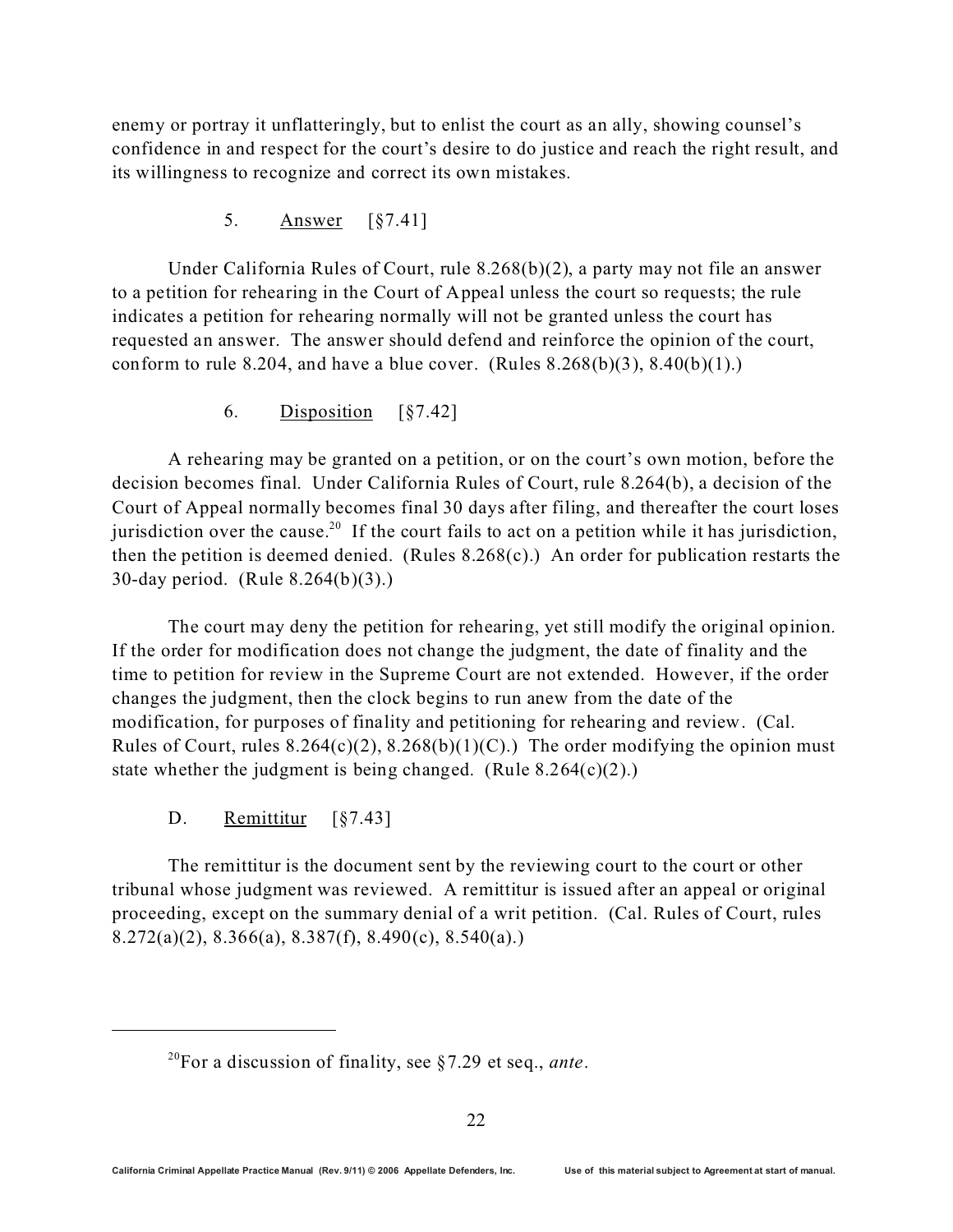The remittitur functions as a transfer of jurisdiction from the appellate court to the lower court. (*Gallenkamp v. Superior Court* (1990) 221 Cal.App.3d 1, 8-10.) Policy considerations require that only one court have jurisdiction over a case at any given time. The filing of a notice of appeal divests the trial court of jurisdiction and vests it in the Court of Appeal. (*People v. Perez* (1979) 23 Cal.3d 545, 554.) The remittitur revests it in the lower court.

[T]he essence of remittitur is the returning or revesting of jurisdiction in an inferior court by a reviewing court. The reviewing court loses jurisdiction at the time of remittitur and the inferior court regains jurisdiction.

(*Gallenkamp*, at p. 10.) Until the remittitur issues, the trial court lacks jurisdiction to retry a case or, with certain exceptions,<sup>21</sup> make other orders. (*People v. Sonoqui* (1934) 1 Cal.2d 364, 365-367; *People v. Saunoa* (2006) 139 Cal.App.4th 870.)

If further proceedings in the trial court are ordered, the scope of the trial court's authority is limited by the terms of the remittitur. (*Griset v. Fair Political Practices Com*. (2001) 25 Cal.4th 688, 701; *Hampton v. Superior Court* (1952) 38 Cal.2d 652, 656 Code Civ. Proc., § 43; *Puritan Leasing Co. v. Superior Court* (1977) 76 Cal.App.3d 140, 147.) This is true even if a later decision of a higher court casts doubt on the correctness of the decision. (*People v. Dutra* (2006) 145 Cal.App.4th 1359.)

A remittitur from the Court of Appeal normally goes to the superior court. A Supreme Court remittitur goes to the Court of Appeal in a review-granted case and to the lower court or tribunal in other types of proceedings. (Cal. Rules of Court, rule 8.540(b).)

1. Issuance [§7.44]

Court of Appeal remittiturs are governed by rule 8.272 of the California Rules of Court. They are issued when a case is final for state appellate purposes, i.e., no further appellate review within the California judicial system is available. (Certiorari to the United States Supreme Court or original post-conviction writ remedies may still be open.)

If no review in the California Supreme Court is sought, the remittitur for a Court of Appeal opinion will be issued when the time for the Supreme Court to grant review

 $21$  For example, the trial court retains authority to correct clerical error, correct custody credits, recall the sentence (Pen. Code, § 1170, subd. (d)), modify or revoke probation, and make orders in juvenile cases.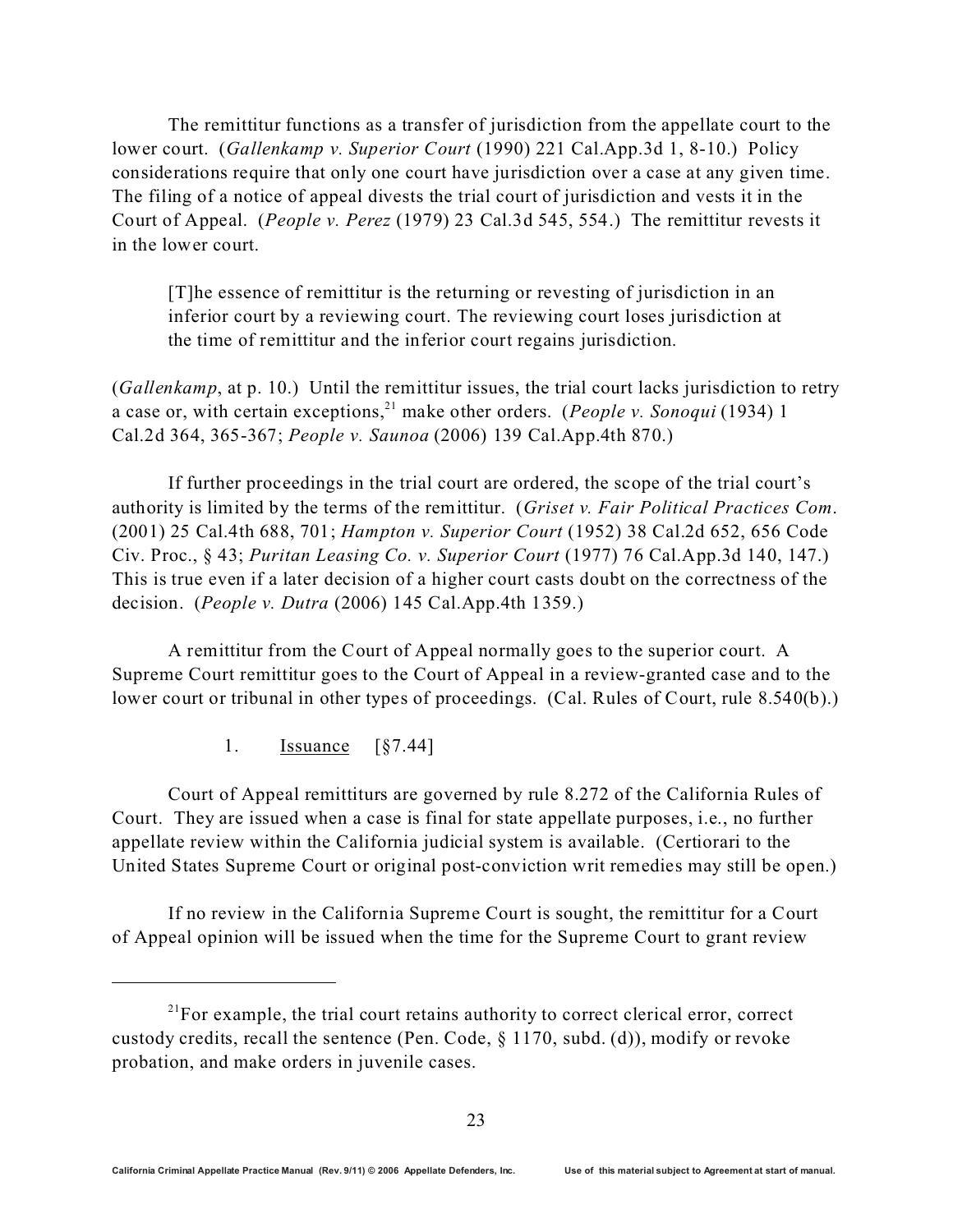expires – normally on the 61st day after the opinion's filing. (Cal. Rules of Court, rules  $8.272(b)(1)(A)$ ,  $8.366(a)$ .) The Supreme Court may extend that time when it is considering granting review on its own motion. (Rule  $8.512(c)(1)$ .)

If review is sought, the remittitur will issue immediately upon a denial of the petition for review or dismissal of review. (Cal. Rules of Court, rules 8.272(b)(1)(A),  $8.366(a)$ .)

If review is granted and the case is decided by the Supreme Court, the Supreme Court will issue a remittitur to the Court of Appeal, which in turn will issue one to the superior court. (Cal. Rules of Court, rules 8.272(b)(2), 8.366(a), 8.540.)

The Court of Appeal may order immediate issuance of a remittitur on stipulation of the parties or dismissal of the appeal. (Cal. Rules of Court, rules  $8.272(c)(1)$ ,  $8.316(b)(2)$ ,  $8.366(a)$ .) The court may stay issuance of the remittitur for a reasonable period. (Rules 8.272(c)(2), 8.366(a).)

2. Recall [§7.45]

For good cause the court may recall the remittitur on its own or a party's motion, thereby reinvesting jurisdiction over the case in the appellate court. (Cal. Rules of Court, rule 8.272(c)(2).) Good cause may consist of such grounds as ineffective assistance of appellate counsel or a change in the law abrogating the basis for the previous judgment. (E.g., *People v. Mutch* (1971) 4 Cal.3d 389, 396-39*7; In re Smith* (1970) 3 Cal.3d 192, 203-204; *People v. Valenzuela* (1985) 175 Cal.App.3d 381, 388, disapproved on other grounds in *People v. Flood* (1998) 18 Cal.4th 470, 484, 490, fn.12; *People v. Lewis* (2006) 139 Cal. App.4th 874, 879.) The recall order does not supersede the opinion or affect its publication status. (Cal. Rules of Court, rules  $8.272(c)(3)$ .) As the court explained in *In re Grunau* (2008) 169 Cal.App.4th 997, 1002:

By recalling the remittitur, an appellate court reasserts jurisdiction on the basis that the remittitur, or more often the judgment it transmitted, was procured by some improper or defective means. Technically the court does not reclaim a jurisdiction it has lost, but disregards a relinquishment of jurisdiction that is shown to have been vitiated.

In criminal cases, a petition for writ of habeas corpus may be the vehicle for requesting the remittitur be recalled. (*People v. Mutch* (1971) 4 Cal.3d 389, 396-397; *In re Smith* (1970) 3 Cal.3d 192, 203-204; *People v. Valenzuela* (1985) 175 Cal.App.3d 381, 388, disapproved on other grounds in *People v. Flood* (1998) 18 Cal.4th 470, 484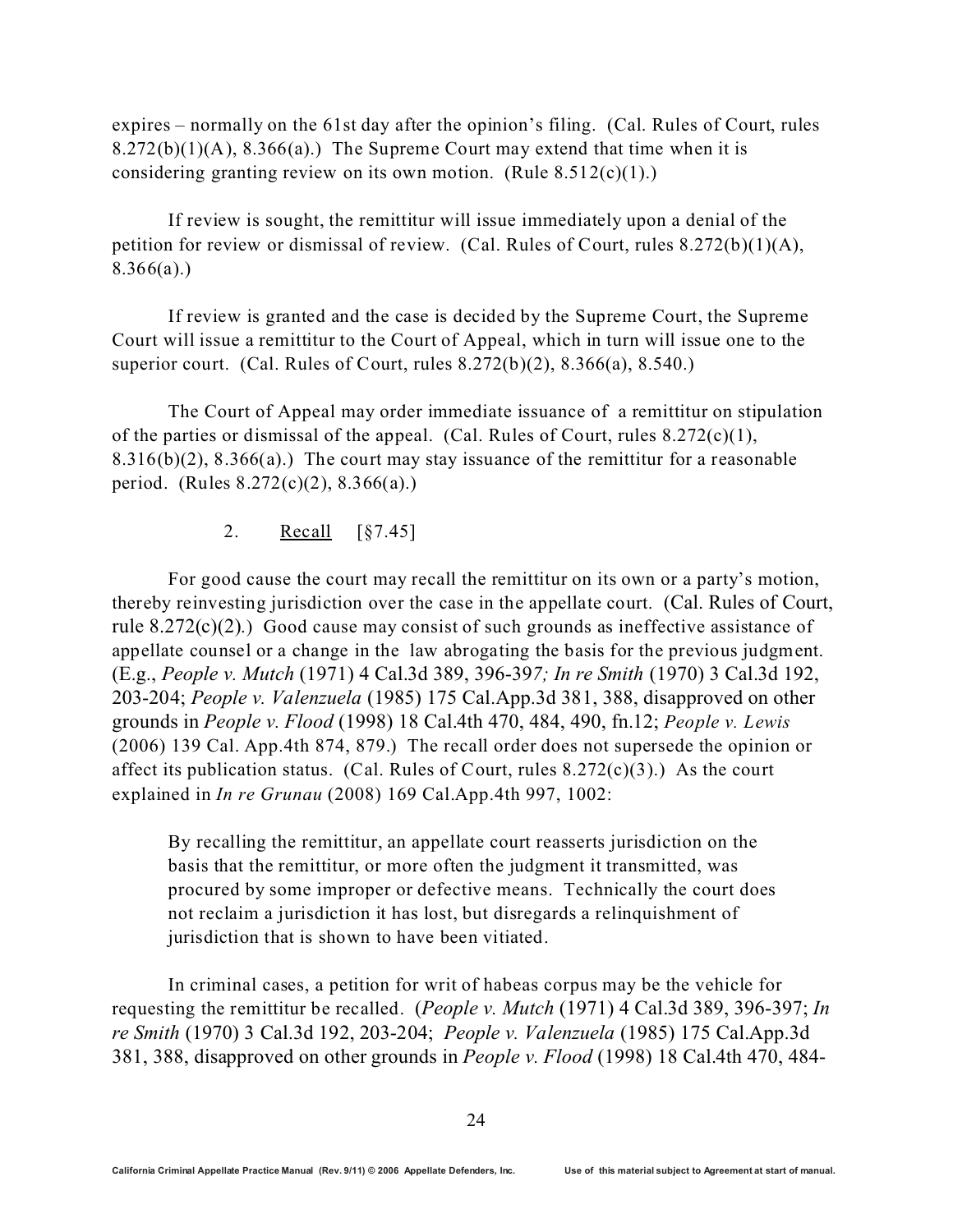490, fn. 12; see §8.62 of chapter 8, "Putting on the Writs: California Extraordinary Remedies.")

### V. PETITIONS FOR REVIEW IN THE CALIFORNIA SUPREME COURT [§7.46]

If the case presents a new or important question of law or an issue on which districts or divisions of the Court of Appeal are in conflict, or if it is necessary to exhaust state remedies in order to preserve an argument for subsequent federal review,  $22$  a petition for review in the California Supreme Court should be considered. A petition should be filed if it seems (a) appropriate given the criteria for petitions and (b) reasonably necessary to protect the client's interests. The fact the client or attorney disagrees with the Court of Appeal or is unhappy with its reasoning is usually not itself a sufficient reason for petitioning.<sup>23</sup> The decision whether to seek review should be made soon after the Court of Appeal opinion is filed.

If counsel decides not to file a petition, the client must be notified promptly and provided with information on how to file a petition for review in pro per, including the date by which the petition must be filed and the address of the Supreme Court.<sup>24</sup>

 $^{23}$ An occasional exception can occur when the Court of Appeal has obviously misapplied undisputed law or denied the appellant procedural due process during the appeal. In that situation the Supreme Court has occasionally granted review and transferred the case back to the Court of Appeal with directions. (See Cal. Rules of Court, rules 8.500(b)(4), 8.528(d); e.g., *People v. Thomas* (March 16, 2005, No. S130587) 108 P.3d 860, 26 Cal.Rptr.3d 301, 2005 Cal. Lexis 2771; see §§7.79 and 7.94, *post*.)

 $24$ Petition for review information forms for clients are on the ADI website: <http://www.adi-sandiego.com/PDFs/Pet%20for%20review%20info%2012-09-2.pdf> Basic information is on the court website at<http://www.courts.ca.gov/2962.htm>. Caution: Some of the information (e.g., on filing fees) does not apply to criminal cases.

 $^{22}$ Exhaustion of state remedies is a valid consideration if the client has a serious potential federal issue that has been raised adequately in the Court of Appeal. It is not appropriate to petition "just in case something should come up in the federal courts." See §7.70, *post*, on abbreviated petitions for review to exhaust state remedies. See also §9.66 et seq. of chapter 9, "The Courthouse Across the Street: Federal Habeas Corpus," on steps to take to preserve federal issues.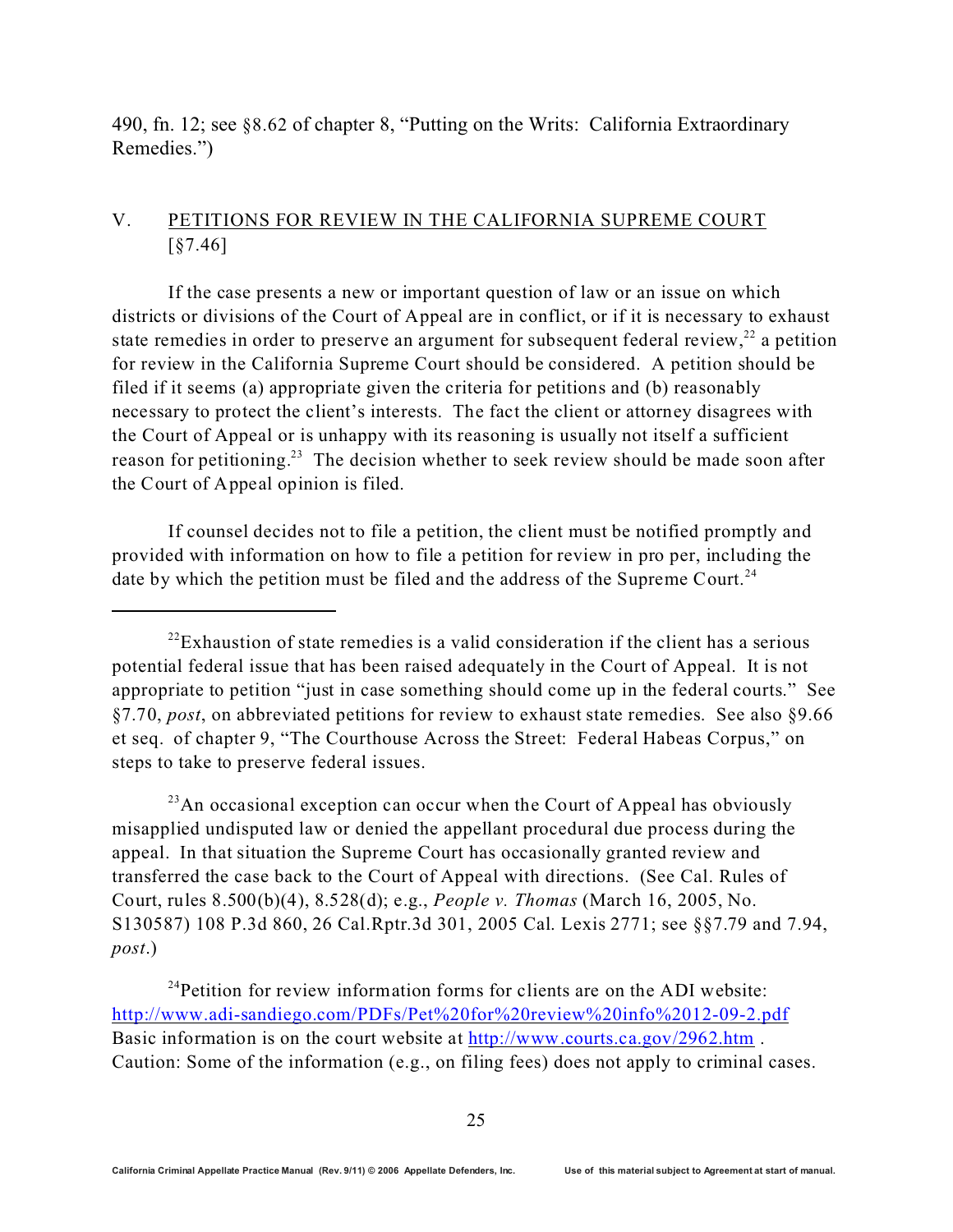## A. Grounds for Review and Factors Relevant to the Discretionary Decision [§7.47]

The grounds for review in the Supreme Court are found in California Rules of Court, rule 8.500(b). Review by the Supreme Court of a decision of a Court of Appeal may be ordered when: (1) it appears necessary to secure uniformity of decision or to settle important questions of law, (2) the Court of Appeal was without jurisdiction, (3) because of disqualification or other reason the decision of the Court of Appeal lacked the concurrence of the required majority of the qualified judges, and (4) the Supreme Court determines further proceedings in the Court of Appeal are necessary.

The Supreme Court grants review in roughly four percent of the petitions filed. One of the reasons for this low percentage is that the dominant role of the Supreme Court is supervisory. It promotes justice, not necessarily by ensuring the correct result is reached in each individual case, but by maintaining uniformity in the decisional law and overseeing the development of the law.

The Supreme Court may, on its own motion, order review of the Court of Appeal decision (Cal. Rules of Court, rule  $8.512(c)(1)$ ), but this power is rarely used. (See *Haraguchi v. Superior Court (People)*, review granted Dec. 20, 2006, S148207.) During the pendency of a case in the Court of Appeal, the Supreme Court may also order the case transferred to itself, on its own or a party's motion. (Rule 8.552(a); e.g., *People v. Gonzalez* (1990) 51 Cal.3d 1179, 1256.)

1. Uniformity of decision [§7.48]

The likelihood that conflicting appellate authority will prompt the Supreme Court to grant review depends on a number of factors. These include the ages of the conflicting cases, the importance of the issue, the frequency with which it arises, and the extent to which other courts have questioned or followed the various conflicting cases.

2. Important questions of law [§7.49]

Among the factors relevant to the Supreme Court's judgment that a legal question is an important one warranting review are issues of first impression; issues of broad or frequent applicability; differences between California law and the law of other states, treatises, or restatements; criticism of California law by other courts or commentators; the joinder of amicus curiae in the petition; statistics, reports, commentaries, and news articles suggesting the issues are likely to recur; and the impact of the issue on the judicial system. (See Appellate Court Committee, San Diego County Bar Association, California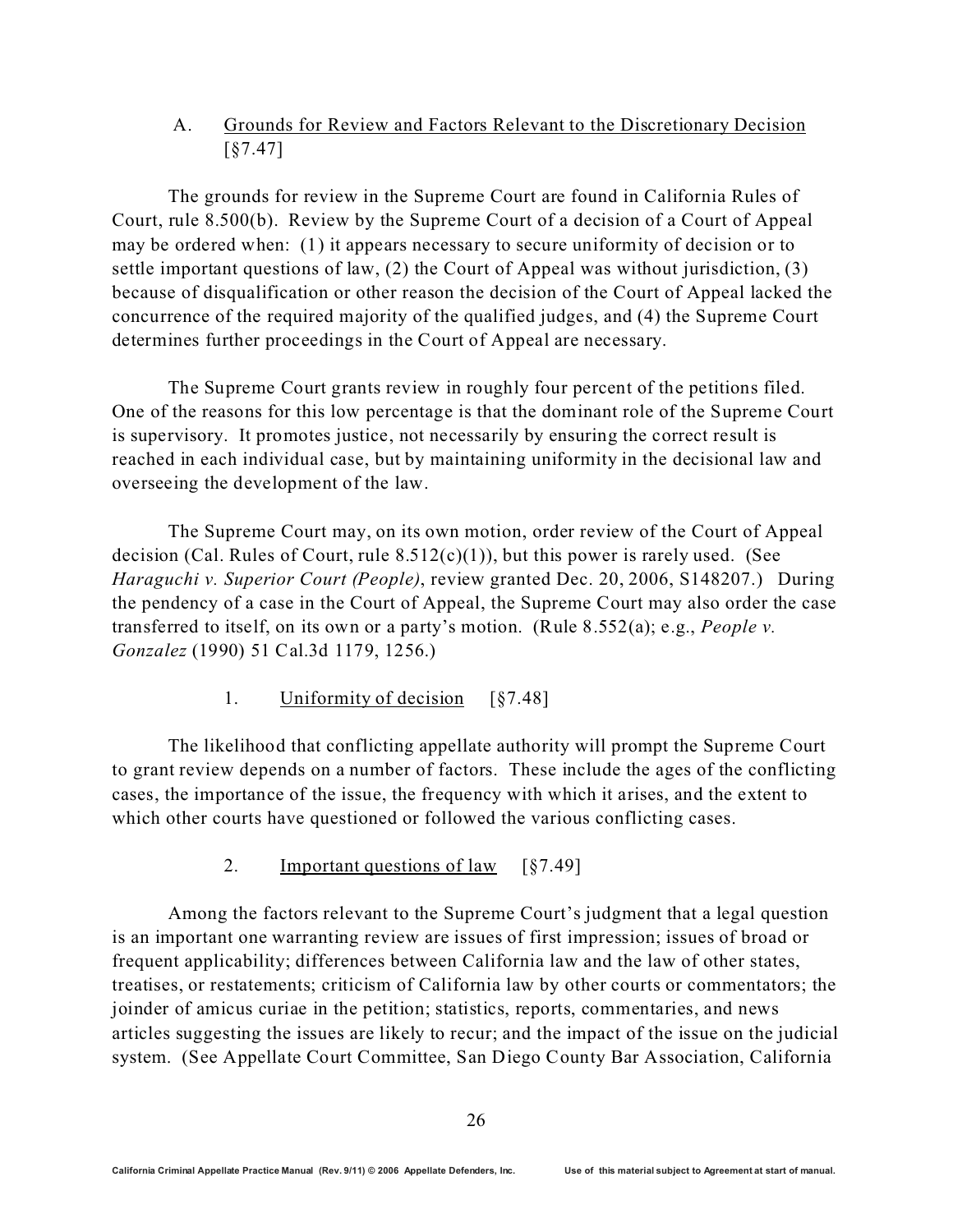Appellate Practice Handbook (7th ed. 2001) § 8.81, pp. 307-30.) Another consideration may be the quantity of pending cases with the same issue.

The fact an opinion is published increases the likelihood review will be granted, as does the existence of concurring or dissenting opinions substantially at odds with the majority reasoning.

### 3. Other grounds under rule 8.500(b) [§7.50]

The second and third grounds for review under California Rules of Court, rule 8.500(b) (lack of jurisdiction in the Court of Appeal and lack of a majority) seldom arise. (Cf. *Pennix v. Winton* (1943) 61 Cal.App.2d 761, 777.)

The Supreme Court does exercise with some regularity its power under the fourth ground to grant review and transfer a matter to the Court of Appeal for further proceedings. (Cal. Rules of Court, rule 8.500(b)(4).) This procedure is used often when the Court of Appeal proceedings were improperly truncated (for example, by the summary denial of a writ petition or the dismissal of an appeal), when new law may affect the Court of Appeal decision, or when the Court of Appeal made a clear error that needs correction but not plenary Supreme Court review.<sup>25</sup>

### 4. Considerations apart from rule 8.500(b) listed grounds [§7.51]

The Supreme Court has broad discretion in determining whether to grant review. On the one hand, the court may grant review even when grounds under California Rules of Court, rule 8.500(b) are technically absent – as when it sees a serious injustice or error in the individual case – although a grant of review for this reason is relatively infrequent.

On the other hand, very often the court does not grant review despite the presence of one or more conditions under California Rules of Court, rule 8.500(b). For example, in a case involving an extremely important issue of law, the Supreme Court may deny review because the Court of Appeal has settled the question in a manner that will adequately guide other courts. Similarly, the Supreme Court may decide not to intervene

<sup>25</sup>In *People v. Thomas* (March 16, 2005, No. S130587) 108 P.3d 860, 26 Cal.Rptr.3d 301, 2005 Cal. Lexis 2771, for example, the Court of Appeal had dismissed the appeal on the ground the notice of appeal was inadequate. The Supreme Court granted review and transferred the case to the Court of Appeal with directions to reinstate the appeal and deem the notice of appeal properly filed.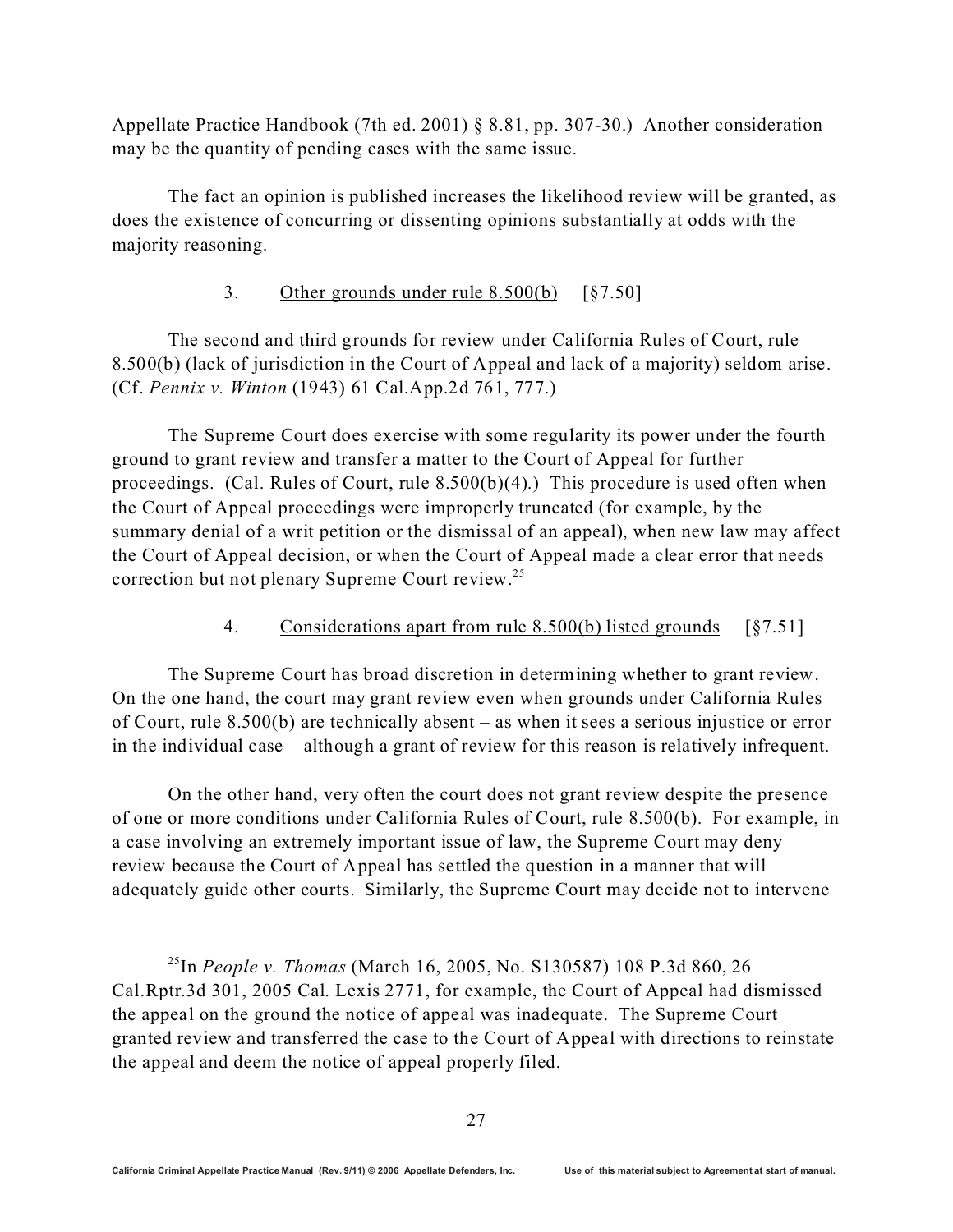despite conflicting appellate court opinions because the issue is rare or its impact is minimal. Or the court may wish to defer consideration of an issue until it has been refined through repeated deliberations in the lower courts.

#### B. Formal Requirements for Petition [§7.52]

Information about filing and service requirements is summarized in chart form in chapter 1, "The ABC's of Panel Membership: Basic Information for Appointed Counsel," §1.154, appendix C.

### 1. Time limitation [§7.53]

A party seeking review must serve and file a petition for review within 10 days after the decision of the Court of Appeal becomes final. (Cal. Rules of Court, rule  $8.500(e)(1)$ .)

### a. 30-day finality cases [§7.54]

Decisions of the Court of Appeal are usually final as to that court 30 days after filing of the decision. (Rule  $8.264(b)(1)$ .) Grants of a writ, denials of a writ after issuance of an alternative writ or order to show cause, involuntary dismissals of an appeal, and interlocutory orders, as well as opinions in an appeal, are among these decisions. In most cases, therefore, a petition for review must be filed within the window period of 31-40 days after the filing of the Court of Appeal opinion.<sup>26</sup>

As with other filing deadlines, if the 10th day falls on a non-business day, the due date is the next business day. (Code Civ. Proc., § 12a; *Mauro B. v. Superior Court* (1991) 230 Cal.App.3d 949, 955.) A caveat: if the day of finality is a non-business day, the 10 day period for filing a petition for review still starts on the non-business day. (Cal. Rules of Court, rule  $8.500(e)(1)$ .) In other words, the "next business day" rule applies to the *filing* date, not to starting the clock on the petition for review.

b. Immediate finality cases [§7.55]

Some decisions are final immediately and in those cases a petition for review must be filed within 10 days of the filing date of the decision denying or granting relief. For

 $26$ An order for publication after the opinion is filed or a modification of the opinion changing the judgment restarts the period of finality. (Rule 8.264(b)  $\&$  (c).)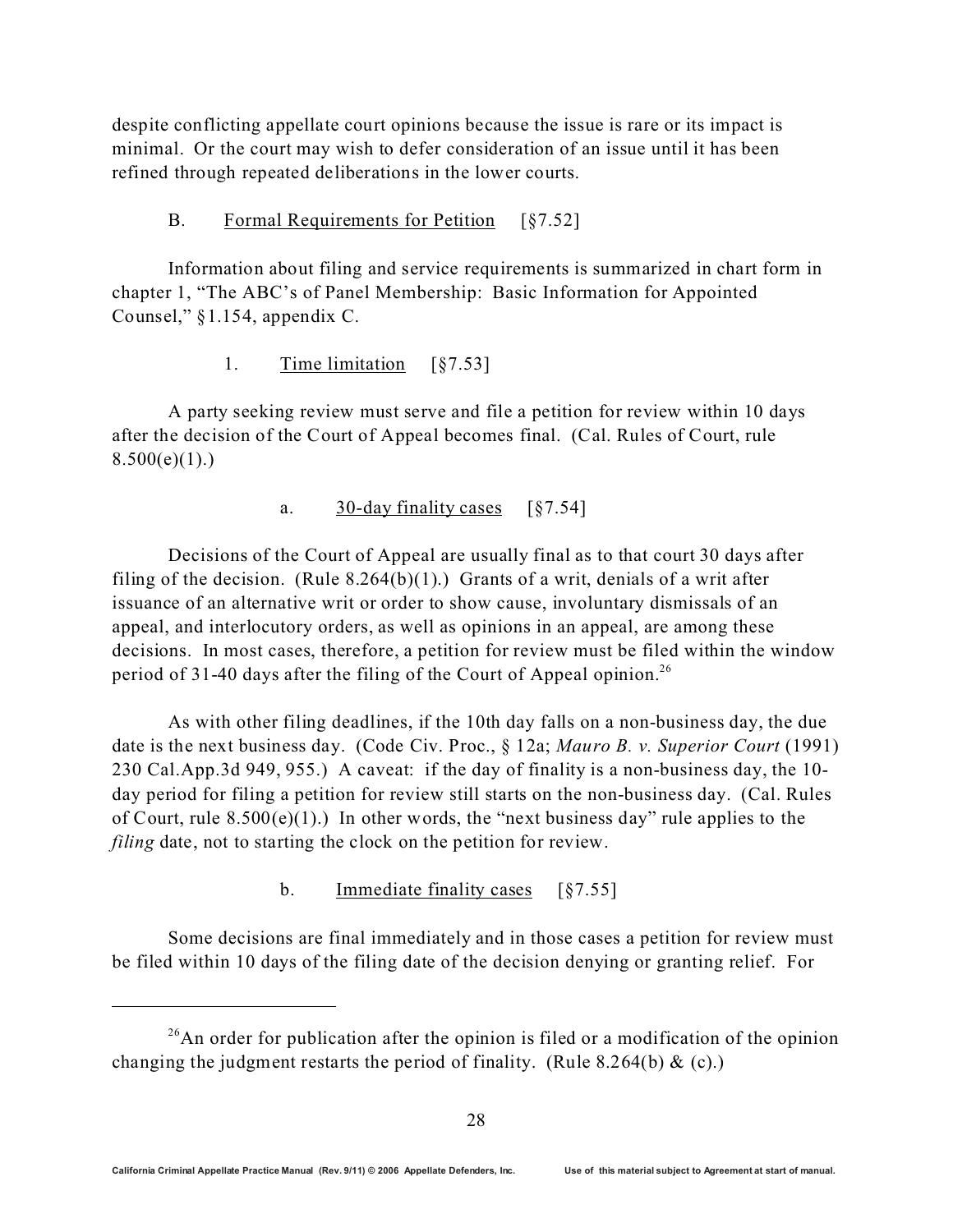example, with the exception noted below, the denial by the Court of Appeal of a petition for an original writ, when it has not issued an alternative writ or an order to show cause, is final immediately (i.e., on the date the denial is filed).<sup>27</sup> (Cal. Rules of Court, rules 8.264(b)(2)(A), 8.366(a) & (b)(2).) Other examples of immediately final decisions are denials of bail pending appeal, voluntary dismissals of an appeal, denials of a petition for writ of supersedeas, and denials of a transfer of a case within the appellate jurisdiction of the superior court. (Rules  $8.264(b)(2)(B)$ ,  $8.366(a)$ .)

## c. Habeas corpus denial on same day as opinion in related appeal [§7.56]

An exception to the rule of immediate finality for summary writ denials is that the denial of a petition for writ of habeas corpus filed on the same day as a decision in a related appeal becomes final at the same time as the related appeal, even if no order to show cause has issued. (Cal. Rules of Court, rule 8.387(b)(2)(B).) Separate petitions for review are required for the writ proceeding and the appeal if they were not consolidated in the Court of Appeal and no order to show cause was issued. (Rule 8.500(d).)

### d. Premature petition [§7.57]

A petition for review submitted for filing before the Court of Appeal decision becomes final will be received and deemed filed the day after finality. (Cal. Rules of Court, rule 8.500(e)(3).)

e. Extending time [§7.58]

The time for filing a petition for review cannot be extended, but the Chief Justice may relieve a party from default from failure to file a timely petition if the time for the court to grant review on its own motion has not expired. (Cal. Rules of Court, rules  $8.500(e)(2)$ ,  $8.512(b)(1)$ .) In contrast, an extension of time to file an answer or reply may be granted. (Rules  $8.500(e)(4) \& (5)$ ,  $8.60(b)$ , and Advisory Committee comment to rule 8.500(e); see §7.71, *post*.)

 $27$ To avoid confusion, the appellate courts have been advised to issue alternative writs or orders to show cause before setting writ matters for oral argument. (*Bay Development, Ltd. v. Superior Court* (1990) 50 Cal.3d 1012, 1024-1025, fn.8.)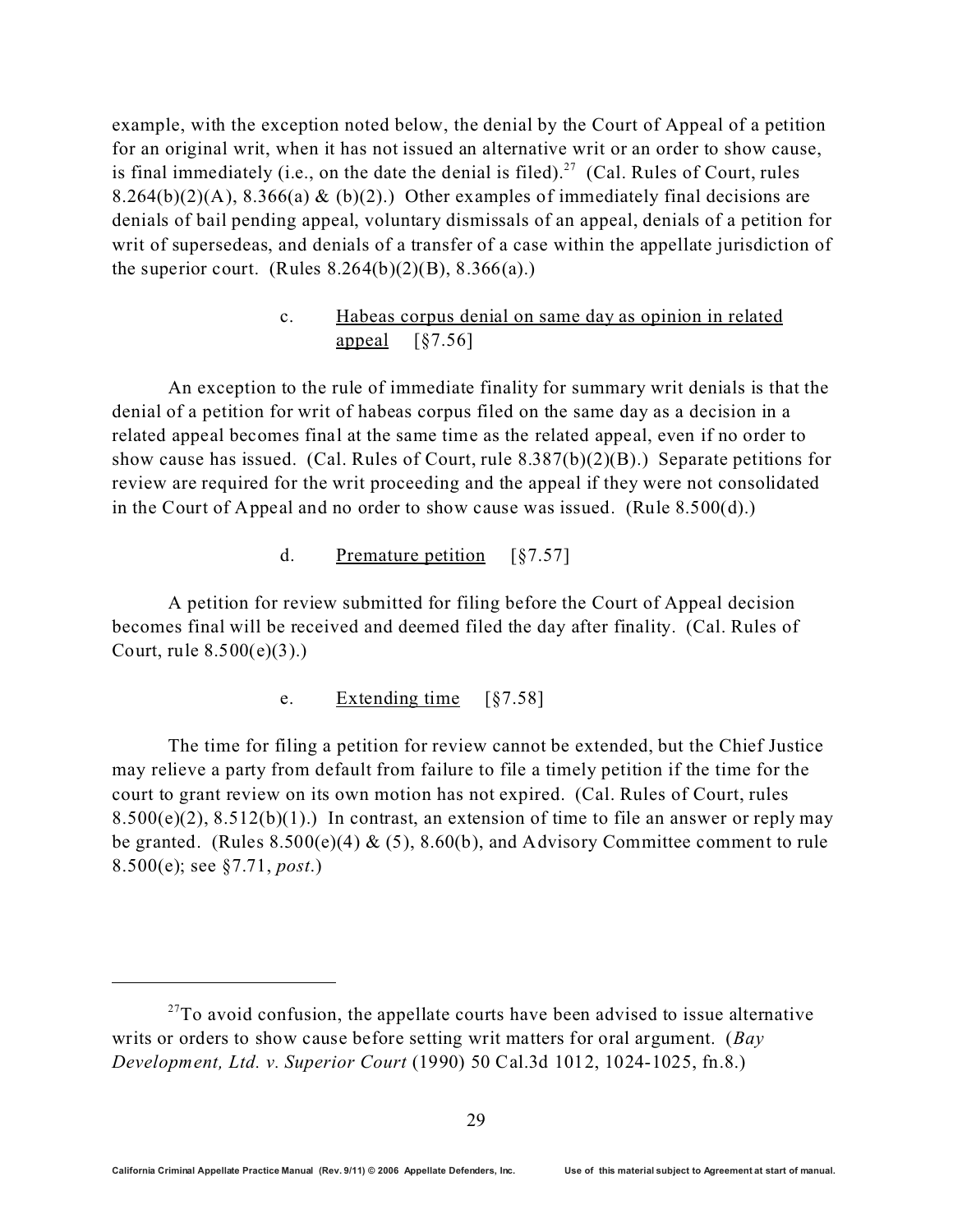#### 2. Format [§7.59]

Except as otherwise provided in California Rules of Court, rule 8.504, a petition for review must comply with the provisions of rule 8.204, providing the general rules for the form of appellate briefs. (Rule 8.504(a).) The original petition and each copy filed in the Supreme Court must contain or be accompanied by a conformed copy of the opinion of the Court of Appeal and any order for modification or publication, but the service copies do not require an attached opinion. (Rule 8.504(b)(4).) No other attachments are permitted except for an opinion required by rule 8.1115(c) [available only in computerbased source] or up to 10 pages of relevant lower court orders, exhibits, and citable regulations, rules, or other relatively non-accessible law. (Rule 8.504(e)(1) & (2).) The cover is white. (Rule  $8.40(b)(1)$ .)

3. Length [§7.60]

If produced on a computer, a petition for review must not exceed 8,400 words including footnotes and must include a certificate by appellate counsel or an unrepresented party stating the number of words in the document. The certifying person may rely on the word count of the computer program used to prepare the document. (Cal. Rules of Court, rule 8.504(d)(1).) Upon application, the Chief Justice may permit for good cause a petition greater than the specified length or the inclusion of more annexed material. (Rule  $8.504(d)(4)$ .)

4. Filing and service [§7.61]

Unless the petition is filed simply to exhaust state remedies under California Rules of Court, rule 8.508, an original and 13 copies of a petition for review or answer must be filed in the Supreme Court.<sup>28</sup> (Rule 8.44(a)(4).) One copy of the petition must be served on the superior court clerk and clerk of the Court of Appeal. (Rule  $8.500(f)(1)$ .) One copy must be served "on the attorney for each party separately represented, on each unrepresented party, and on any other person or entity when required by statute or rule." (Rule 8.25(a)(1); see also rule 8.500(f).) Additionally, by policy the applicable appellate project and district attorney should be served. The client should also get a copy unless he or she has asked not to receive documents pertaining to the case.

<sup>28</sup>An exhaustion-only petition under rule 8.508 requires only an original and *eight* copies. (Cal. Rules of Court, rule 8.44(a)(4).)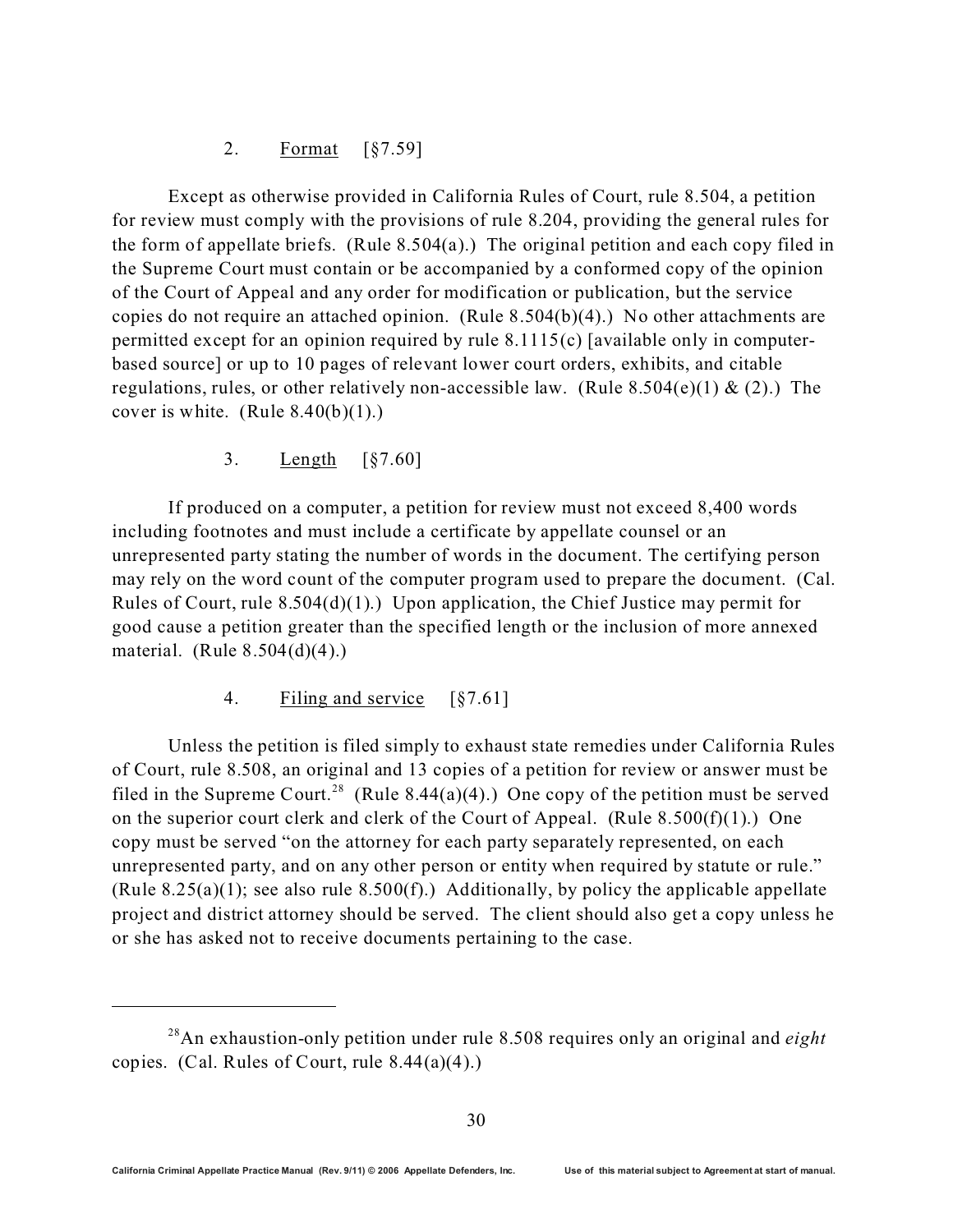A petition for review is filed when it has been file stamped by one of the Supreme Court clerk's offices. (Cal. Rules of Court, rule 8.25(b)(1).) It is not filed on the date of mailing unless the provisions of rule  $8.25(b)(3)$  are being used.<sup>29</sup> The Supreme Court's main clerk's office is San Francisco. The clerk will file stamp (conform) an extra copy to show the date of filing. Counsel should provide an extra copy to be returned to him or her when conformed. In the rare instance when filed documents are lost, proof of filing within the time limit can be critical.

If documents need immediate attention, they should prominently state the urgency on the cover.

- C. Purpose and Substantive Content [§7.62]
	- 1. Purpose of petition [§7.63]

The objective of a petition for review (other than an exhaustion petition) is to obtain review, not reversal or affirmance. If the petition is granted, new briefs on the merits will be filed. Thus there is no reason to include extended merits briefing in the petition beyond what is required to ensure the court knows what the issues are and why further consideration of them is needed (for example, why the Court of Appeal's treatment was inadequate or erroneous).

The critical function of a petition is to attract the interest of the Supreme Court and persuade it that review is necessary. Counsel's persuasive skills should be focused on the message "Why you should hear this case," not "Why my client should win." Since the granting of petitions for review is completely discretionary and counsel is competing with numerous other briefs and petitions for the attention of the justices and their research attorneys, appellate counsel should make the petition as concise, interesting, and compelling as possible.

For this reason, the petition for review should not just repeat the arguments already rejected and try at length to persuade the Supreme Court on the merits. It should develop the theme of why review is necessary. Questions of law become more important when they have consequences beyond the individual case. It should point out any social or

<sup>&</sup>lt;sup>29</sup>Under rule 8.25(b)(3) a petition for review (or other document) is timely "if the time to file it has not expired on the date of: (A) Its mailing by priority or express mail as shown on the postmark or the postal receipt; or (B) Its delivery to a common carrier promising overnight delivery as shown on the carrier's receipt."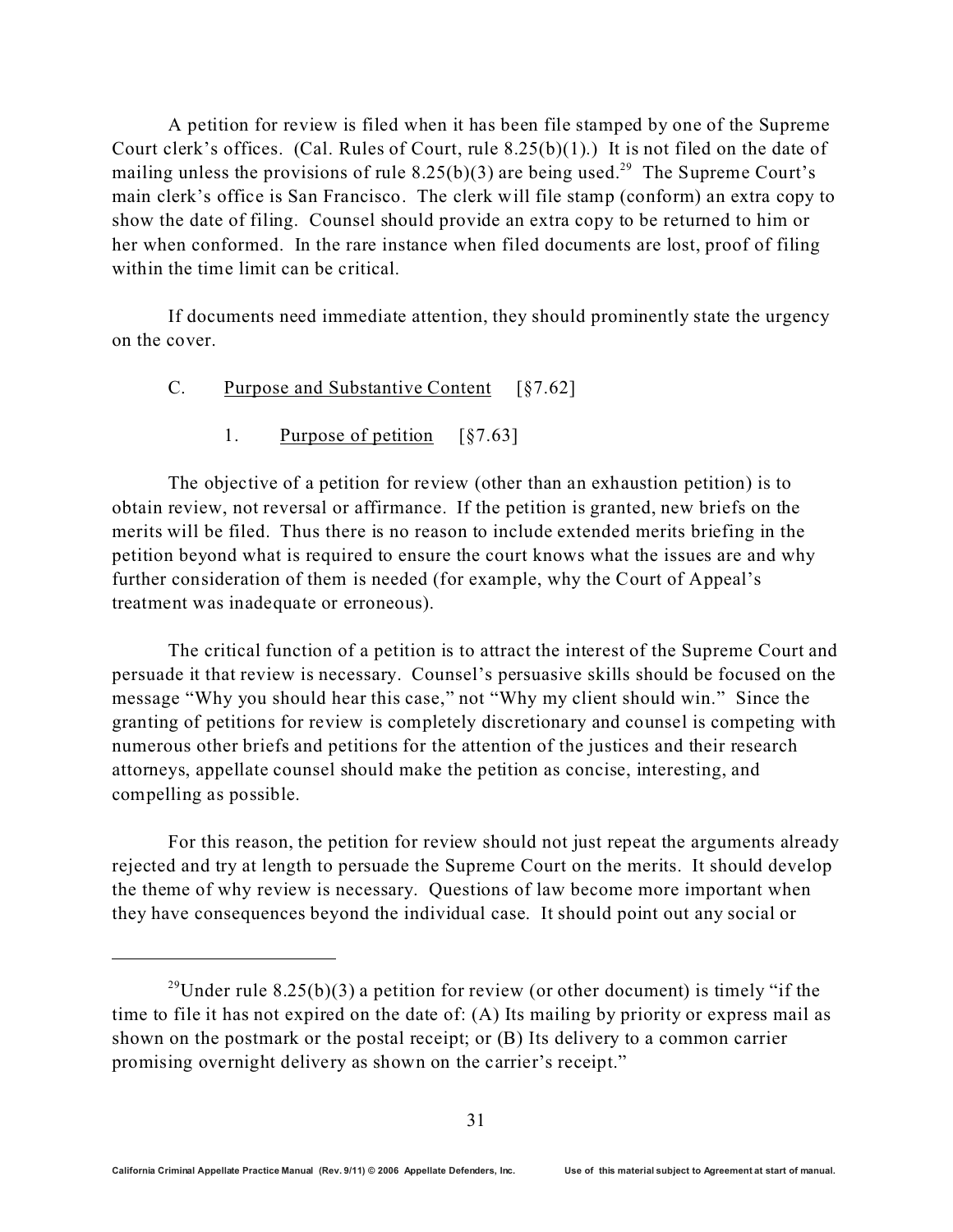political concerns involved, any implications for the judicial system, and the frequency with which the issues arise. The petition should note any conflicts among the Courts of Appeal and any dissenting or concurring opinions.<sup>30</sup> The alleged incorrectness of the result reached in the Court of Appeal and injustice to the individual client would be factors to point out, but that will rarely suffice to differentiate the particular case from most others seeking review.

From this, it should go without saying that *it is inappropriate simply to copy the briefs wholesale, stick on a new cover and an "Issues Presented" section, and file that as a petition for review*. Such petitions are filed all the time, but they represent poor advocacy.<sup>31</sup>

#### 2. Content [§7.64]

Rule 8.504(b) of the California Rules of Court prescribes the contents of a petition for review. It need not contain all of the elements of an opening brief, such as statement of appealability or of the facts and case, etc. Frequently counsel include such matters to help the court understand the issue, but it is not necessary and in some situations might be a distraction.

#### a. Issues presented [§7.65]

The body of the petition for review must begin with a concise, non-argumentative statement of the issues presented for review, framing them in terms of the facts of the case but without unnecessary detail, and the petition must explain how the case presents a ground for review. (Cal. Rules of Court, rule  $8.504(b)(1)$  & (2);  $\S$  $\S$ 7.47 et seq. and 7.63, *ante*.) If rehearing was available, the petition must state whether it was sought and how the court ruled. (Rule  $8.504(b)(3)$ .)

<sup>30</sup>As discussed in §7.11, *ante*, unpublished opinions may be useful in showing a conflict among courts, the frequency with which an issue arises, the general importance of the issue, and other facts relevant to granting review. When referring to unpublished cases for these purposes, counsel should avert possible criticism or misunderstanding by explicitly discussing California Rules of Court, rule 8.1115(a), which prohibits reliance on a case not published, and by explaining why the references do not violate the rule. Counsel must also be scrupulous in confining the references to permitted purposes.

 $31$ An exception might be when the sole purpose of the petition is to exhaust state remedies for federal purposes. See §7.70, *post.*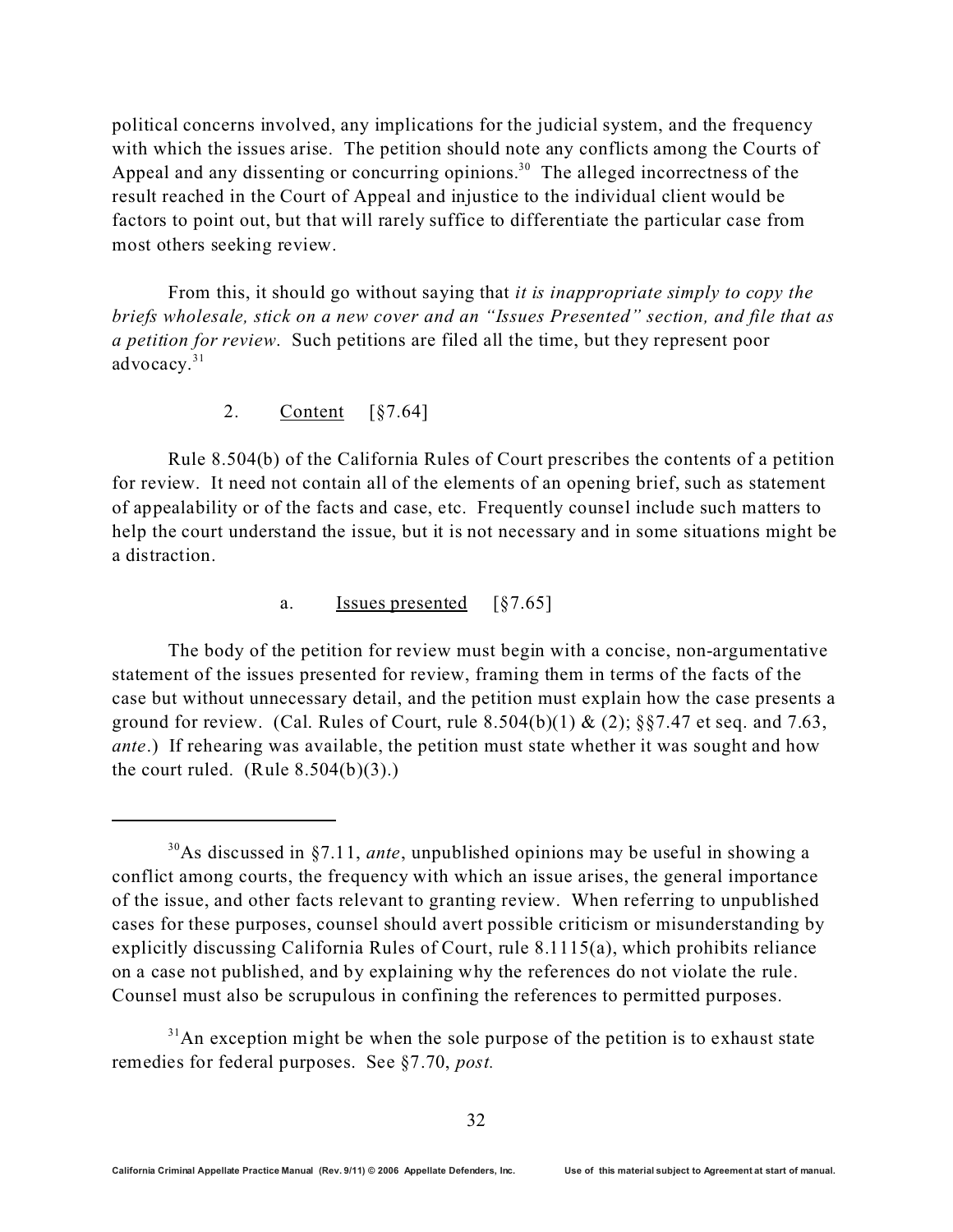#### b. Required attachments [§7.66]

The opinion or order sought to be reviewed, and any order modifying the opinion or directing its publication, are required attachments to a petition for review under California Rules of Court, rule 8.504(b)(4) and (5). No other attachments are permitted except an opinion required by rule 8.1115(c) [available only in computer-based source], and up to 10 pages of exhibits or orders of a trial court or Court of Appeal that the party considers unusually significant or relevant citable regulations, rules, or other relatively non-accessible law. (Rule 8.504(e)(1) & (2).) Incorporation by reference is prohibited, except for references to a petition, answer, or reply filed by another party in the same case or another case with the same or similar issues, in which a petition for review is pending or has been granted. (Rule  $8.504(e)(3)$ .)

c. Argument  $\lceil \frac{6}{57.67} \rceil$ 

The argument section of a petition for review should carry out the theme of why review is necessary – usually (1) to secure uniformity of decision or (2) to settle an important question of law. (Cal. Rules of Court, rule 8.500(b)(1); §§7.47 et seq. and 7.63, *ante*.) The argument should point out any social or political concerns implicated by the issues and any consequences beyond those related to the petitioner. It should alert the court to any other pending cases that raise identical or related issues and when appropriate may explain how the instant case highlights the issues more clearly than other pending cases.

### d. Depublication request [§7.68]

In addition to or in lieu of review, a request for depublication may be made. (Cal. Rules of Court, rule 8.1125.) However, that measure offers no remedy to the individual client, and to the extent it suggests depublication is an adequate substitute for a grant of review, it may actually render a disservice to the client. Counsel therefore must be exceedingly cautious about making such a request and generally should eschew it. The court can depublish on its own – and often does – without counsel's request.<sup>32</sup> (Rule  $8.1105(e)(2)$ .

 $32$ See §7.27 for the formal requirements of a request for depublication.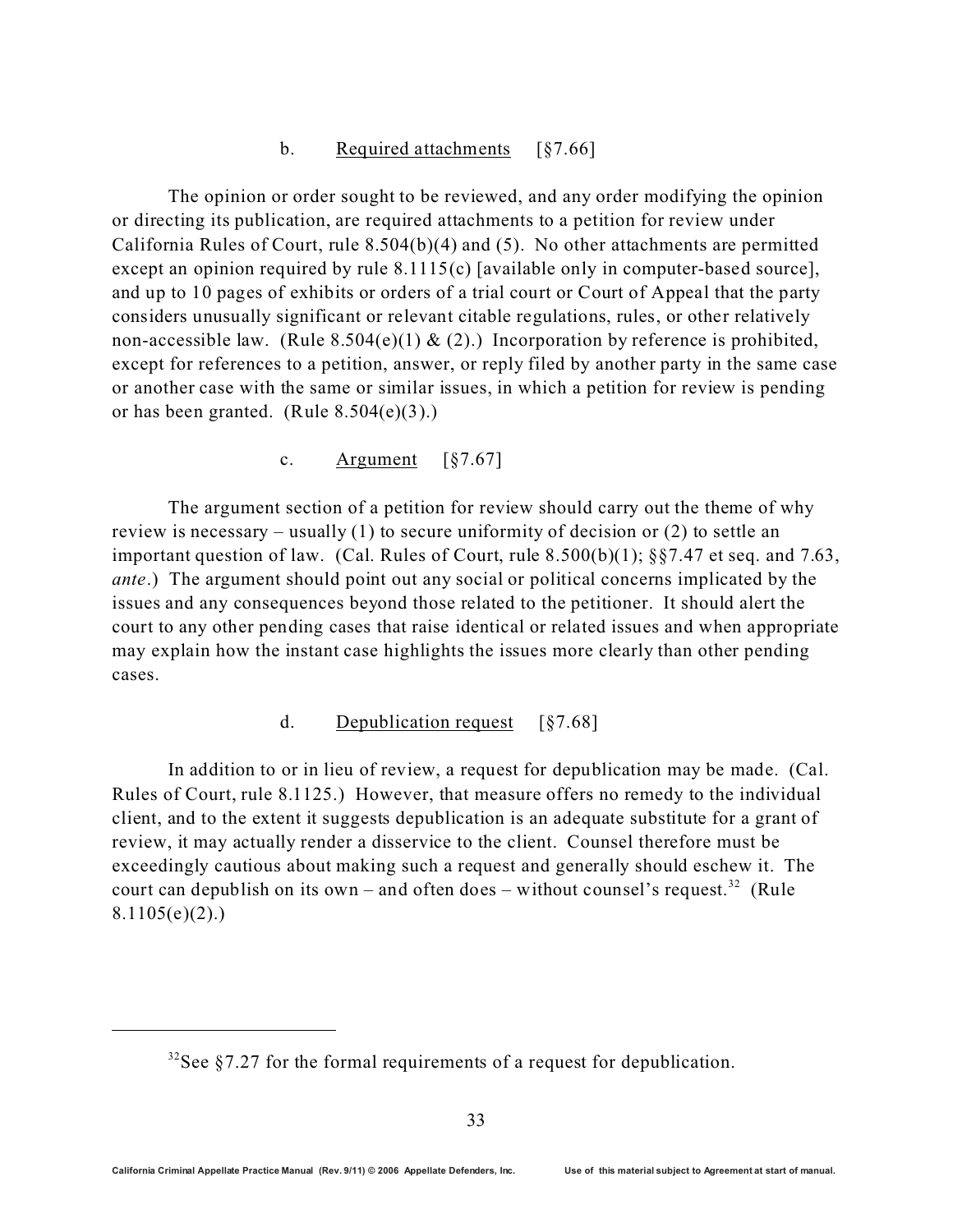#### e. Alternative remedies [§7.69]

The petition for review may also suggest a disposition other than a full review and decision on the merits by the Supreme Court. An example would be a "grant and hold" (Cal. Rules of Court, rule  $8.512(d)(2)$ ), when the issue is already pending in the Supreme Court. Another example would be a grant of review and transfer to the Court of Appeal with instructions (rules  $8.500(b)(4)$ ,  $8.528(d)$ ); this might be appropriate when, for example, the Court of Appeal decision omits or misstates important matters, when a relevant new decision has been issued, $33$  when the court has denied a writ petition summarily, or when the court has dismissed an appeal for improper reasons.

#### D. Abbreviated Petition To Exhaust State Remedies [§7.70]

Rule 8.508 of the California Rules of Court permits an abbreviated petition for review when no grounds for review under rule 8.500(b) exist, but a petition for review is needed to exhaust state remedies for potential habeas corpus relief in federal court. The Supreme Court may still grant review if the case warrants it.

An exhaustion petition for review need not comply with California Rules of Court, rule 8.504(b)(1) and (2), which requires a non-exhaustion petition begin with a statement of the issues presented for review and explain how the case presents a ground for review under rule 8.500(b). Only an original and *eight* copies need be filed in the Supreme Court – as opposed to an original and 13 for a non-exhaustion petition. (Cal. Rules of Court, rule  $8.44(a)(1) \& (4)$ .)

The words "Petition for Review To Exhaust State Remedies" must appear prominently on the cover. (Cal. Rules of Court, rule  $8.508(b)(1)$ .) The petition must comply with rule  $8.504(b)(3)$  through (5). It must state it presents no grounds for review under rule 8.500(b) and is filed solely to exhaust state remedies for federal habeas corpus purposes. (Rule  $8.508(b)(3)(A)$ .)

<sup>&</sup>lt;sup>33</sup>Often such a transfer will order reconsideration in light of a Supreme Court decision, but it may be based on Court of Appeal decisions, as well. (See, e.g., *In re Henderson* (November 19, 2009, No. S177100) [petition for review granted an transferred to Court of Appeal "with instructions to vacate its opinion and reconsider its disposition in light of" two Court of Appeal decisions].)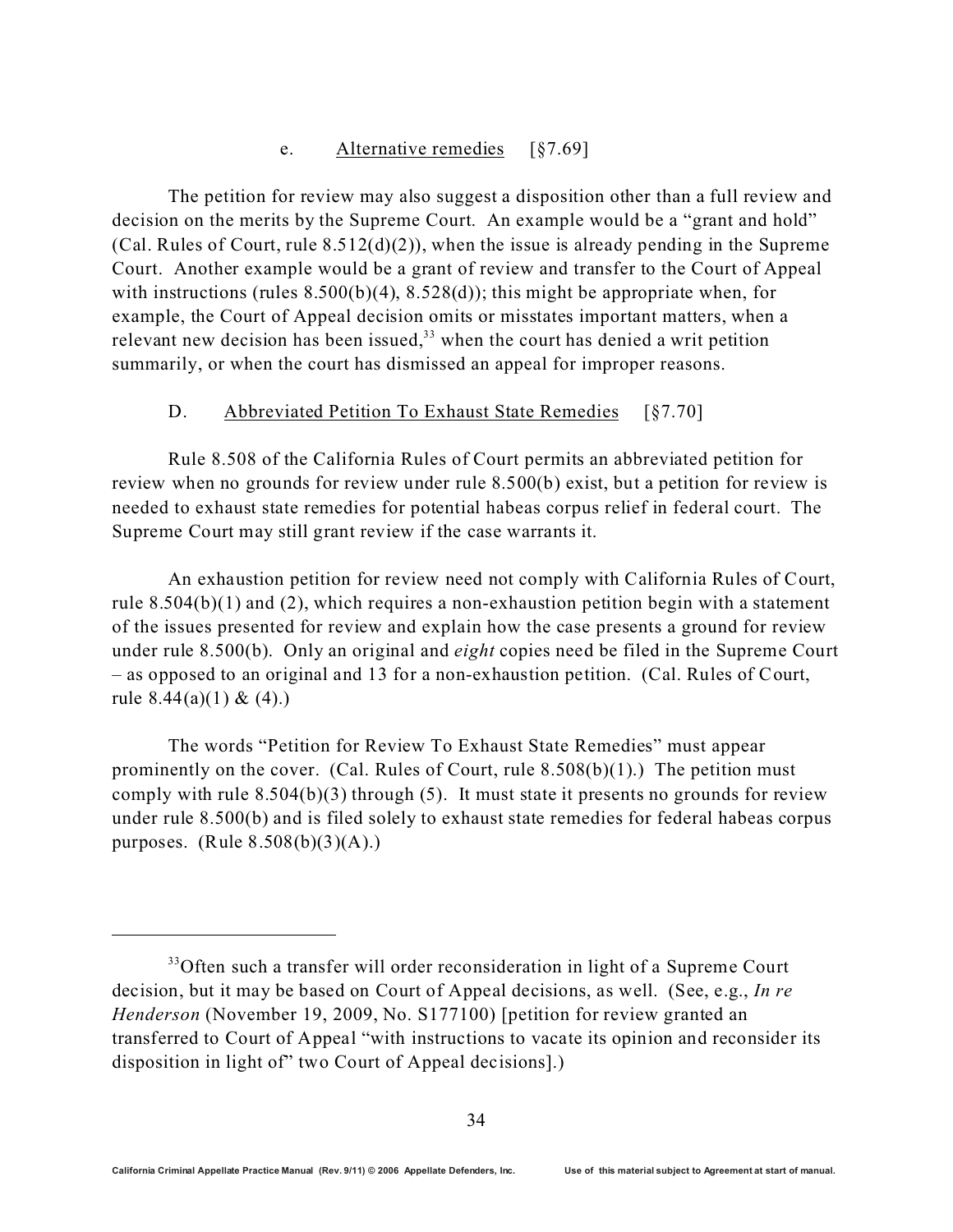An exhaustion petition for review must contain a brief statement of the underlying proceedings, including the conviction and punishment, and the factual and legal bases of the federal claims. (Cal. Rules of Court, rule  $8.508(b)(3)(B) & (C)$ .) It is important for this statement to present the facts and issues sufficiently to exhaust state remedies under federal law. (For guidance on exhaustion, see §9.66 et seq. of chapter 9, "The Courthouse Across the Street: Federal Habeas Corpus," and O'Connell, "Exhaustion" Petitions for Review Under New Rule 33.3, on ADI website.)<sup>34</sup>

#### E. Answer and Reply [§7.71]

Rule  $8.500(a)(2)$  and (e)(4) of the California Rules of Court permits, but does not require, an answer to a petition for review. The answer is due within 20 days after the filing of the petition.<sup>35</sup> A party may request an extension of time in which to file an answer. (Rules 8.500(e)(4), 8.50(a), 8.60(b), and Advisory Committee comment to rule 8.500(e); contrast rule  $8.500(e)(2)$ , not permitting extensions to file petition for review.) An answer may ask the Supreme Court to address additional issues if the court grants review of any issue presented to the Court of Appeal but not mentioned in the petition for review. (Rule  $8.500(a)(2)$ .) When the Court of Appeal declined to reach important issues because it reversed on other grounds, an answer may be required to alert the Supreme Court to these issues. (See, e.g., *In re Manuel G.* (1997) 16 Cal.4th 805, 814, fn. 3.)

The answer should generally support the result reached in the Court of Appeal. (However, it may ask the Supreme Court to reconsider certain aspects of the Court of Appeal's decision in the event review is granted.) It should point out any errors of fact or law in the petition for review. It may rebut the claimed need for the Supreme Court's intervention, for example, by explaining why any decisional conflict is insignificant or disputing the importance of the issue being raised. If opposing counsel has failed to comply with California Rules of Court, rule  $8.500(c)(2)$ , which requires a petition for rehearing in certain cases, the answer should point out that omission.

The answer may not exceed 8,400 words including footnotes. (Cal. Rules of Court, rule  $8.504(d)(1)$ .) The cover is blue. (Rule  $8.40(b)(1)$ .) Except as otherwise

<sup>&</sup>lt;sup>34</sup>http://www.adi-sandiego.com/PDFs/Exhaustion petition for review under rule [\\_8-508.pdf](http://www.adi-sandiego.com/PDFs/Exhaustion_petition_for_review_under_rule_8-508.pdf)

<sup>&</sup>lt;sup>35</sup>Contrast rules 8.268(b)(2) and 8.366(a) (answer to petition for rehearing in Court of Appeal not permitted unless court so requests).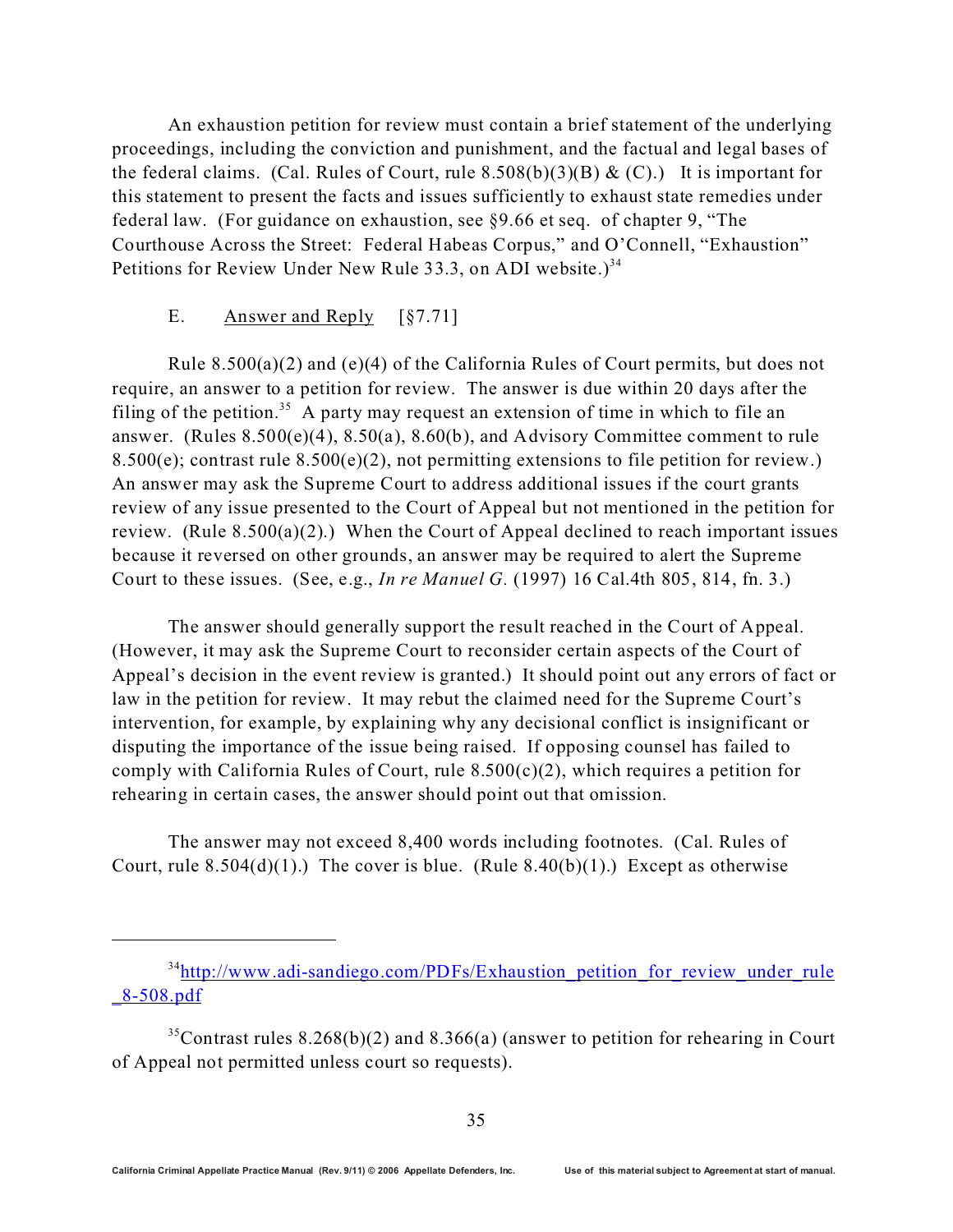provided in rule 8.504, the answer must comply with the provisions of rule 8.204. (Rule  $8.504(a)$ .)

Within 10 days after the filing of the answer, the petitioner may serve and file a reply, not exceeding 4,200 words including footnotes. (Cal. Rules of Court, rules 8.500(a)(3) & (e)(5), 8.504(d)(1).) A party may request an extension of time in which to file a reply. (Rules 8.500(e)(5), 8.50, 8.60(b); third paragraph of Advisory Committee Comment to rule 8.500(e).)

F. Amicus Curiae [§7.72]

Amici curiae may file letters in support of or opposition to review (commonly called "me too" letters). They must comply with California Rules of Court, rule  $8.500(g)$ .

G. Disposition of Petition [§7.73]

The Supreme Court must act within 60 days after the filing of a petition but may and often does extend the time to rule an additional 30 days. (Rule 8.512(b)(1).) The total time including extensions may not exceed 90 days after the filing of the last timely petition for review.<sup>36</sup> (*Ibid.*)

Denials or dismissals of review and orders for transfer or retransfer are final immediately. (Cal. Rules of Court, rule  $8.532(b)(2)(A) \& (B).$ )

1. Decision-making process [§7.74]

The processes for considering petitions for review are described in the Internal Operating Practices and Procedures of the California Supreme Court.<sup>37</sup>

Staff attorneys at the Supreme Court assess petitions for review in non-capital criminal cases according to such criteria as significance, the likelihood of a grant, length, issues, and publication status. They prepare a memo and make a recommendation as to

 $36$ If no petition for review is filed by a party, the Supreme Court may, although it rarely does, order review on its own motion within 30 days of finality of the decision in the Court of Appeal. This time may be extended up to an additional 60 days. (Rule  $8.512(c)(1)$ .

<sup>&</sup>lt;sup>37</sup> http://www.courts.ca.gov/documents/2007 Supreme Court Booklet.pdf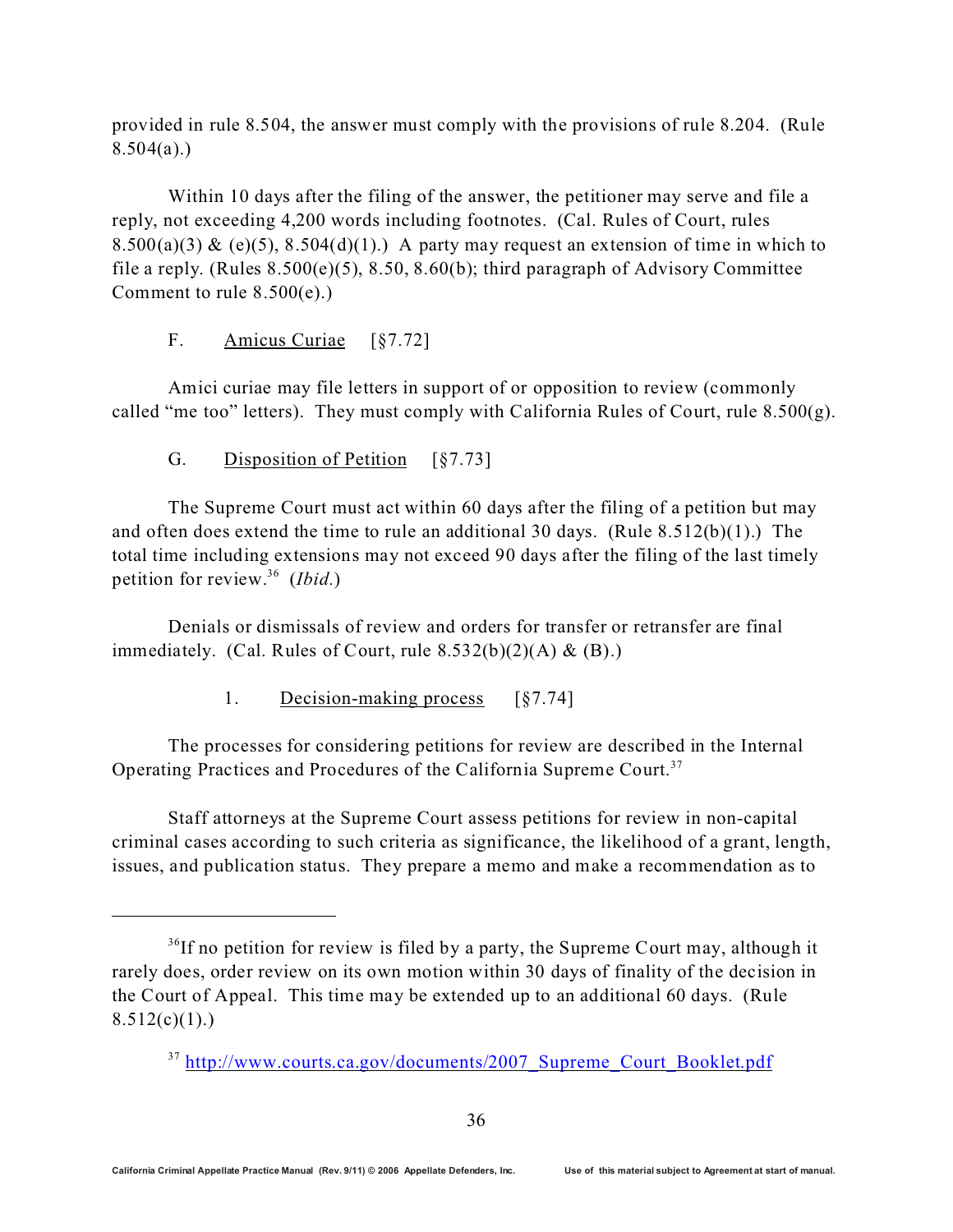disposition. (Cal. Supreme Ct., Internal Operating Practices and Proc. (2003), IV C, Conference Memoranda.)

Cases are then assigned to the "A" or "B" list. The "A" list is for cases warranting serious consideration (about 30-40%), and the "B" list is for routine matters in which the recommendation is to deny review. Any justice may request to move a case to the "A" list or may request a supplemental memorandum. (Cal. Supreme Ct., Internal Operating Practices and Proc. (2003), IV D & H, Conference Memoranda.)

The justices meet approximately weekly to confer on pending matters, including petition for review dockets, habeas corpus dockets, automatic appeals (capital cases), assorted motions, compensation of counsel, and publication and depublication requests. Matters on the "B" list are not discussed and will be denied. Matters on the "A" list are discussed and then voted upon in order of seniority among the justices. Any justice may request that a case on either list be continued to a later conference for further consideration. (Cal. Supreme Ct., Internal Operating Practices and Proc. (2003) III, Conferences, IV E-H, Conference Memoranda.)

2. Decision [§7.75]

The Supreme Court must rule within 60 days after the last petition for review is filed, although it may extend the time so that the total does not exceed 90 days. (Cal. Rules of Court, rule  $8.512(b)(1)$ .) A vote of at least four justices is required to grant review. (Rule  $8.512(d)(1)$ .)

a. Denial [§7.76]

The Supreme Court most commonly denies petitions for review. A denial is final immediately. (Cal. Rules of Court, rule  $8.532(b)(2)(A)$ .)

b. Grant of full review [§7.77]

The court may grant review by an order signed by at least four justices. (Cal. Rules of Court, rule  $8.512(d)(1)$ .

Upon granting full review, the Supreme Court may and often does specify what issues are to be within the scope of the review. (Cal. Rules of Court, rule  $8.516(a)(1)$ .) This order is not binding on the court, and it may later expand or contract review, as long as the parties are given an opportunity for argument. (Rule  $8.516(a)(2)$ .)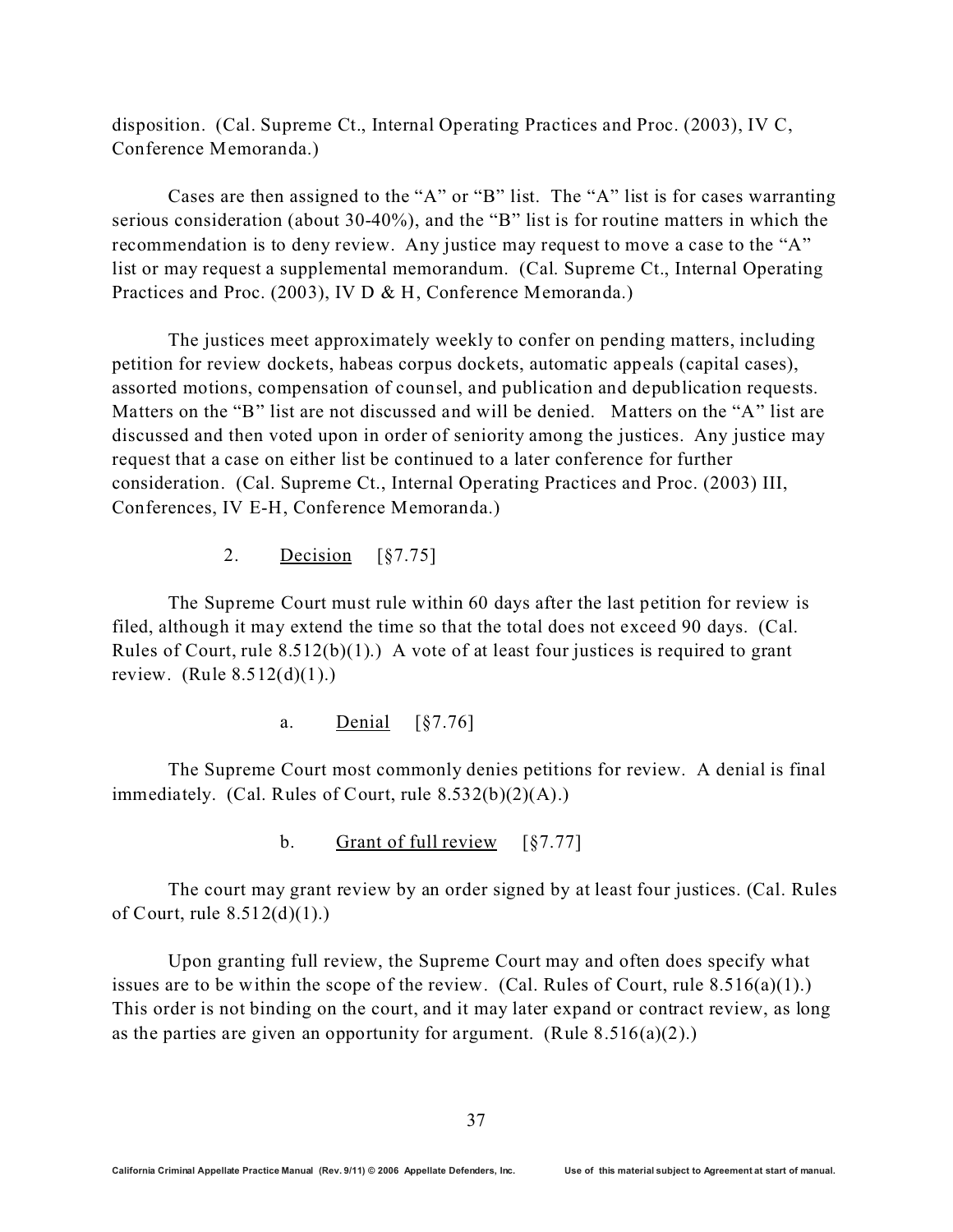### c. Grant and hold [§7.78]

The Supreme Court may dispose of the petition other than by granting full review. In a "grant and hold" disposition, it grants the petition and holds the case pending decision in another case on which the court has granted review. (Cal. Rules of Court, rule  $8.512(d)(2)$ .

#### d. Grant and transfer [§7.79]

In a "grant and transfer" disposition, the court grants the petition and transfers the case back to the Court of Appeal, usually with instructions. (Cal. Rules of Court, rules 8.500(b)(4), 8.528(d).) The court may choose this type of disposition when further action but not full Supreme Court review is needed – for example, when the Court of Appeal denied a writ petition summarily, when the opinion failed to consider substantial issues or authorities, or when a controlling decision was filed after the opinion. (See, e.g., *People v. Howard* (1987) 190 Cal.App.3d 41, 45; *People v. Thomas* (March 16, 2005, No. S130587) 108 P.3d 860, 26 Cal.Rptr.3d 301, 2005 Cal. Lexis 2771.)

A "grant and transfer" order is final immediately. (Rule 8.532(b)(2)(B).) Any supplemental briefing in the Court of Appeal after remand or transfer from the Supreme Court is governed by rule  $8.200(b)$ .<sup>38</sup> (Rule  $8.528(f)$ .)

### e. Order affecting publication status [§7.80]

The court may also deny the petition but publish or depublish the Court of Appeal opinion. Depublication leaves the opinion as the law of the case but prevents it from being cited as precedent in future cases. (Cal. Rules of Court, rule 8.1115(a).) Neither publication nor depublication expresses the Supreme Court's views about the correctness of the opinion. (Rules 8.1120(d), 8.1125(d).) See §7.8 et seq., *ante*, for further discussion of publication.

 $38$ Rule 8.200(b)(1) imposes a short deadline of 15 days after the finality of the Supreme Court decision to file a supplemental brief, with 15 days for opposing counsel to respond. The brief is limited to matters arising after the previous Court of Appeal decision, unless the presiding justice permits other briefing. (Rule 8.200(b)(2).)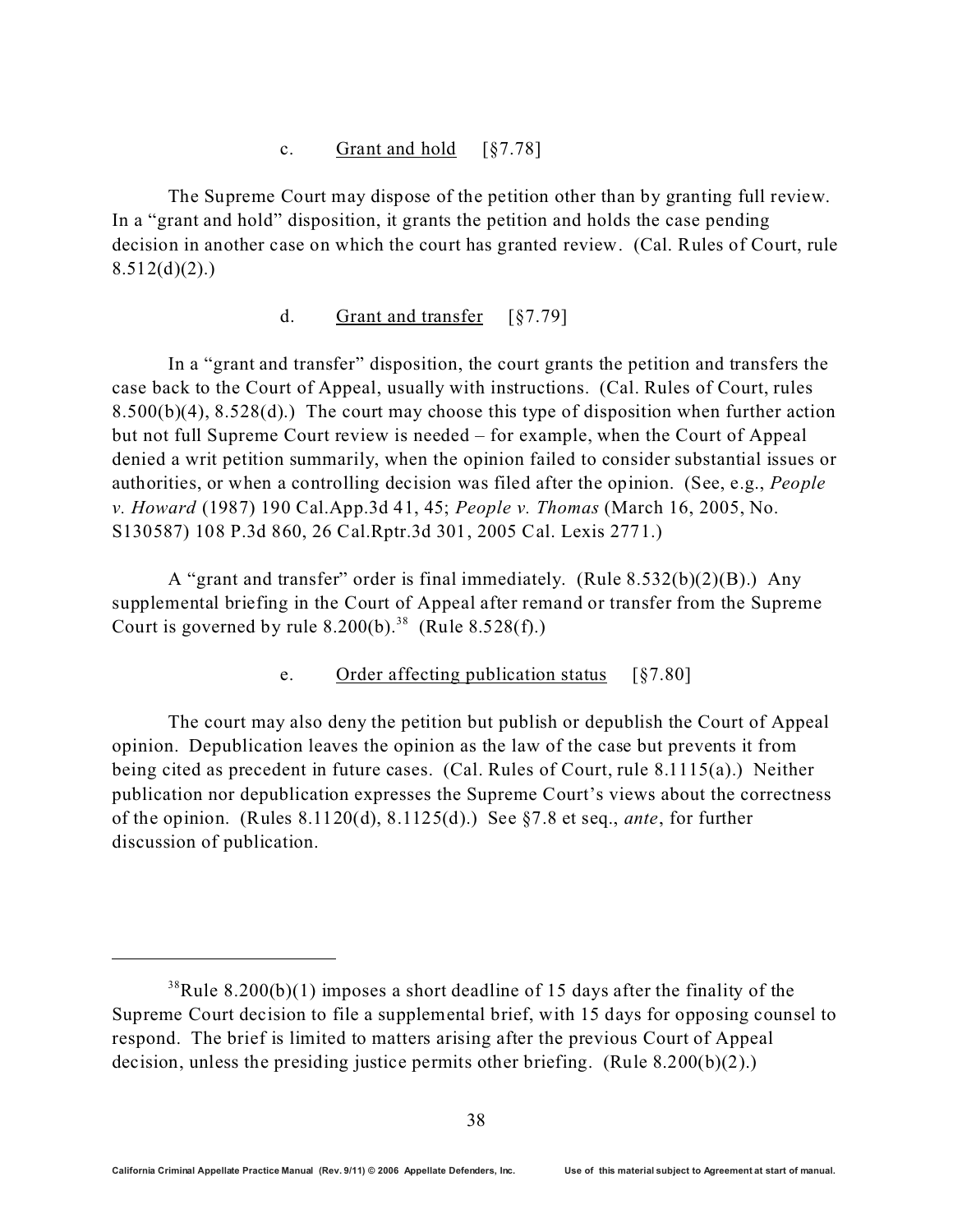### f. Dismissal of review [§7.81]

A grant of review can later be dismissed for any reason without Supreme Court decision. The court might do so, for example, if it no longer wishes to consider the issues, if the case was on a "grant and hold" and after the lead case has been decided the Supreme Court believes the Court of Appeal decision was substantially correct, or if the case becomes moot. (Cal. Rules of Court, rule 8.528(b).)

### g. Retransfer [§7.82]

If the case had been transferred to the Supreme Court under California Rules of Court, rule 8.552 while pending in the Court of Appeal, it may be retransferred without decision. (Rule  $8.528(e)$ .)

### VI. PROCEEDINGS IN REVIEW-GRANTED CASES [§7.83]

This section deals with non-capital criminal cases in which the California Supreme Court has granted review. (Death penalty cases are governed by separate rules. Civil cases in the Supreme Court are for the most part governed by the same rules as noncapital criminal cases.)

### A. Appointment of Counsel [§7.84]

If review is granted on at least one requested issue, counsel's appearance in the Supreme Court on an appointed case will be made under a new appointment by the Supreme Court, with a recommendation by the appellate project. Often counsel who represented appellant in the Court of Appeal is appointed by the Supreme Court, but sometimes for one reason or another a change is made. All appointments in the Supreme Court are designated *assisted*, by policy of the court and the appellate projects. (See §§1.3 and 1.4 of chapter 1, "The ABC's of Panel Membership: Basic Information for Appointed Counsel," for further information on assisted and independent cases.)

### B. Briefing on the Merits [§7.85]

Briefing is governed by rule 8.520 of the California Rules of Court. Unless otherwise ordered, briefs must be confined to the issues specified in the order granting review and others "fairly included" in them. (Rule  $8.520(b)(3)$ .) Extensions of time,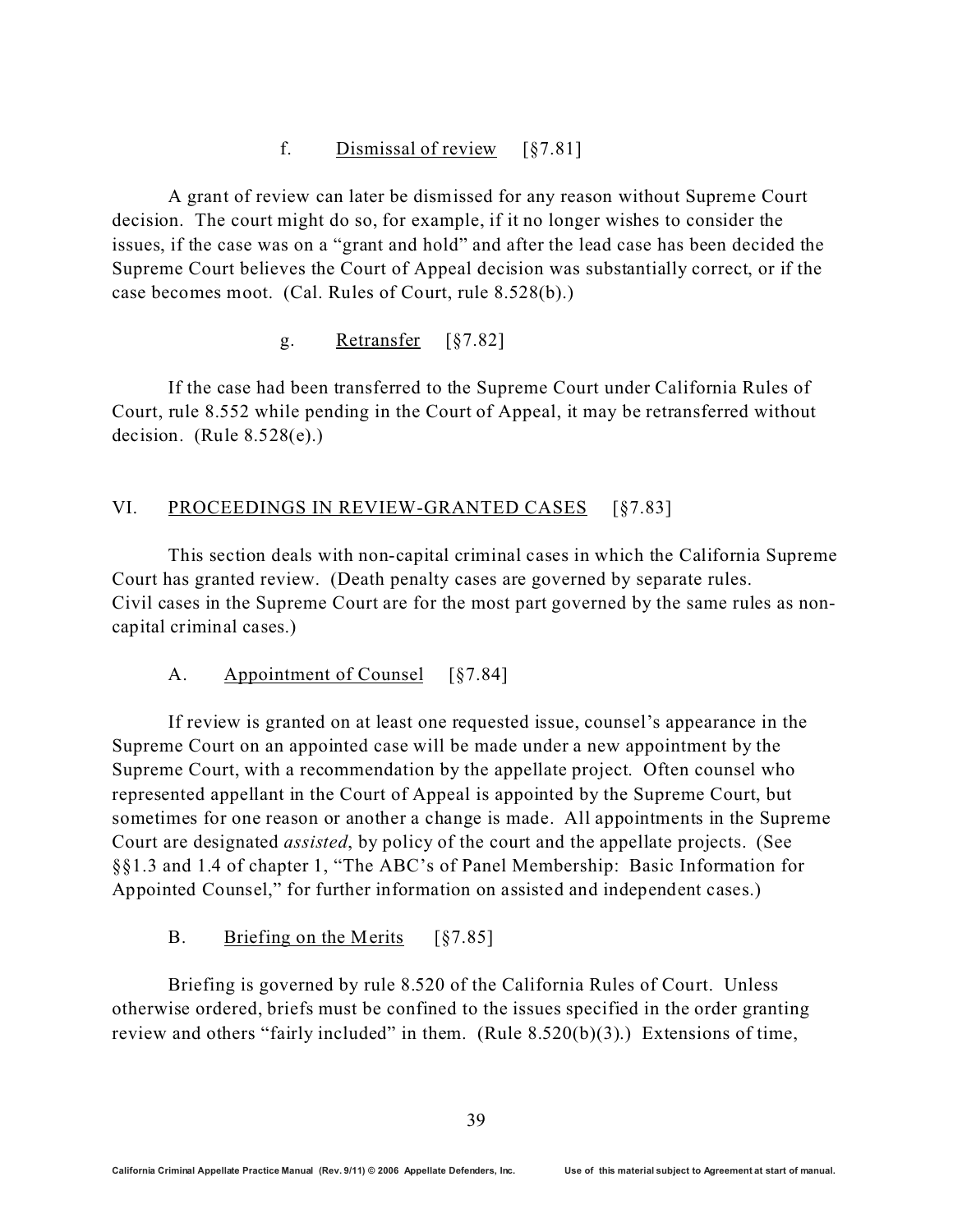permission to file an over-length brief, and other variations from the rules require the order of the Chief Justice. (Rule  $8.520(a)(5) & (c)(4)$ .)

Information about filing and service requirements is summarized in chart form in chapter 1, "The ABC's of Panel Membership: Basic Information for Appointed Counsel," §1.154, appendix C.

### 1. Opening brief on the merits [§7.86]

Under rule  $8.520(a)(1)$  of the California Rules of Court, after the court grants review, the petitioner<sup>39</sup> must within 30 days of the order granting review file an opening brief on the merits.<sup>40</sup> An original and 13 copies must be filed in the Supreme Court. (Rule 8.44(a)(1).) Unless otherwise ordered, an opening brief on the merits in non-capital cases may not exceed 14,000 words including footnotes.<sup>41</sup> (Rule 8.520(c)(1).) The cover is white. (Rule  $8.40(b)(1)$ .) At the beginning of the body the brief must quote any Supreme Court orders specifying the issues or, if there is no such order, quote the issues stated in the petition for review and any additional ones from the answer. (Rule  $8.520(b)(2)(A) \& (B).$  Attachments are governed by rule  $8.520(h)$ .

#### 2. Answer brief on the merits [§7.87]

Within 30 days after the filing of the petitioner's brief, the opposing party must file an answer brief on the merits. (Cal. Rules of Court, rule  $8.520(a)(2)$ .) The answer brief may not exceed 14,000 words including footnotes,<sup> $42$ </sup> and the cover is blue. (Rules  $8.520(c)(1), 8.40(b)(1).$ 

 $^{40}$ In lieu of a new brief on the merits, a party may file in the Supreme Court the appellant's opening, respondent's, and/or reply brief(s) filed in the Court of Appeal. (See rule  $8.520(a)(1)-(4)$ .) That practice is not preferred and is rare in criminal cases.

 $39$ In some situations it is unclear which party is to be deemed petitioner – for example, if petitions from opposing sides were both granted, or if the court granted review on its own motion. In such cases the court may designate which party is deemed the petitioner or otherwise direct the sequence of briefing. (Rule 8.520(a)(6).)

<sup>&</sup>lt;sup>41</sup>A word-count certificate is required. (Rule  $8.520(c)(1)$ .)

<sup>&</sup>lt;sup>42</sup>A word-count certificate is required. (Rule  $8.520(c)(1)$ .)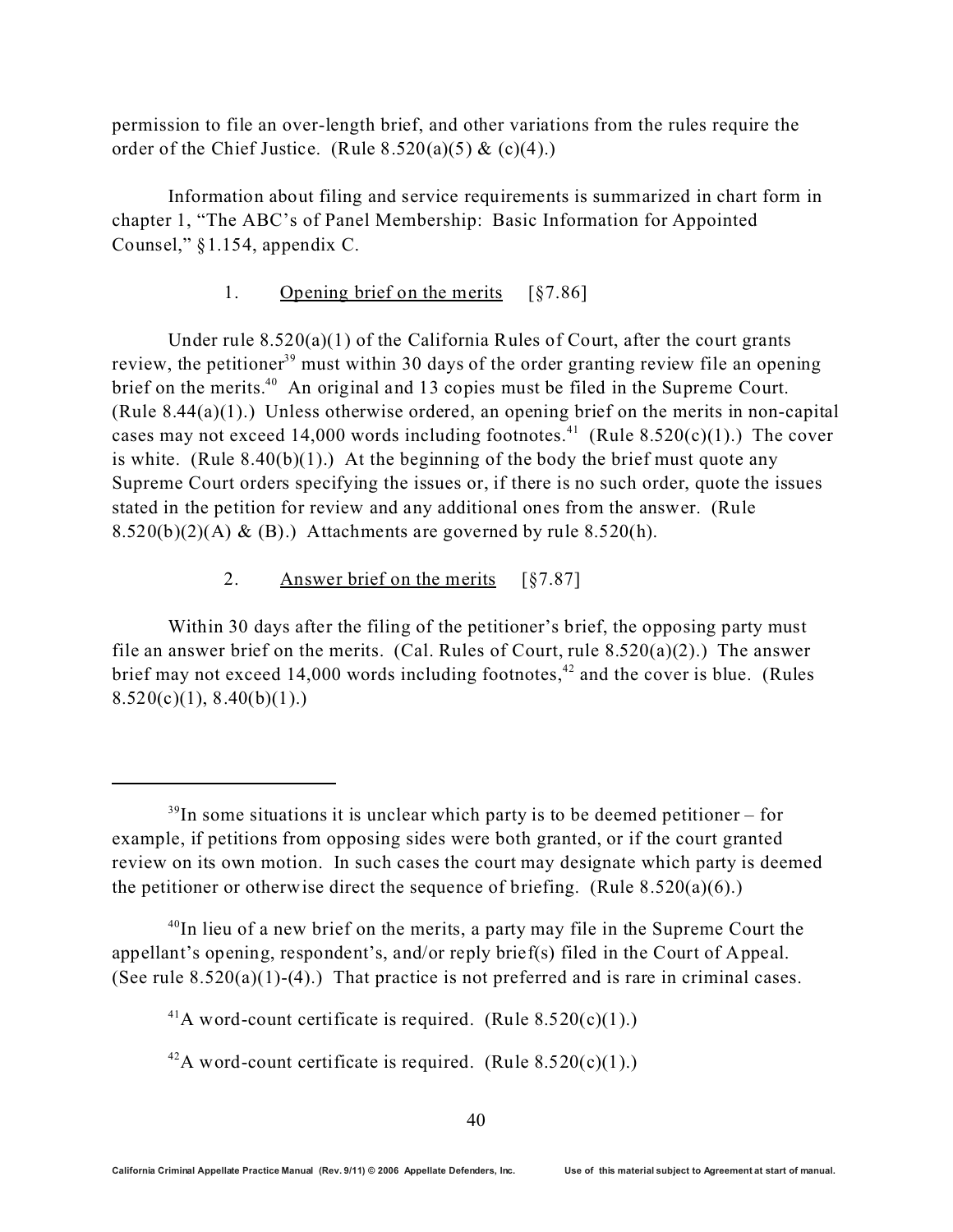### 3. Reply brief [§7.88]

The petitioner may file a reply brief within 20 days after the filing of the opposing party's brief. (Cal. Rules of Court, rule 8.520(a)(3).) It may not exceed 8,400 words including footnotes.<sup>43</sup> (Rule 8.520(c)(1).) The cover is white. (Rule 8.40(b)(1).)

4. Supplemental brief [§7.89]

A supplemental brief of no more 2,800 words including footnotes may be filed by either party no later than 10 days before oral argument and must be limited to new authorities, new legislation, or other matters not available in time to be included in the party's brief on the merits. (Cal. Rules of Court, rule 8.520(d).)

5. Amicus curiae brief [§7.90]

Amicus briefs may be filed with the court's permission. Rue 8.520(f) of the California Rules of Court governs these briefs.

6. Judicial notice [§7.91]

Judicial notice under Evidence Code section 459 in the Supreme Court requires compliance with California Rules of Court, rule  $8.252(a)$ . (Rule  $8.520(g)$ .)

C. Oral Argument [§7.92]

Unless the court permits more time, oral argument in non-capital cases is limited to 30 minutes per side. (Cal. Rules of Court, rule 8.524(e).) The petitioner opens and closes; if there is more than one petitioner, the court sets the order. (Rule 8.524(d).)

Under rule 8.524(f) of the California Rules of Court, in non-capital cases, only one counsel per side may argue – even if there is more than one party per side – unless the court orders otherwise.<sup>44</sup> A request for more attorneys to argue must be filed no later than 10 days after the order setting oral argument. (Rule 8.524(f)(2).) Except for rebuttal, each attorney's segment may be no less than 10 minutes. (Rule  $8.534(f)(3)$ .)

<sup>&</sup>lt;sup>43</sup>A word-count certificate is required. (Rule  $8.520(c)(1)$ .)

<sup>&</sup>lt;sup>44</sup>The rule is different in the Court of Appeal, which allows one counsel "for each" separately represented party." (Rules  $8.256(c)(3)$ ,  $8.366(a)$ .)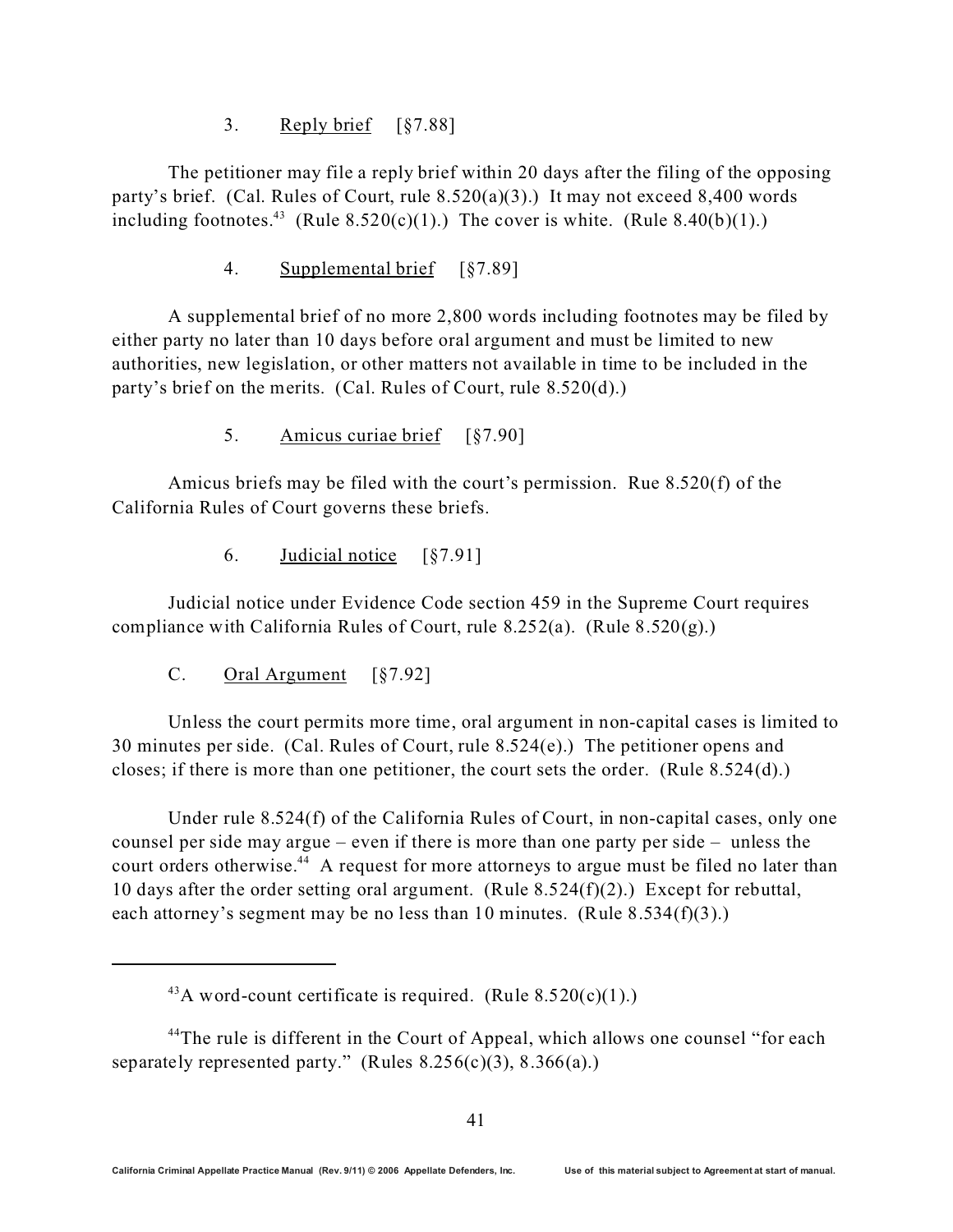1. Disposition [§7.94]

On a grant of review, the Supreme Court is reviewing the judgment of the Court of Appeal. It may order that the judgment wholly or partially be affirmed, reversed, or modified and may direct further actions or proceedings. (Cal. Rules of Court, rule 8.528(a).) The court usually will decide all the issues on which review is granted, although it may decide only some and then transfer the case back to the Court of Appeal for decision on the remaining issues. (Rule  $8.528(c)$ .)

Alternatively, the Supreme Court may not decide any issues on the merits. It may dismiss review. (Cal. Rules of Court, rule 8.528(b).) It may, without reaching a decision, transfer the cause with directions for further proceedings in the Court of Appeal. (Rule 8.528 (d).) If the case was transferred before decision in the Court of Appeal under rule 8.552, the Supreme Court may retransfer the case to the Court of Appeal. (Rule  $8.528(e)$ .)

2. Finality of decision [§7.95]

With certain exceptions, a decision of the California Supreme Court becomes final as to that court 30 days after filing. The court may order earlier finality. The Supreme Court may also extend the period for finality up to an additional 60 days, as long as the order extending time is made within the original 30 days or any extension thereof. (Cal. Rules of Court, rule  $8.532(b)(1)$ .

Certain Supreme Court decisions are final immediately: denial of a petition for review, dismissal, transfer, retransfer, denial of a writ petition without an order to show cause or alternative writ; and denial of a supersedeas petition. (Cal. Rules of Court, rule  $8.532(b)(2)$ .

3. Rehearing [§7.96]

The Supreme Court may order rehearing as provided in California Rules of Court, rule 8.268(a). (Rule 8.536(a).) Any petition for rehearing must be filed within 15 days of the decision. Any answer must be filed no later than eight days after the petition. Since rule 8.536(a) requires compliance only with subdivisions (1) and (3) of rule 8.268(b), the proscription of rule 8.268(b)(2) against the filing of an answer without request from the court is inapplicable. At least four justices must assent to grant rehearing. (Rule  $8.536(d)$ .)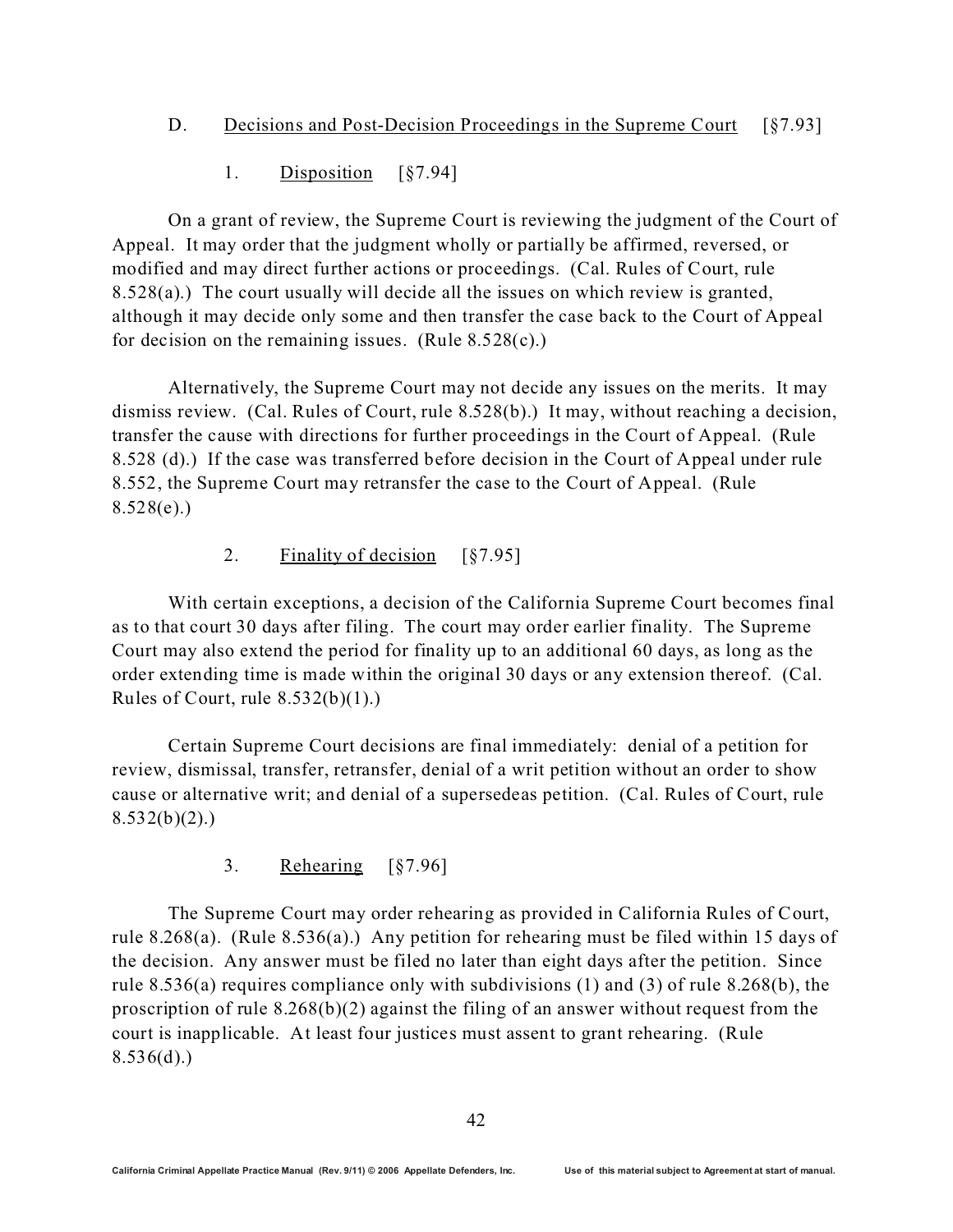#### 4. Remittitur [§7.97]

The remittitur is the document sent by the reviewing court to the court whose judgment was reviewed, which reinvests the lower tribunal court with jurisdiction over the case. If the decision reviews a Court of Appeal decision, the remittitur is to the Court of Appeal. It is issued when a case is final for state appellate review purposes, i.e., no further review within California (other than by original post-conviction writ remedies) is available. A Supreme Court remittitur is governed by rule 8.540 of the California Rules of Court.

#### a. Issuance [§7.98]

In a case before the court on a grant of review, the Supreme Court remittitur is addressed to the Court of Appeal. (Cal. Rules of Court, rule  $8.540(b)(2)$ .) It issues when the opinion is final – normally on the 31st day after filing of the Supreme Court's decision, absent a rehearing or order shortening or extending the time for finality. (Rules 8.532(b), 8.540(b)(1).) If there are to be no further proceedings, the Court of Appeal must immediately issue its own remittitur to the lower court. (Rule 8.272(b)(2).)

If the case was not before the Supreme Court on a grant of review  $-e.g.,$  an automatic appeal or transfer – the remittitur is sent to the applicable lower court or tribunal. (Cal. Rules of Court, rule  $8.540(b)(3)$ .) A remittitur is not issued on the summary denial of a writ petition. (Rule  $8.540(a)$ .)

The California Supreme Court may order immediate issuance of the remittitur. (Cal. Rules of Court, rule  $8.540(c)(1)$ .) It may stay issuance of the remittitur for a reasonable period. (Rule  $8.540(c)(2)$ .)

b. Recall [§7.99]

The court may recall the remittitur, on its own or on motion, for good cause and thereby reinvest jurisdiction over the case in the court. The recall order does not supersede the opinion or affect its publication status. (Cal. Rules of Court, rule 8.540(c)(3).) In criminal cases, a petition for writ of habeas corpus may be the vehicle for requesting the remittitur be recalled. (*People v. Mutch* (1971) 4 Cal.3d 389, 396-397; *In re Smith* (1970) 3 Cal.3d 192, 203-204; *People v. Valenzuela* (1985) 175 Cal.App.3d 381, 388, disapproved on other grounds in *People v. Flood* (1998) 18 Cal.4th 470, 484- 490, fn.12.)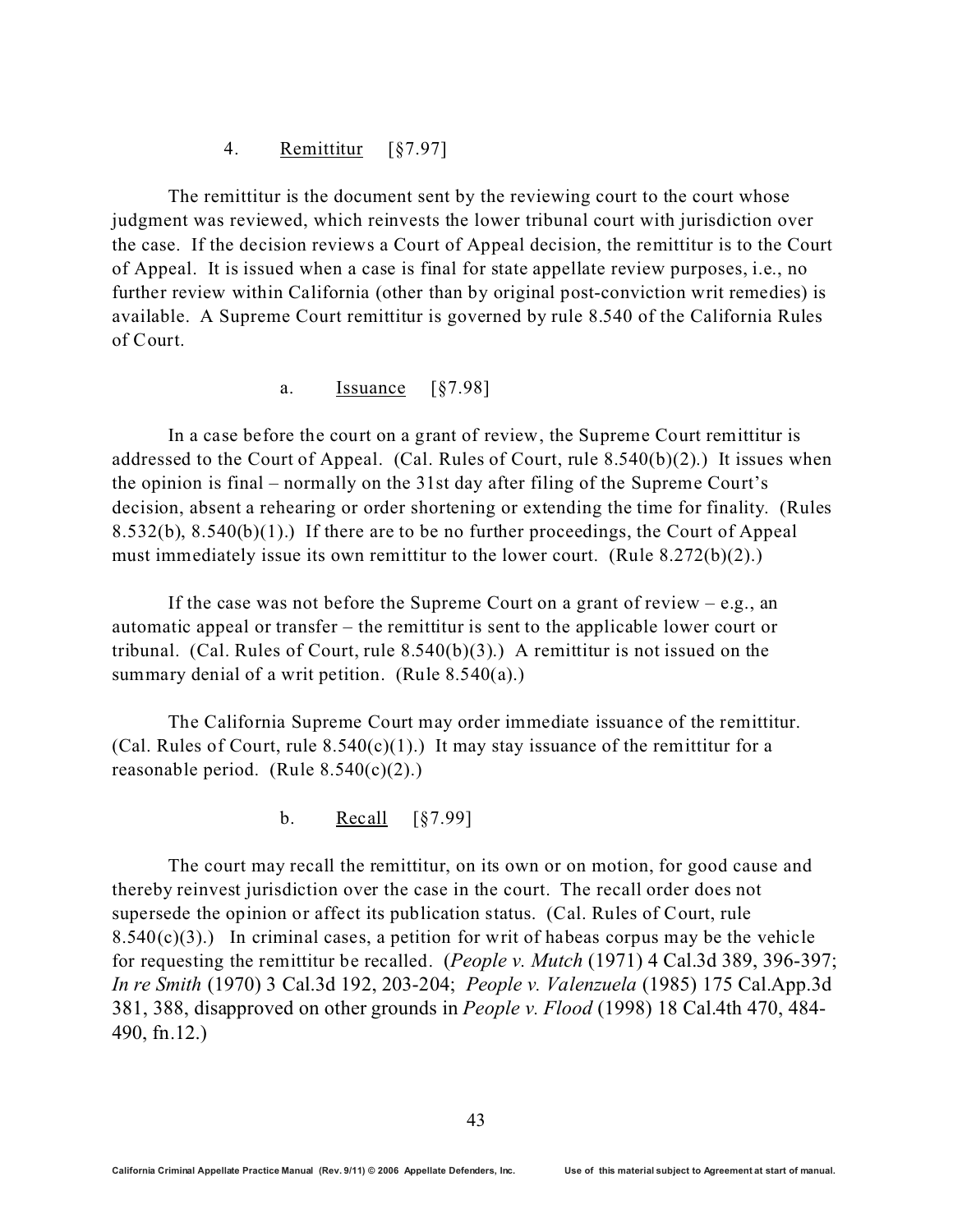### VII. CERTIORARI IN THE UNITED STATES SUPREME COURT [§7.100]

If the California Supreme Court has denied review of a case with a federal constitutional issue or has granted review but decided the issue adversely, an option is a petition for writ of certiorari filed in the United States Supreme Court. The petition is part of the direct appellate process.

This section discusses only the basics of certiorari petitions in state criminal cases. It does not purport to be a comprehensive treatment. Further resources for Supreme Court practice include the Rules of the Supreme Court of the United States,<sup>45</sup> the Supreme Court website,<sup>46</sup> and Stern et al., Supreme Court Practice (8th ed. 2002).<sup>47</sup>

- A. Uses of Certiorari [§7.101]
	- 1. Last step in direct appeal from state judgment [§7.102]

A petition for certiorari is the last part of the direct appeal process for state cases. It is relatively uncommon because of the long odds against success.

Unlike a petition for review to a *state* high court, a certiorari petition is not required to preserve issues for later collateral review. (*Fay v. Noia* (1963) 372 U.S. 391, 435-437, overruled on other grounds in *Wainwright v. Sykes* (1977) 433 U.S. 72, 84-85; cf. *O'Sullivan v. Boerckel* (1999) 526 U.S. 838, 845, 848 [to be preserved for future federal review, issue must be presented to state's highest court in which review is available]; *Roberts v. Arave* (9th Cir. 1988) 847 F.2d 528, 530.) Its use is therefore

<sup>&</sup>lt;sup>45</sup>See postscript to this chapter on the potentially confusing numbering system used in the Rules of the Supreme Court of the United States. The rules are available online: <http://www.supremecourt.gov/ctrules/ctrules.aspx> .

<sup>46</sup><http://www.supremecourt.gov/>

<sup>&</sup>lt;sup>47</sup>Because the Stern book was published in 2002, before the revision of the Rules of the Supreme Court of the United States effective May 1, 2003, some rule references in it may be out of date.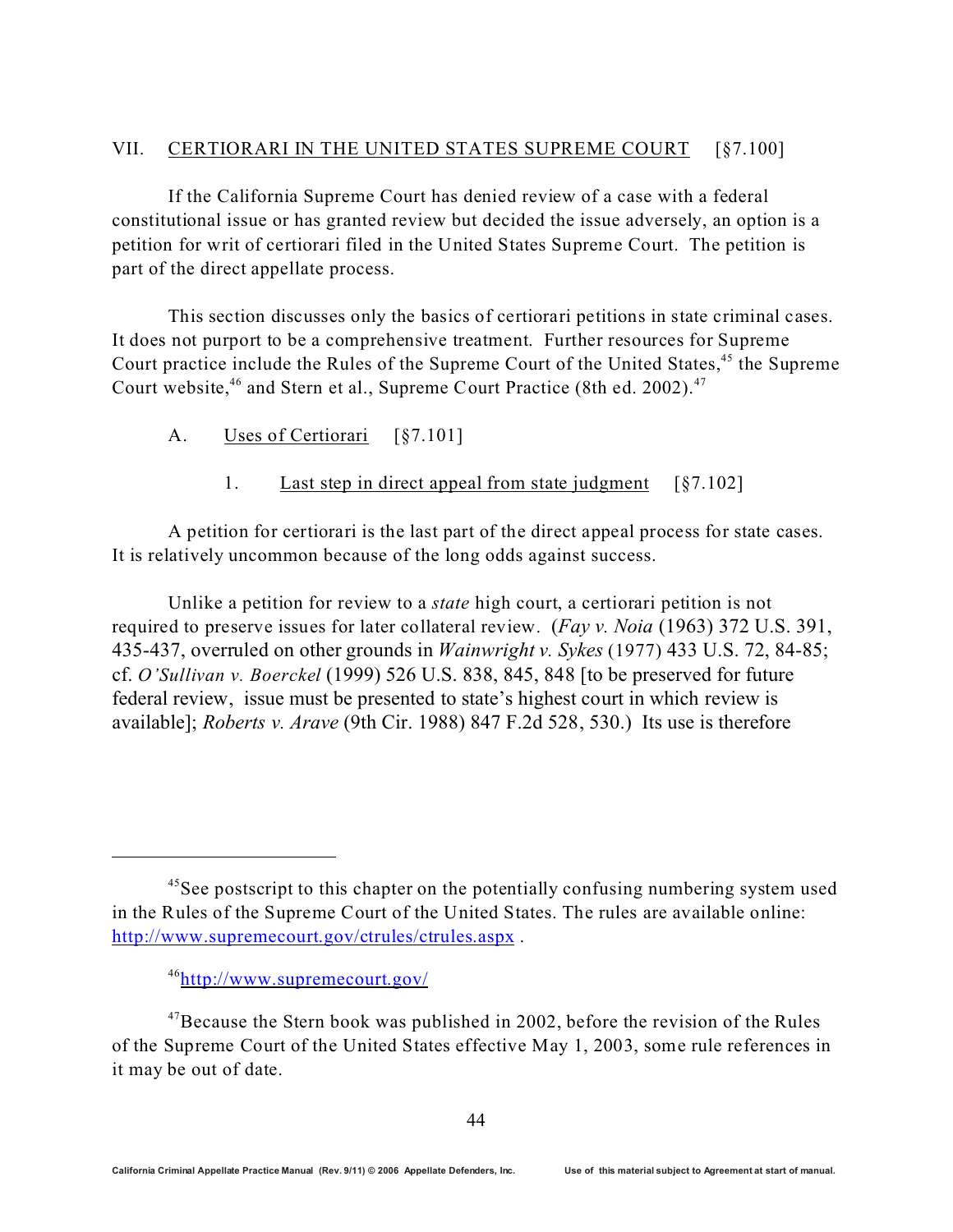primarily substantive – to obtain review of the issues after the state appellate processes have been exhausted – rather than procedural. $48$ 

2. Criteria for certiorari [§7.103]

The primary concern of the United States Supreme Court is to decide cases presenting issues of importance beyond the particular facts and parties involved. Most often it accepts a case to resolve conflict or disagreement among lower courts and to determine an issue of broad social or legal importance.

The test whether to file a petition for certiorari is whether there is a reasonable chance of getting certiorari granted. For the Supreme Court to consider the case, there must a strong, adequately preserved federal issue that has important societal implications. As the Supreme Court rules warn:

A petition for writ of certiorari will be granted only for compelling reasons. ... If A petition for a writ of certiorari is rarely granted when the asserted error consists of erroneous factual findings or the misapplication of a properly stated rule of law.

(U.S. Supreme Ct. Rules, rule 10.) Only about 1 percent of the petitions filed are granted.<sup>49</sup>

Because of the slim chance of success, only a few certiorari petitions are filed in appointed cases each year, and so it is seen as an exceptional step. ADI should review the issue and give appointed counsel input as to whether the petition is worth filing.<sup>50</sup>

<sup>49</sup><http://www.supremecourt.gov/casehand/guideforifpcases2010.pdf>

<sup>50</sup>Compensation for the petition normally requires project director pre-approval.

<sup>&</sup>lt;sup>48</sup>Occasionally certiorari may be used for procedural reasons. For example, if an issue that might result in a substantial favorable change in the law is pending before the United States Supreme Court, it may well be desirable to petition for certiorari in cases with similar issues in order to keep them in the direct appellate review process. For the most part changes in the law are retroactive only to cases still on direct appeal. (*Teague v. Lane* (1989) 489 U.S. 288*,* 295-296; *People v. Nasalga* (1996) 12 Cal.4th 784, 789, fn. 5; see ADI article, "Measures Appellate Counsel Can Take in Responding to Changes in the Law Potentially Beneficial to Their Clients, appendix on "General Principles of Retroactivity":<http://www.adi-sandiego.com/PDFs/Favorable%20changes%2011-08.pdf>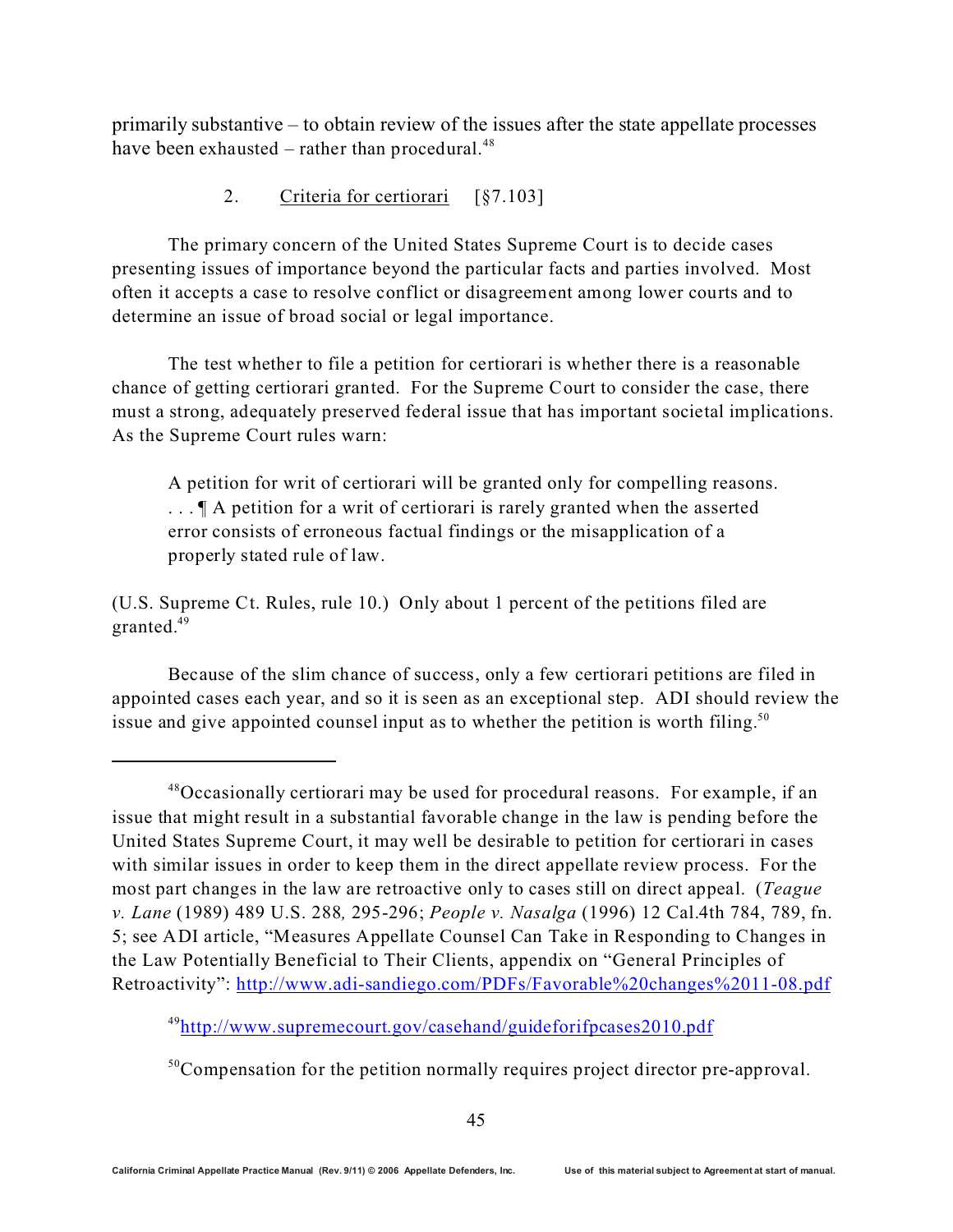The discussion in §§7.47 et seq. and 7.63, *ante*, on factors affecting the decision of the California Supreme Court whether to grant review, is applicable in large part to certiorari in the United States Supreme Court, as well.

#### 3. Federal habeas corpus as additional or alternative remedy [§7.104]

In addition to or instead of certiorari, federal review after an unsuccessful state appeal may be sought through a petition for writ of habeas corpus.<sup>51</sup> (See chapter 9, "The Courthouse Across the Street: Federal Habeas Corpus.")

#### a. Advantages of habeas corpus [§7.105]

In contrast to certiorari, which is unlikely to succeed if the issue is not one of considerable social significance, habeas corpus most often focuses on injustice in the individual case. Further, one has *right* to consideration on the merits in habeas corpus if foundational requirements are met, whereas certiorari review is a matter of *discretion* and is exercised very rarely. Thus in cases involving application of standard authority, certiorari is virtually unattainable, and habeas corpus is the remedy of choice.

#### b. Advantages of certiorari [§7.106]

In federal courts habeas corpus is a highly restricted remedy, both procedurally and substantively. (See chapter 9, "The Courthouse Across the Street: Federal Habeas Corpus," for extended treatment of this topic.) Under the Antiterrorism and Effective Death Penalty Act (28 U.S.C. § 2241 et seq.), for example, a federal court may not disturb a state judgment unless the state judgment was an unreasonable application of or contrary to established United States Supreme Court precedent. (28 U.S.C. § 2254(d).)

Federal habeas corpus thus cannot be used to decide an issue not already resolved by the United States Supreme Court. Even if state court decision was contrary to established federal circuit court precedent, and therefore wrong or unreasonable under circuit law, habeas corpus relief is unavailable unless the state decision was also contrary to established or an unreasonable application of United States Supreme Court precedent. (See *Kane v. Espitia* (2005) 546 U.S. 9 (*per curiam*) [circuit court split on whether

<sup>&</sup>lt;sup>51</sup>From a practical viewpoint, appointed counsel will not receive compensation under their appellate appointment for federal habeas corpus litigation, although payment may be available from the federal court. Certiorari is compensable under the appellate appointment, but only if reasonable under the criteria discussed here.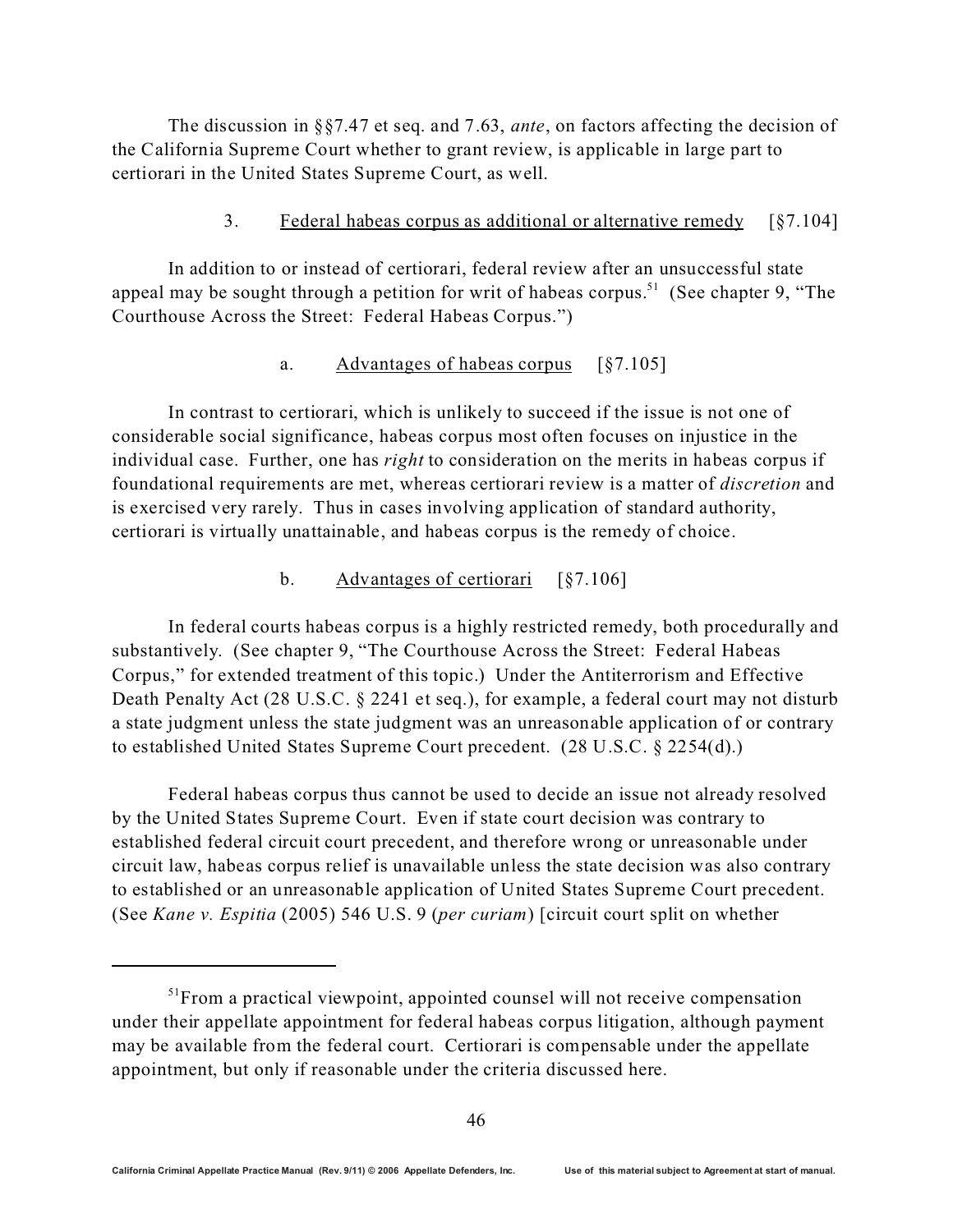*Faretta v. California* (1975) 422 U.S. 806, requires pro per prisoner access to legal materials cannot be resolved in federal habeas corpus, when neither *Faretta* itself nor any other Supreme Court decision has addressed the topic]; *Mitchell v. Esparza* (2003) 540 U.S. 12, 17; *Lockyer v. Andrade* (2003) 538 U.S. 63, 71-73.)

Further, even if there is United States Supreme Court precedent, relief is barred unless the state court's application of it was not only wrong, but also "unreasonable." The test is whether the state court's decision was objectively unreasonable. "[T]he most important point is that an *unreasonable* application of federal law is different from an *incorrect* application of federal law." (*Williams v. Taylor* (2000) 529 U.S. 362, 410, italics original.)

If there is no established United States Supreme Court precedent, therefore, or if the state decision was wrong but not objectively unreasonable, certiorari may be the only federal remedy available. Similarly, if federal habeas corpus is barred because of a procedural problem not applicable to certiorari, the latter may be the only option. (See chapter 9, "The Courthouse Across the Street: Federal Habeas Corpus," for discussion of various procedural requirements for federal habeas corpus.)

#### c. Use of both remedies [§7.107]

If the case meets the applicable criteria, *both* certiorari and federal habeas corpus may be sought. Certiorari, as part of the regular appellate process, ordinarily should be sought first.<sup>52</sup> There is some question whether the habeas corpus petition *may* be filed until the time for certiorari has passed. $53$ 

<sup>53</sup>See *Kapral v. United States* (3d Cir. 1999) 166 F.3d 565, 570, and *Feldman v. Henman* (9th Cir. 1987) 815 F.2d 1318, 1321 (federal court should not entertain habeas corpus petition when petition for certiorari from a *federal* appellate decision is pending); cf. *Roper v. Weaver* (2007) 550 U.S. 598, per curiam (defendant could have filed federal habeas corpus petition after state denied *collateral* relief, even though petition for certiorari was pending from the state decision). These cases do not necessarily answer the

 $52$ The one-year federal deadline for filing a habeas petition does not begin until the period for filing for certiorari has passed. (See 28 U.S.C. § 2244(d); *Bowen v. Roe* (9th Cir. 1999) 188 F.3d 1157, 1158-1159; see also *Clay v. United States* (2003) 537 U.S. 522 [similar timing for 28 U.S.C. § 2255 motion for relief from federal convictions]; cf. *Lawrence v. Florida* (2007) 549 U.S. 327; *White v. Klitzkie* (9th Cir. 2002) 281 F.3d 920, 924-925 [period for filing certiorari petition not counted as part of state *collateral* proceedings for purposes of tolling limitations period].)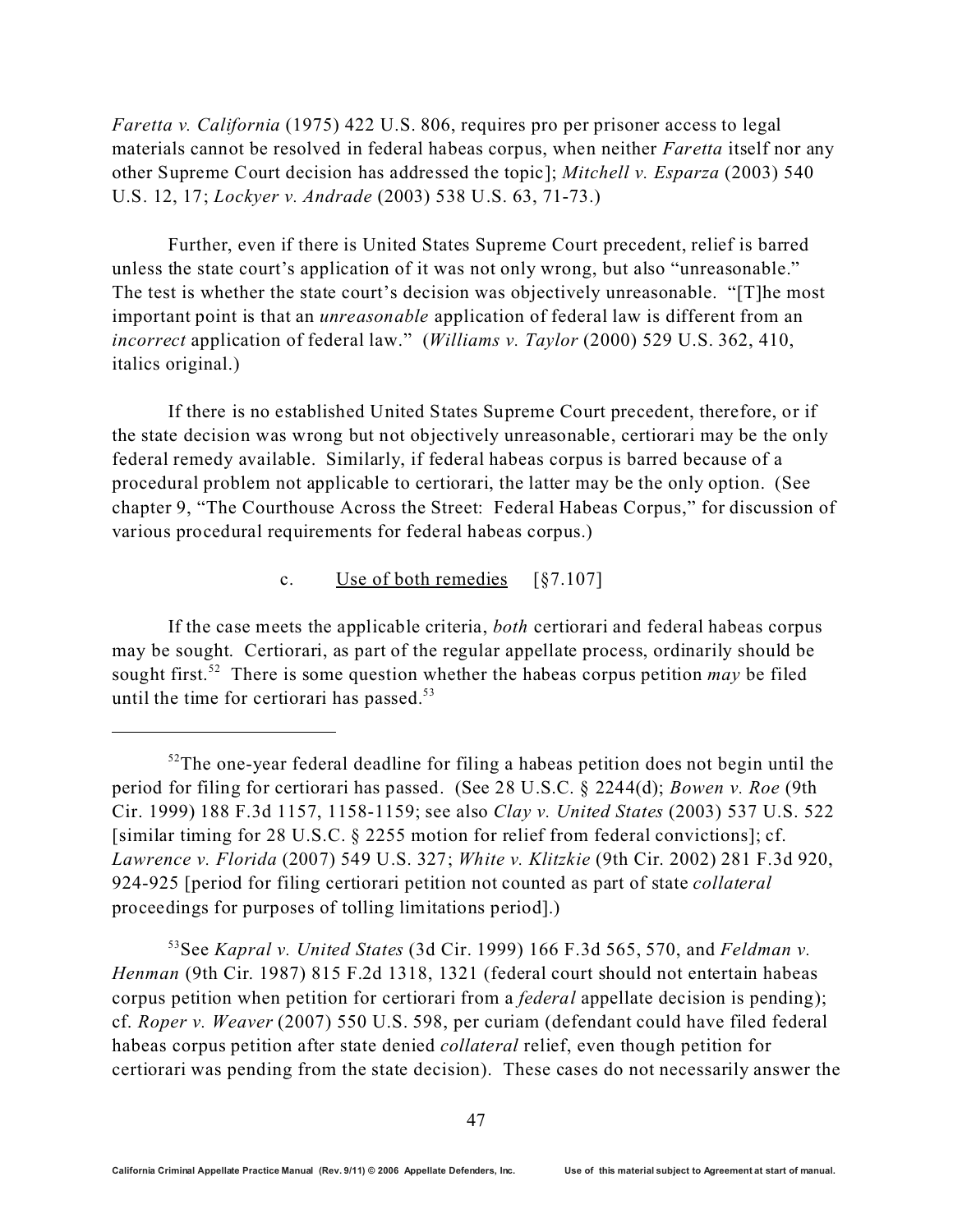It is also possible to seek certiorari after federal habeas corpus review of a state judgment. Numerous decisions of the United States Supreme Court in this category are cited in chapter 9, "The Courthouse Across the Street: Federal Habeas Corpus."

#### B. Jurisdiction [§7.108]

It is not possible to review this subject in depth here. The discussion focuses on some of the most commonly encountered principles in criminal appeals.

#### 1. Legal authority [§7.109]

The United States Supreme Court and the federal judiciary are established in article III of the United States Constitution. Section 2 describes federal judicial and Supreme Court authority over state criminal cases (in relevant part):

The judicial Power shall extend to all Cases, in Law and Equity, arising under this Constitution [and] the Laws of the United States – to Controversies between . . . a State and Citizens . . . . In all Cases . . . in which a State shall be Party, the supreme Court shall have original Jurisdiction. In all the other Cases before mentioned, the supreme Court shall have appellate jurisdiction, both as to Law and Fact, with such Exceptions, and under such Regulations as the Congress shall make.

The specific jurisdiction of the United States Supreme Court over state court judgments is governed by 28 United States Code section 1257(a):

Final judgments or decrees rendered by the highest court of a State in which a decision could be had, may be reviewed by the Supreme Court by writ of certiorari where the validity of a treaty or statute of the United States is drawn in question or where the validity of a statute of any State is drawn in question on the ground of its being repugnant to the Constitution, treaties, or laws of the United States, or where any title, right, privilege, or imm unity is specially set up or claimed under the Constitution or the treaties or statutes of, or any com mission held or authority exercised under, the United States.

2. Exhaustion of state remedies [§7.110]

Certiorari jurisdiction requires that state appellate review processes be exhausted. To be considered on certiorari, an issue must be raised and/or decided on appeal in the state's highest court in which a decision could be had, and that court's decision must be final. (28 U.S.C. § 1257(a); see *O'Sullivan v. Boerckel* (1999) 526 U.S. 838 [same in habeas corpus].)

question whether a *state* prisoner must wait for the conclusion of the certiorari period on *direct appeal* to file the federal petition.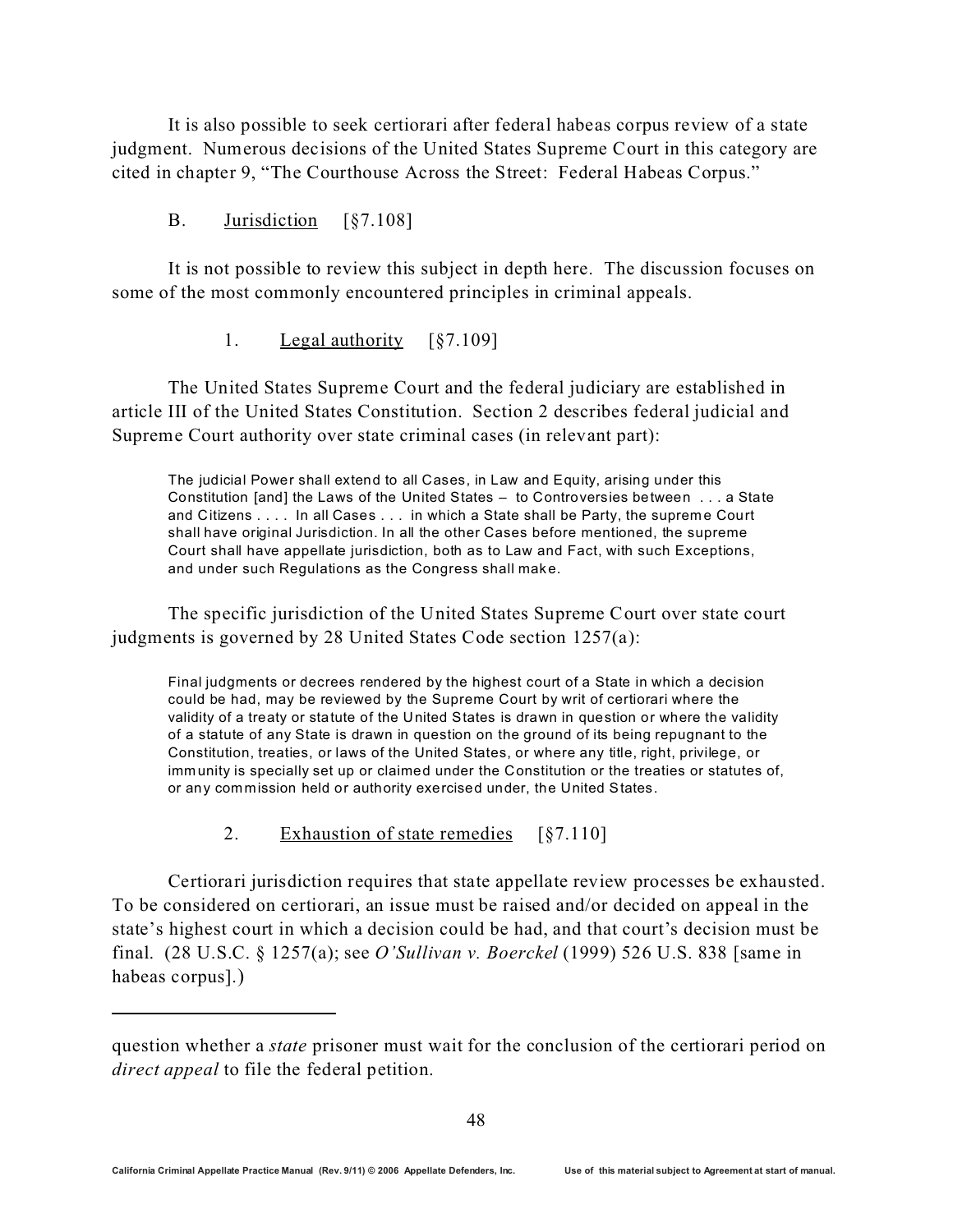For the purposes of non-capital criminal appellate practice, that means that in most California felony cases the issue must be raised squarely (1) as a federal constitutional issue, with reliance on federal authority such as an amendment to the United States Constitution, and (2) successively in the superior court, in the Court of Appeal, and in a petition for review to the California Supreme Court.<sup>54</sup> (See §9.99 et seq. of chapter 9, "The Courthouse Across the Street: Federal Habeas Corpus," on steps to preserving a federal issue in state court.) If a petition for review is granted and the case decided on the merits, the issue must be raised appropriately in the brief on the merits.

If the state court failed to *decide* the federal issue, the petitioner must show the failure was not due to lack of proper presentation. (See *Street v. New York* (1969) 394 U.S. 576, 582 ["when . . . the highest state court has failed to pass upon a federal question, it will be assumed that the omission was due to want of proper presentation in the state courts, unless the aggrieved party in this Court can affirmatively show the contrary"].)

#### 3. Finality of state court decision [§7.111]

The state court decision must be final for the United States Supreme Court to review it. If further state proceedings are to take place, the court lacks jurisdiction. (28 U.S.C. § 1257(a); *Florida v. Thomas* (2001) 532 U.S. 774, 777.) The decision must be final in two senses: (1) no further review or correction is possible in any other state tribunal and (2) the decision determines the litigation, not merely interlocutory or intermediate parts of it. (*Jefferson v. City of Tarrant* (1997) 522 U.S. 75, 81.) "It must be the final word of a final court." (*Market Street R. Co. v. Railroad Comm'n of Cal.* (1945) 324 U.S. 548, 551.)

In certain circumstances, the court has treated state judgments as final for jurisdictional purposes although further proceedings were to take place. (*Florida v. Thomas* (2001) 532 U.S. 774, 777; *Flynt v. Ohio* (1981) 451 U.S. 619, 620-621 (*per curiam*). *Cox Broadcasting Corp. v. Cohn* (1975) 420 U.S. 469 divided cases of this kind into four categories: (1) the federal issue is conclusive or the outcome of further proceedings preordained (*id*. at p. 479); (2) the federal issue will require decision

<sup>&</sup>lt;sup>54</sup>An issue need not have been raised in a lower court if failure to do so does not constitute a waiver or other form of procedural default preventing consideration at the next higher level – or if the court decides the issue even though not raised. (*Francis v. Henderson* (1976) 425 U.S. 536, 542, fn. 5; *Sandgathe v. Maass* (9th Cir. 2002) 314 F.3d 371, 376-377.)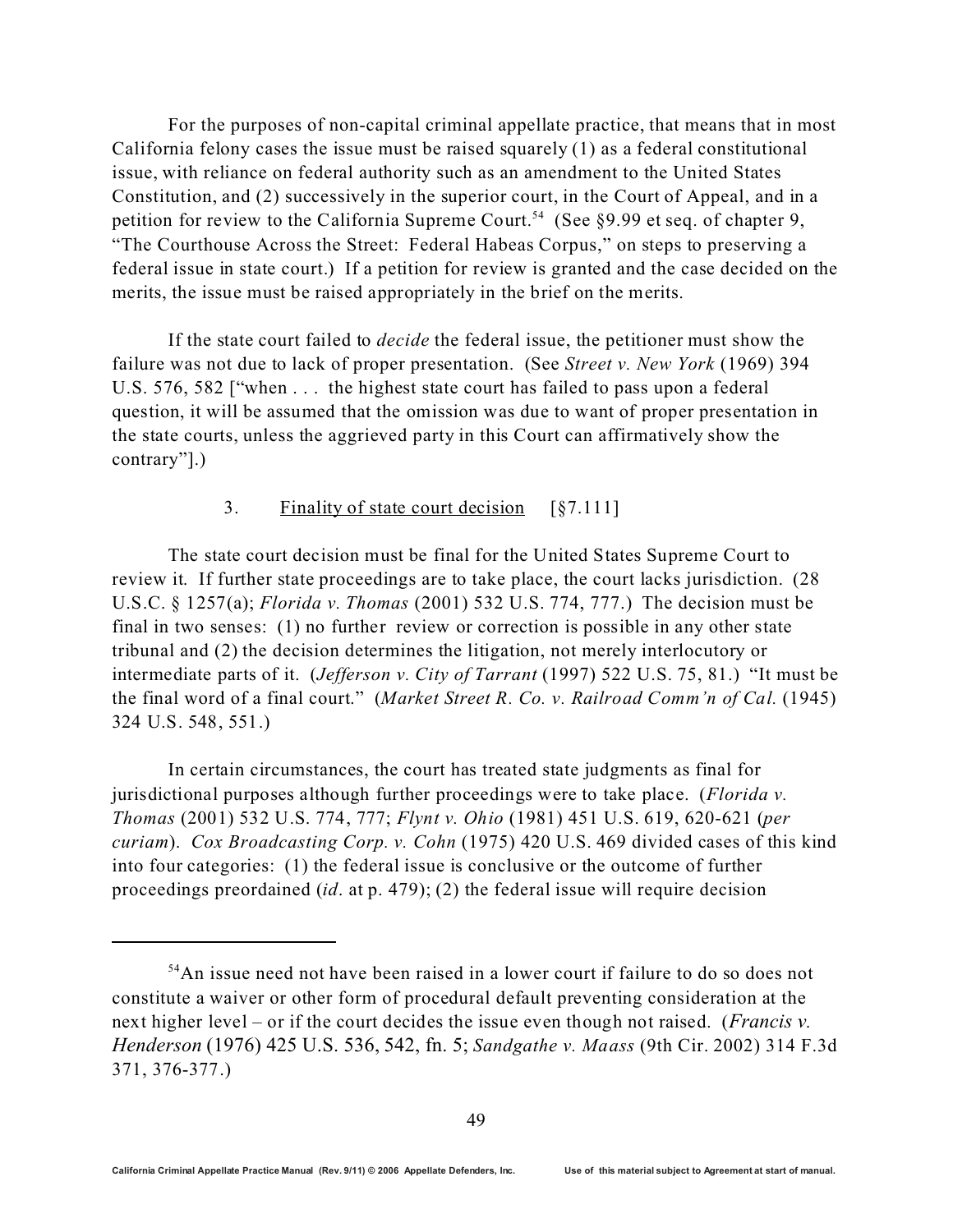regardless of the outcome of state proceedings (*id*. at p. 480); (3) the federal claim has been finally decided and cannot be reviewed after the further state proceedings (*id*. at p. 481); and (4) the federal issue has been finally decided, the party seeking certiorari might prevail on nonfederal grounds in the later state proceedings, reversal of the state court on the federal issue would preclude further litigation on the relevant cause of action, and a refusal immediately to review the state decision might seriously erode federal policy (*id.* at pp. 482-483).

California state review is concluded when the decision of the California Supreme Court is final and no further review in state court is possible. If a petition for review is denied, the decision is final immediately. (Cal. Rules of Court, rule 8.532(b)(2)(A).) When a petition for review is granted and California Supreme Court decides the case on the merits, the decision is final in 30 days, with certain exceptions. (Rule  $8.532(b)(1)$ .) The California Rules of Court should be consulted for other situations; see also §7.29 et seq., §7.73 et seq., and §7.93 et seq., *ante*.)

### 4. Dispositive federal issue [§7.112]

The case must present a federal issue that affects the outcome of the case. As *Herb v. Pitcairn* (1945) 324 U.S. 117, 125-126, states: "Our only power over state judgments is to correct them to the extent that they incorrectly adjudge federal rights. And our power is to correct wrong judgments, not to revise opinions."

The United States Supreme Court has no jurisdiction to interpret state law.<sup>55</sup> If a state decision rests on independent and adequate state grounds, the United States Supreme Court has no jurisdiction to review it, even though federal issues may be involved. (See *Coleman v. Thompson* (1991) 501 U.S. 722, 729; §9.46 et seq. of chapter 9, "The Courthouse Across the Street: Federal Habeas Corpus.") If it is ambiguous whether the state court relied on an independent and adequate state ground, the court uses a test:

<sup>&</sup>lt;sup>55</sup>There are a very few exceptions. "On rare occasions the Court has re-examined a state-court interpretation of state law when it appears to be an 'obvious subterfuge to evade consideration of a federal issue.' (*Radio Station WOW, Inc. v. Johnson*, 326 U.S. 120, 129 (1945). See *Ward v. Love County*, 253 U.S. 17 (1920); *Terre Haute & I.R. Co. v. Indiana ex rel. Ketcham*, 194 U.S. 579 (1904)." (*Mullaney v. Wilbur* (1975) 421 U.S. 684, 691, fn. 11; see also *Bush v. Gore* (2000) 531 U.S. 98, 112-115 (conc. opinion. of Rehnquist, C.J.).)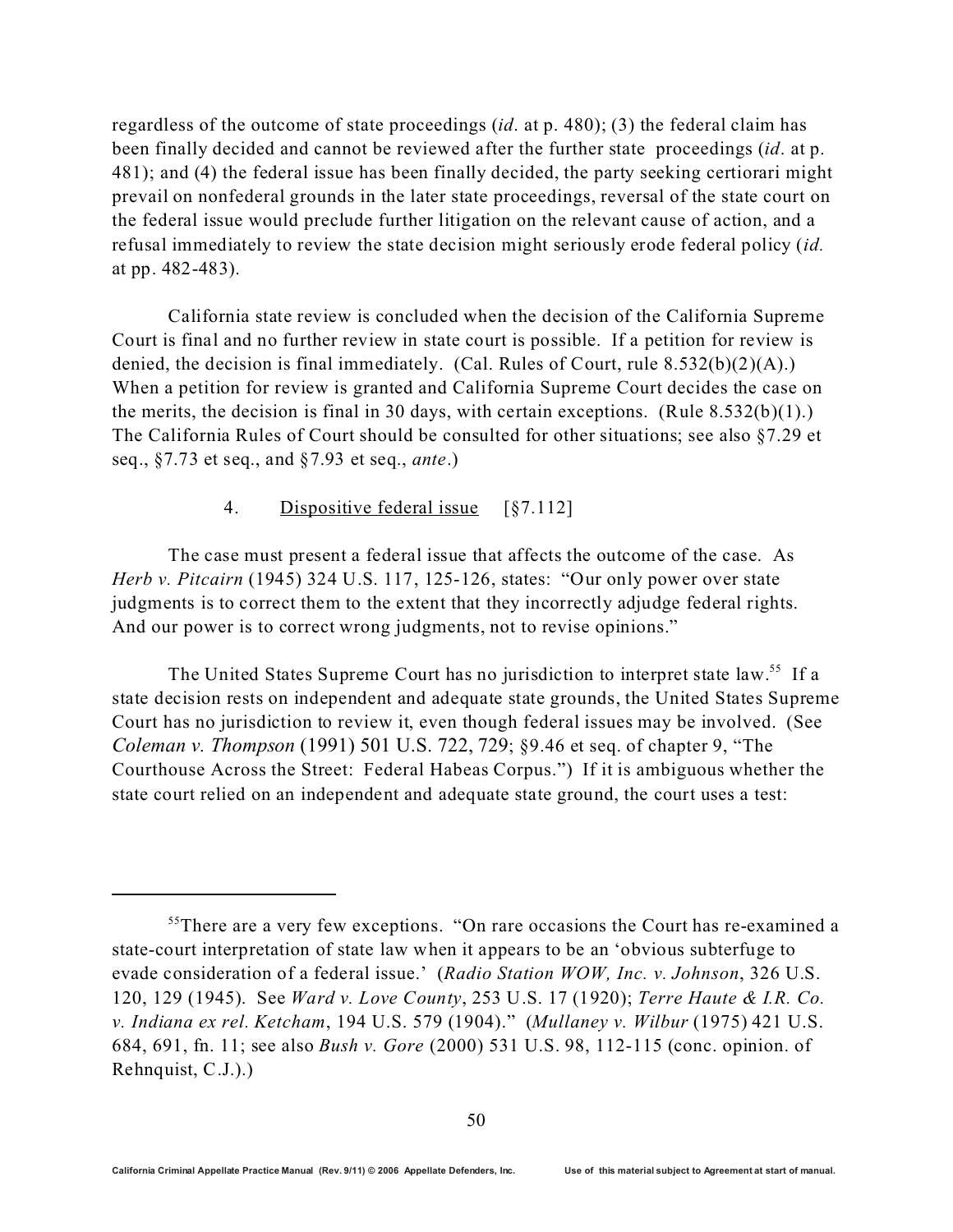When a state court decision fairly appears to rest primarily on federal law, or to be interwoven with the federal law, and when the adequacy and independence of any possible state law ground is not clear from the face of the opinion, we will accept as the most reasonable explanation that the state court decided the case the way it did because it believed that federal law required it to do so.

*(Michigan v. Long* (1983) 463 U.S. 1032, 1040-1041; see also *Florida v. Powell* (2010) \_\_\_U.S.\_\_\_ [130 S.Ct. 1195]; *Harris v. Reed* (1989) 489 U.S. 255, 261-262 [same test for habeas corpus].)

### C. Certiorari Petitions [§7.113]

Petitions for certiorari are governed by the Rules of the Supreme Court of the United States. Guidelines for the filing of a petition for writ of certiorari by an unrepresented indigent appellant are available at the website of the Supreme Court.<sup>56</sup>

> 1. Counsel's membership in the United States Supreme Court Bar [§7.114]

Counsel must be admitted to the United States Supreme Court Bar in order to file documents in that court. (U.S. Supreme Ct. Rules, rule  $9.057$  The procedures for gaining membership are prescribed in rule 5 of the Supreme Court rules. Several ADI staff attorneys are members of the Supreme Court bar and can serve as sponsors for attorneys seeking admission.

### 2. Time for filing [§7.115]

The petition must be filed within 90 days from the entry of the decision by the California Supreme Court. (U.S. Supreme Ct. Rules, rule  $13.$ )<sup>58</sup> The decision may be the denial of review, the filing of an opinion, or the denial of a petition for rehearing

 $^{56}$ http://www.supremecourt.gov/casehand/guideforifpcases2010.pdf

 $57$ The rules are available online: See postscript to this chapter on the potentially confusing numbering system used in the Rules of the Supreme Court of the United States.

<sup>&</sup>lt;sup>58</sup>See postscript to this chapter on the potentially confusing numbering system used in the Rules of the Supreme Court of the United States.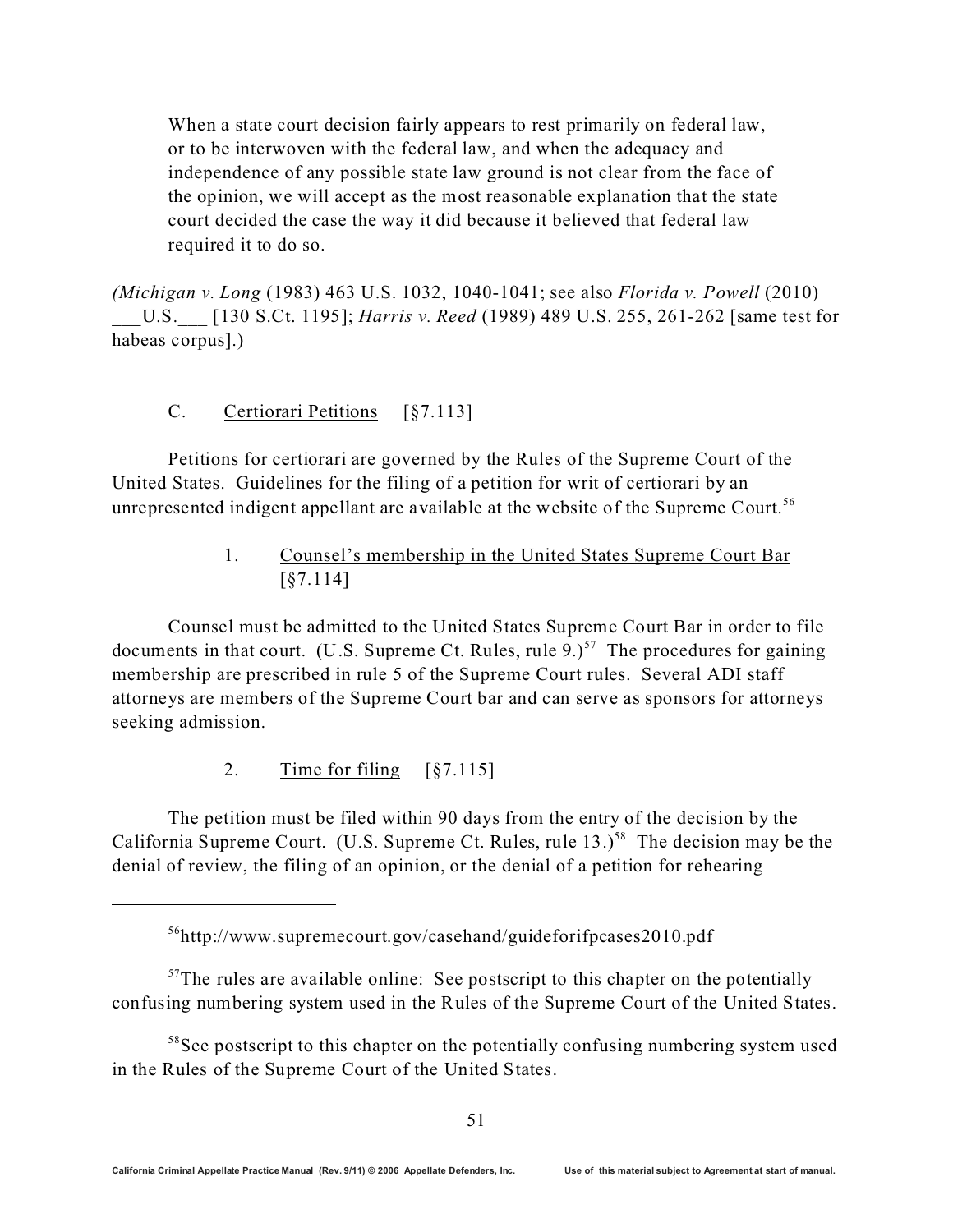following a decision on a grant of review.<sup>59</sup> "Filing" means actual receipt of the documents by the Supreme Court's clerk, or postmarking of first class mail, or consignment to a third-party commercial carrier for delivery within three calendar days. (U.S. Supreme Ct. Rules, rule 29.) Extensions of time may be granted by application to a justice but are disfavored. (U.S. Supreme Ct. Rules, rules 13, ¶ 5, 22 [application to individual justice]; see also rules 21 [motions and applications], 30 [computations and extensions of time], & 33, ¶ 2 [format].)

### 3. Procedures for filing in forma pauperis [§7.116]

Except for an unrepresented inmate confined in an institution, it is necessary to file, along with the petition for certiorari, an original and 10 copies of a motion for leave to proceed in forma pauperis with a supporting declaration in compliance with 18 United States Code section 3006A. (U.S. Supreme Ct. Rules, rules  $21, 39.$ )<sup>60</sup> The Supreme Court website gives a sample and instructions on how to complete the in forma pauperis  $documents.<sup>61</sup>$ 

### 4. Formal requirements for certiorari petition [§7.117]

Formatting requirements for certiorari petitions filed in forma pauperis are set out in rule 33, paragraph  $2(a)$  of the Supreme Court rules;<sup>62</sup> these include size of paper, spacing, binding, and signature. Rule 34, paragraph 1 prescribes what must appear on the cover; paragraph 2 specifies required tables; paragraph 3 governs identification of counsel of record. The petition may not exceed 40 pages. (U.S. Supreme Ct. Rules, rule 33, ¶ 2(b); see rule 33, ¶ 1(d) for exceptions.) An original and 10 copies are required for in forma pauperis petitions, except in the case of unrepresented inmates who are confined.

<sup>59</sup>The crucial date for starting the 90-day period is the *filing* of the state high court order or opinion, not its *finality* under state law. However, since the state decision must be final in order for the United States Supreme Court to have jurisdiction, a petition for certiorari filed before the state decision becomes final is premature.

 $60$ See postscript to this chapter on the potentially confusing numbering system used in the Rules of the Supreme Court of the United States.

 $^{61}$ <http://www.supremecourt.gov/casehand/guideforifpcases2011.pdf>

 $62$ See postscript to this chapter on the potentially confusing numbering system used in the Rules of the Supreme Court of the United States.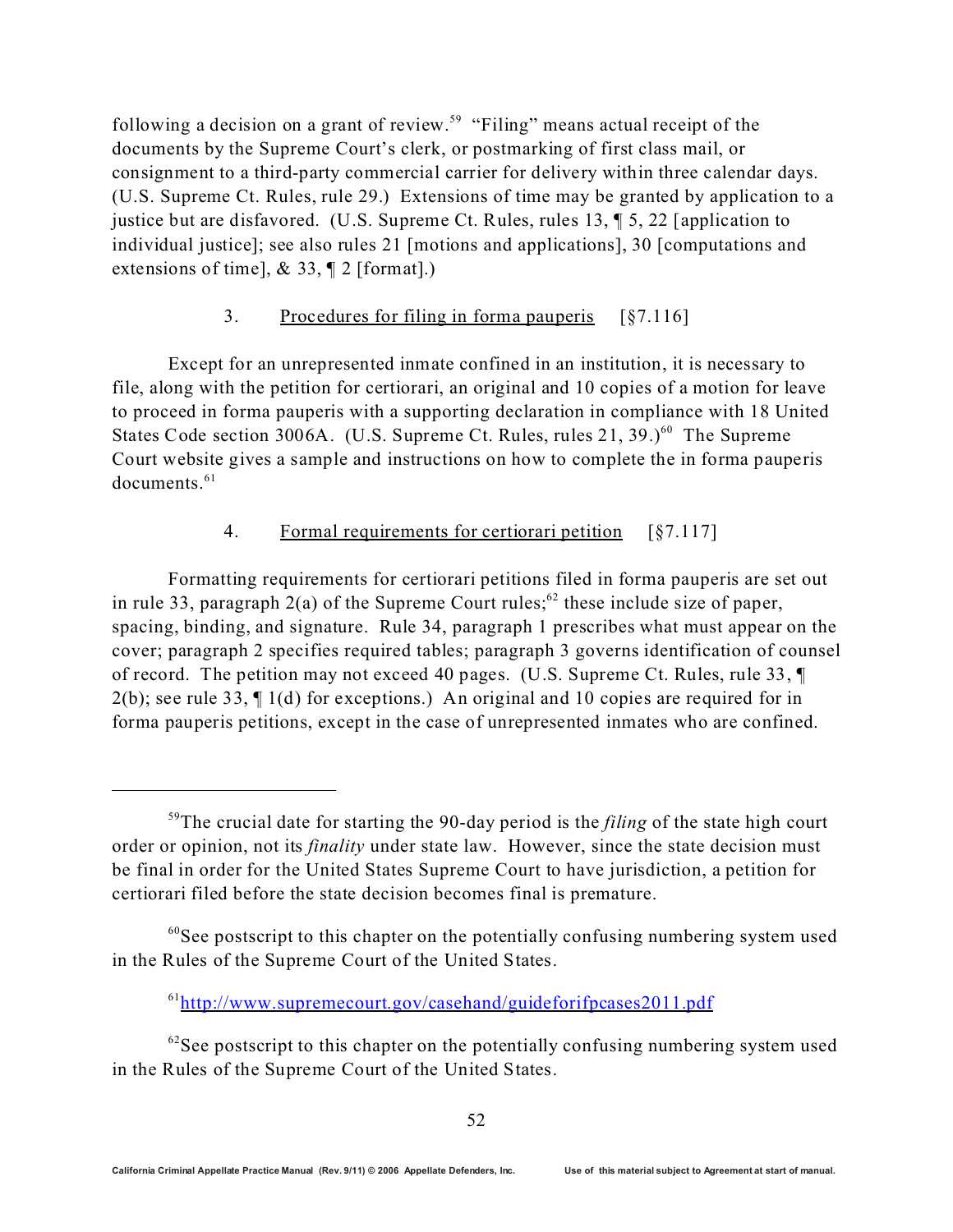(U.S. Supreme Ct. Rules, rules 12, ¶ 2, & 39, ¶ 2.) Rule 29 governs service and the proof of service. (U.S. Supreme Ct. Rules, rule 29,  $\P$   $\uparrow$  3 & 5.)

#### 5. Contents of certiorari petition [§7.118]

Rule 14 of the Rules of the Supreme Court of the United States prescribes the contents and arrangement of a petition for writ of certiorari.<sup>63</sup> Stern's Supreme Court Practice offers comprehensive guidance in preparing each of the component parts of the petition. (Stern et al., Supreme Court Practice (8th ed. 2002) Procedure in Connection with Petitions for Certiorari, ch. 6, p. 339 et seq.)

#### a. Required sections [§7.119]

The typical petition must contain, in the indicated order, (1) the question presented for review; (2) a list of all parties (unless shown in the caption); (3) a table of contents and a table of authorities; (4) citation of the opinion and orders in the case; (5) a statement of Supreme Court jurisdiction, including the date of the judgment to be reviewed and any order regarding rehearing, and the statutory basis for jurisdiction;<sup>64</sup> (6) the constitutional, statutory, and other provisions related to the case, set out verbatim (lengthy provisions may be reserved for the appendix and merely cited at this point); (7) a concise statement of facts, including a description of how and when the federal issues were presented to the state courts and how they were ruled on, with quotations or summaries taken from the record and record citations; (8) an argument on the need for certiorari; and (9) an appendix.

The appendix must include, in the following order: the opinion of the state court (Court of Appeal or California Supreme Court) from which certiorari is sought; other relevant findings and orders such as the trial court decision; any order by the California Supreme Court denying review; and any order by the California Supreme Court denying rehearing.

<sup>&</sup>lt;sup>63</sup>See postscript to this chapter on the potentially confusing numbering system used in the Rules of the Supreme Court of the United States.

 $64$ For review of a state judgment, the statutory basis is 28 United State Code section 1257(a). In specialized situations, other statements on jurisdiction are required. (U.S. Supreme Ct. Rules, rule 14.)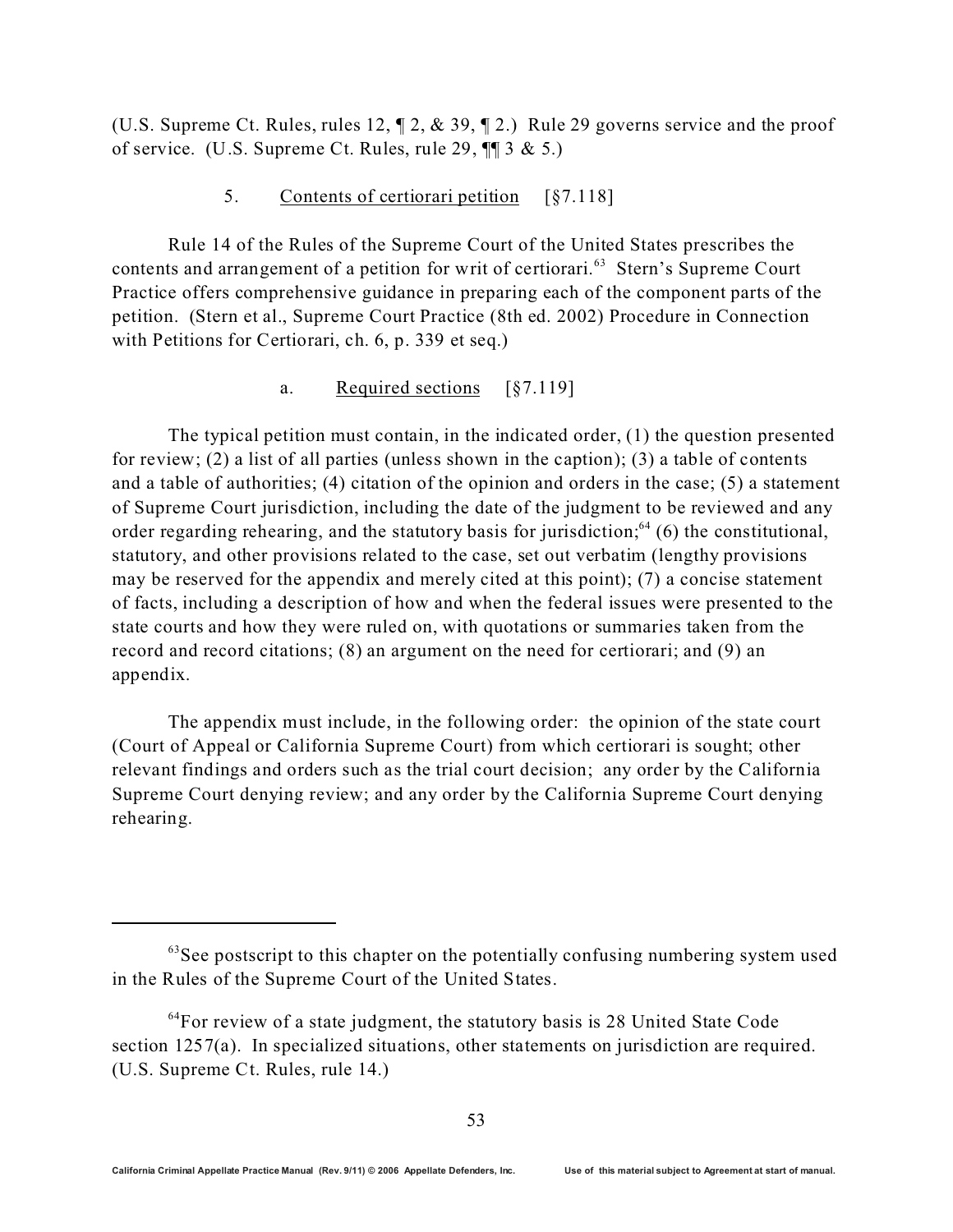#### b. Argument [§7.120]

Although compliance with all requirements is essential, the argument on the need for certiorari is the pivotal section of the brief. The case must be presented in a way that will capture the court's attention and distinguish it from the 99 percent for which certiorari will be denied. It is advisable to focus the discussion on conflicts among state high courts or federal courts or on the social and legal importance of the question of federal law presented, rather than on the injustice to the individual party or the mere incorrectness of the state court decision. (U.S. Supreme Ct. Rules, rule  $10^{65}$ )

Stern offers insights into the court's certiorari screening processes in chapter 4, "Factors Motivating the Exercise of the Court's Certiorari Discretion." (Stern et al., Supreme Court Practice (8th ed. 2002) p. 219 et seq.). The discussion on crafting a persuasive petition for review (§7.47 et seq. and §7.63 et seq., *ante*) is also applicable in many respects to petitions for certiorari.

- D. Other Filings [§7.121]
	- 1. Opposition and reply [§7.122]

Opposition to the petition may be filed. (U.S. Supreme Ct. Rules, rule 15,  $\P$  1.)<sup>66</sup> If requested, it is then mandatory.<sup>67</sup> (*Ibid.*) In addition to addressing the issues raised in the petition, counsel filing an opposition has an obligation to point out, at this stage of the proceedings and not later, any perceived misstatements of law or fact in the petition, or the objection may be waived. (*Id.*, ¶ 2.) The opposition is due 30 days after the case is placed on the docket. (*Id*., ¶ 3.) An indigent respondent filing an opposition may proceed in forma pauperis as specified in the rules. (*Ibid.*; see also U.S. Supreme Ct. Rules, rule 39.)

<sup>&</sup>lt;sup>65</sup>See postscript to this chapter on the potentially confusing numbering system used in the Rules of the Supreme Court of the United States.

<sup>&</sup>lt;sup>66</sup>See postscript to this chapter on the potentially confusing numbering system used in the Rules of the Supreme Court of the United States.

 $67$  Frequently the Supreme Court will request opposition when the petition is filed by the Attorney General.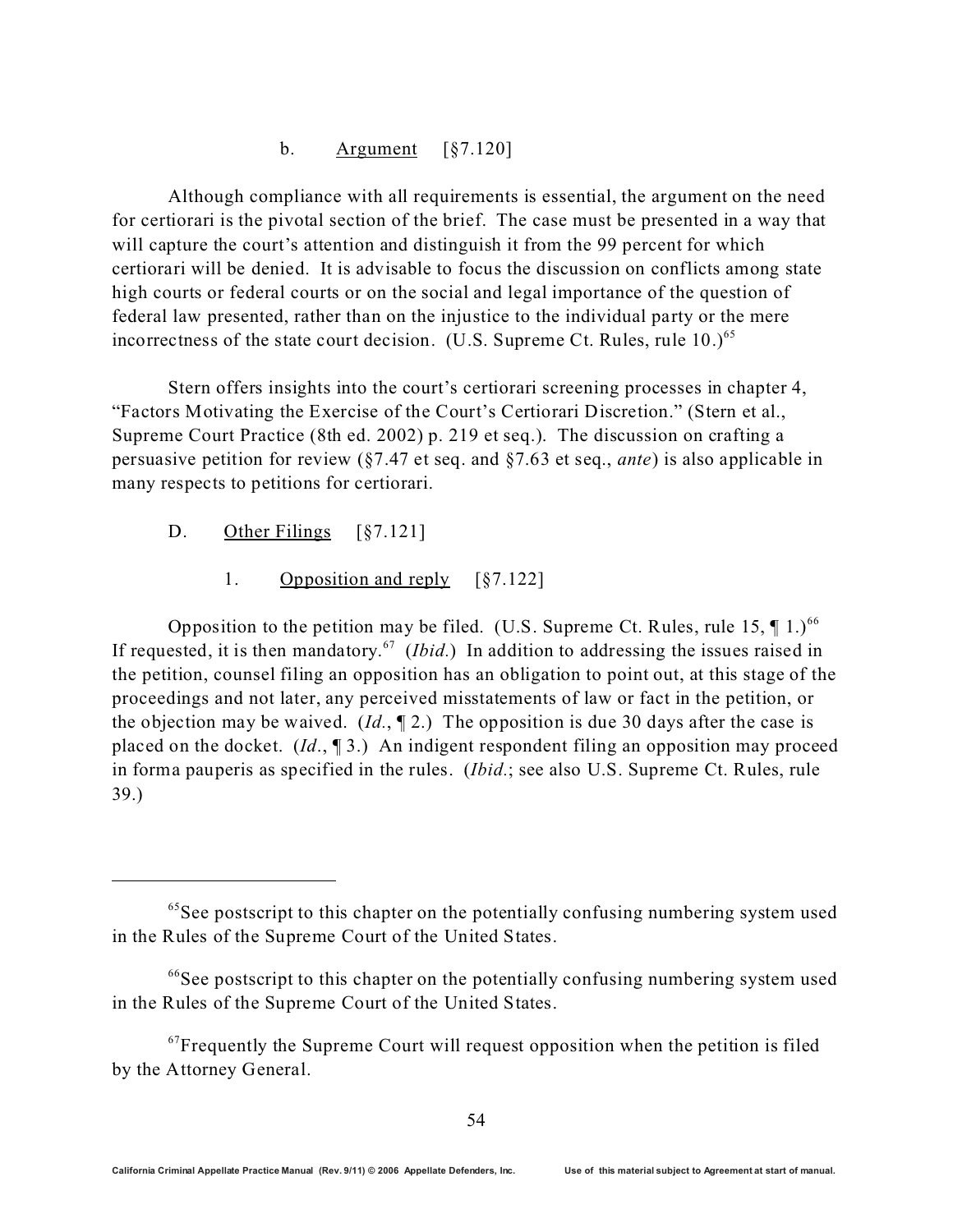The petitioner may reply to the opposition if new points have been raised. The reply brief may be filed in forma pauperis if the petitioner has qualified for that status. (U.S. Supreme Ct. Rules, rules  $15 \text{ } 16, 39.$ )<sup>68</sup>

Formal requirements for an opposition and reply filed in forma pauperis include format (U.S. Supreme Ct. Rules, rules 33,  $\P$  2(a) & 34);<sup>69</sup> page limits – 40 and 15 pages, respectively (rule 33, ¶ 2(b)); cover, tables, and identification of counsel (rule 34); and number of copies – original plus 10 (rules 12,  $\mathbb{I} \times 2 \& 39$ ).

### 2. Amicus curiae briefs in support of or in opposition to petition for certiorari [§7.123]

Amicus curiae briefs relating to the grant or denial of a petition for certiorari are permitted by written consent of all parties or by leave of court. They are governed by rule 37, paragraph 2 of the Rules of the Supreme Court of the United States.<sup>70</sup>

E. When Certiorari Is Granted ... [§7.124]

It is beyond the scope of this manual to deal with procedures in the United States Supreme Court past the petition for certiorari stage, but counsel are referred to the Stern treatise, which offers comprehensive guidance on Supreme Court practice. (Stern et al., Supreme Court Practice (8th ed. 2002).)

Payment for appointed counsel for appearances in the Supreme Court beyond the petition stage is very much an ad hoc matter, given the infrequency with which certiorari petitions are granted. ADI will actively consult with any attorney making an appearance before the Supreme Court in a Fourth Appellate District case, both on the matter of compensation and on the substance of the case.

\* \* \* \*

<sup>&</sup>lt;sup>68</sup>See postscript to this chapter on the potentially confusing numbering system used in the Rules of the Supreme Court of the United States.

<sup>&</sup>lt;sup>69</sup>See postscript to this chapter on the potentially confusing numbering system used in the Rules of the Supreme Court of the United States.

 $70$ See postscript to this chapter on the potentially confusing numbering system used in the Rules of the Supreme Court of the United States.